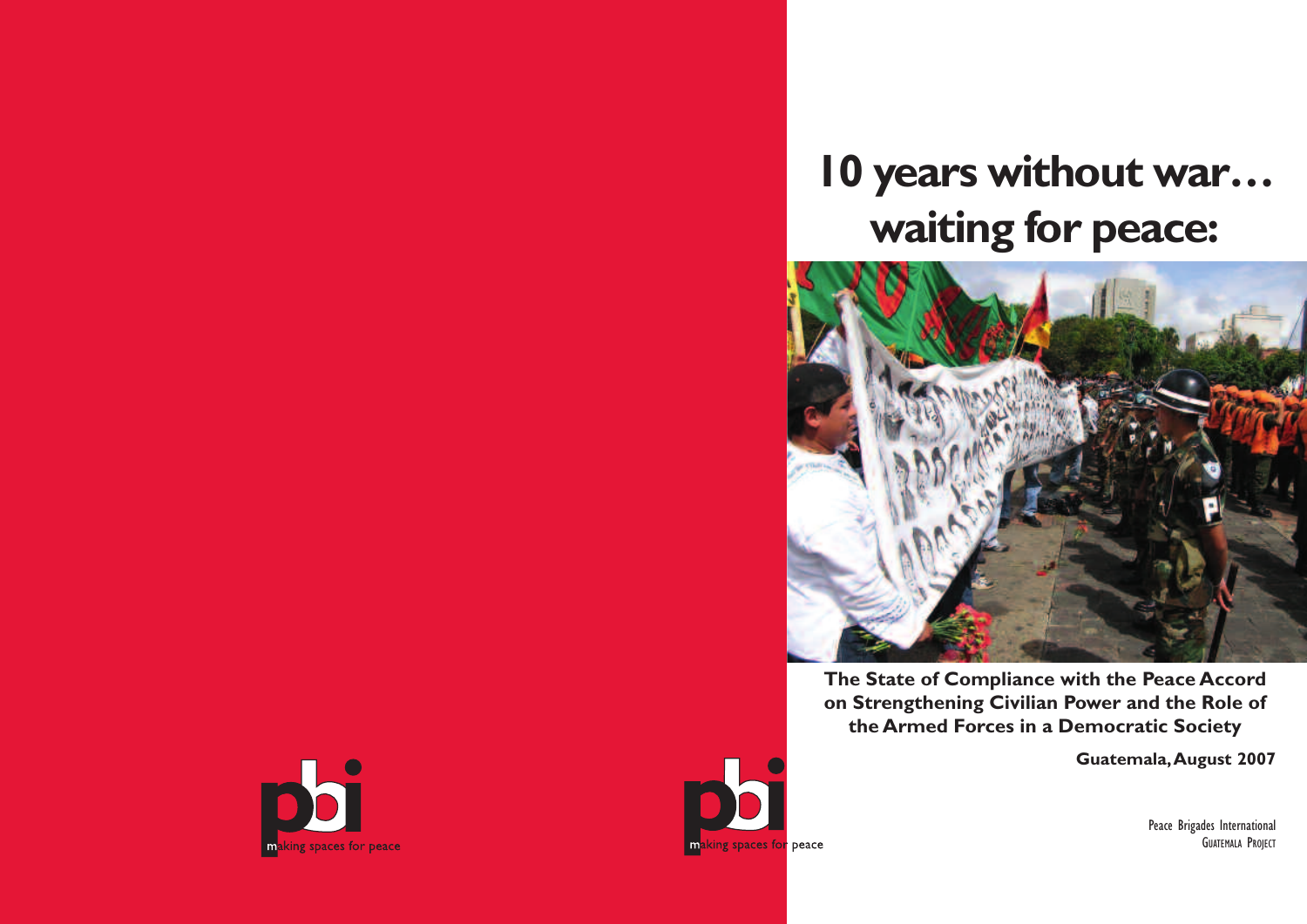## **Contents**

|                                                                                                                                                                                                                                      | $\overline{4}$          |
|--------------------------------------------------------------------------------------------------------------------------------------------------------------------------------------------------------------------------------------|-------------------------|
|                                                                                                                                                                                                                                      | 5                       |
| <u>Introduction and the community of the community of the community of the community of the community of the community of the community of the community of the community of the community of the community of the community of </u> | $\overline{7}$          |
| 1. Legislative Branch <b>Executive Strategies and Contract Contract Contract Contract Contract Contract Contract Contract Contract Contract Contract Contract Contract Contract Contract Contract Contract Contract Contract Con</b> | $\overline{\mathbf{8}}$ |
| 1.1. Constitutional Reforms: The 1999 Referendum <b>Constitution and Constitutional Properties</b>                                                                                                                                   | $\overline{8}$          |
|                                                                                                                                                                                                                                      | $\overline{8}$          |
| 2. Judicial Branch <b>Andrea</b> (1996) 2. Judicial Branch <b>Andrea (1996) 2. Judicial Branch Andrea (1997)</b>                                                                                                                     |                         |
|                                                                                                                                                                                                                                      |                         |
| 2. I.a. Progress and Set-Backs 22. I.a. Progress and Set-Backs 22. I.a. Progress and Set-Backs 22. I                                                                                                                                 |                         |
| 2. I.b. Legal Reforms 2. 2. 2. I.b. Legal Reforms 2. 2. I.b. Legal Reforms 2. I.a. 2. I.a. 2. I.a. 2. I.a. 2. I                                                                                                                      |                         |
|                                                                                                                                                                                                                                      |                         |
| 2.2 The Public Prosecutor's Office <b>Contract Contract Contract Contract Contract Contract Contract Contract Contract Contract Contract Contract Contract Contract Contract Contract Contract Contract Contract Contract Contra</b> |                         |
| 2.2.a. Prosecutor Career Law 2008 and 2009 and 2009 and 2009 and 2009 and 2009 and 2009 and 2009 and 2009 and 2009 and 2009 and 2009 and 2009 and 2009 and 2009 and 2009 and 2009 and 2009 and 2009 and 2009 and 2009 and 2009       |                         |
| 2.3. Coordination Between Institutions 2.3. Coordination Between Institutions 2.3. Coordination Between Institutions 2.7                                                                                                             |                         |
| 2.3.a Criminal Investigation 2008 and 2009 and 2009 and 2009 and 2009 and 2009 and 2009 and 2009 and 2009 and 2009 and 2009 and 2009 and 2009 and 2009 and 2009 and 2009 and 2009 and 2009 and 2009 and 2009 and 2009 and 2009       |                         |
| 2.4. Access to Justice <b>Access to the contract of the contract of the contract of the contract of the contract of the contract of the contract of the contract of the contract of the contract of the contract of the contract</b> | .19                     |
| $\overline{2}$                                                                                                                                                                                                                       | 20                      |
|                                                                                                                                                                                                                                      | .20                     |
|                                                                                                                                                                                                                                      | 21                      |
| 2.4.d. The Indigenous Women's Defense Council Communication and the Indian Communication of the Indigenous Women's Defense Council Communication and the Indian Communication of the Indian Communication of the Indian Commun       | 21                      |
|                                                                                                                                                                                                                                      | 22                      |
| 2.6. Financing <b>Executive Contract Contract Contract Contract Contract Contract Contract Contract Contract Contract Contract Contract Contract Contract Contract Contract Contract Contract Contract Contract Contract Contrac</b> | 22                      |
|                                                                                                                                                                                                                                      | 25                      |
| 3.1. National Security System <b>Execution Control</b> and Table 1 and Table 1 and Table 1 and Table 1 and Table 1 and Table 1 and Table 1 and Table 1 and Table 1 and Table 1 and Table 1 and Table 1 and Table 1 and Table 1 and   | 25                      |
| . I.a. Security Advisory Council <b>Executive Council Advisory Council Advisory Council</b>                                                                                                                                          | 25                      |
| 3.1.b. Follow-Up and the Current Situation <b>Example 2018</b> 1.1.b. Follow-Up and the Current Situation                                                                                                                            | 26                      |
| 3.2 Ministry of the Interior entropy and the state of the Interior entropy and the Interior entropy and the Interior                                                                                                                 | 26                      |
| 3.2.a. National Civil Police. Progress and Setbacks. Manufacture and Setbacks and Setbacks and Setbacks and Setbacks and Setbacks and Setbacks and Setbacks and Setbacks and Setbacks and Setbacks and Setbacks and Setbacks a       | 26                      |
| 3.2 b. Private Security Companies <b>Exercísies</b> and the second security of the security companies and the security of the second security companies and the second second second security companies and the second second secon  | 32                      |
|                                                                                                                                                                                                                                      | 33                      |
|                                                                                                                                                                                                                                      | 34                      |
|                                                                                                                                                                                                                                      | .35                     |
| 3.3.b. Legal Framework and the New Military Doctrine <b>Constant Construction Construction</b> Constant Construction Construction Construction Construction Construction Construction Construction Construction Construction Constr  | .36                     |
| 3.3.c. Military Educational System <b>Annual According to the Contract of According Contract of According Contract O</b>                                                                                                             | 39                      |
|                                                                                                                                                                                                                                      | .40                     |
| 3.3.e. Budget.                                                                                                                                                                                                                       | $-40$                   |
| 3.3.f. Transformation and the Reorganization of Troop Deployment                                                                                                                                                                     | 40                      |
|                                                                                                                                                                                                                                      |                         |

Authors: Katia Aeby, María Jesús García Barrachina **Coordination: Montserrat García Blas** Editing/proofreading: Kerstin Reemtsma, Eve Scarfe and María Gabriela Serra Frediani Translation: Timothy N. Gilfoil Publishing and distribution: Peace Brigades International Guatemala Project Layout: Estudio Gráfico Moyano **Printing: Cover photo: PBI Photos: PBI** 

© August 2007, Peace Brigades International

#### **PBI-Guatemala Project Financial Supporters:**

Spanish International Cooperation Agency (AECI), Camargo City Council (Spain), Canadian Auto Workers (CAW), Canadian International Development Agency (CIDA), Colectivo 0,7% Telefónica (via PBI-Catalonia), Diakonia (via PBI-Germany), NUE (Hamburg), Irish Aid, the French Foreign Ministry (via PBI- France), Norwegian Foreign Ministry (PBI-Norway), Swiss Foreign Ministry (PBI-Swiss), Misereor (via PBI-Germany), Catalonian Tax Objectors (via PBI-Catalonia), Oxfam Solidarité (via PBI-Belgium), PBI Italy, Rausing Trust (via PBI-UK).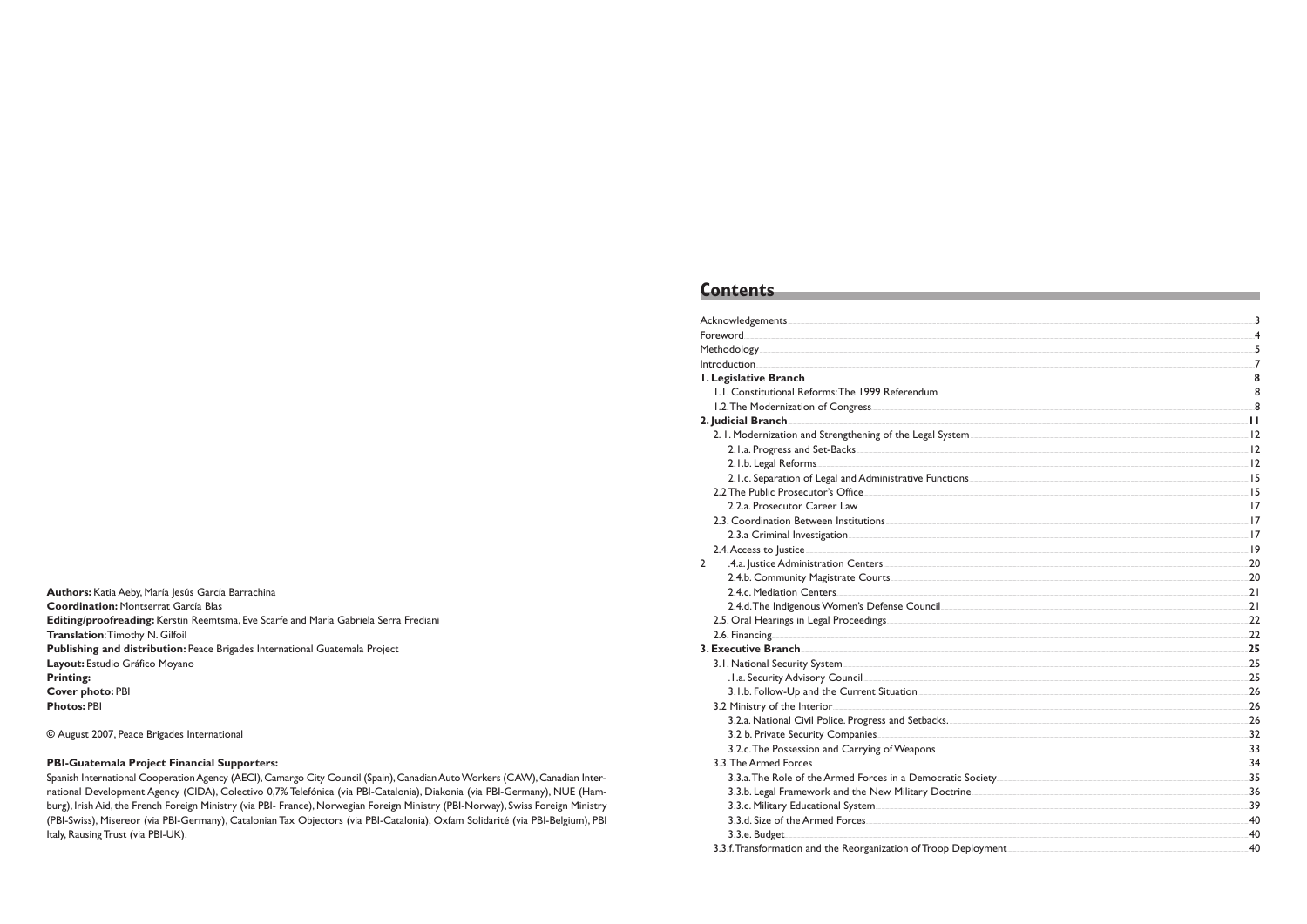| 4. Information and Intelligence.                                                                                                                                                                                                     | 43 |
|--------------------------------------------------------------------------------------------------------------------------------------------------------------------------------------------------------------------------------------|----|
| 4.1. Military Intelligence.                                                                                                                                                                                                          | 43 |
| 4.1.a. Substitution of the Presidential Joint Chiefs of Staff (EMP) with the Office of Administrative                                                                                                                                |    |
|                                                                                                                                                                                                                                      | 44 |
| 4.1.b. Archives                                                                                                                                                                                                                      | 45 |
| 4.2. Civil Intelligence.                                                                                                                                                                                                             | 46 |
|                                                                                                                                                                                                                                      | 46 |
| 4.2.b. Office of Strategic Analysis (SAE) <b>Contained According to the Contract Office</b> of Strategic Analysis (SAE)                                                                                                              | 46 |
| 4.3. Pending Legislation.                                                                                                                                                                                                            | 47 |
| 4.3.a. Intelligence Framework Law Manuel Allen and the control of the control of the control of the control of                                                                                                                       | 47 |
| 4.3.b. The Law Regulating Access to Information on National Security Military or Diplomatic Affairs, and                                                                                                                             |    |
| Classification and Declassification Procedures.                                                                                                                                                                                      | 47 |
| 5. Social Participation.                                                                                                                                                                                                             | 49 |
| 6. The Participation of Women in Strengthening Civilian Power                                                                                                                                                                        | 50 |
| <b>Conclusions</b>                                                                                                                                                                                                                   | 51 |
| Glossary <u>Constant of the Constant of the Constant of the Constant of the Constant of the Constant of the Constant of the Constant of the Constant of the Constant of the Constant of the Constant of the Constant of the Cons</u> | 53 |
| <b>Bibliography</b>                                                                                                                                                                                                                  | 55 |

## **Acknowledgements**

This report was produced by the Peace Brigades International Guatemala Project. It would not have been possible without the invaluable support of many other people who provided information, generously donating their time and experience. This is dedicated to everyone who collaborated in the preparation of this document. We want to express our gratitude to all those who showed a willingness at all times to meet with us, answer our questions and share their interest in our work and in the subject of this report. Many thanks to them for contributing their part, however small, to this report..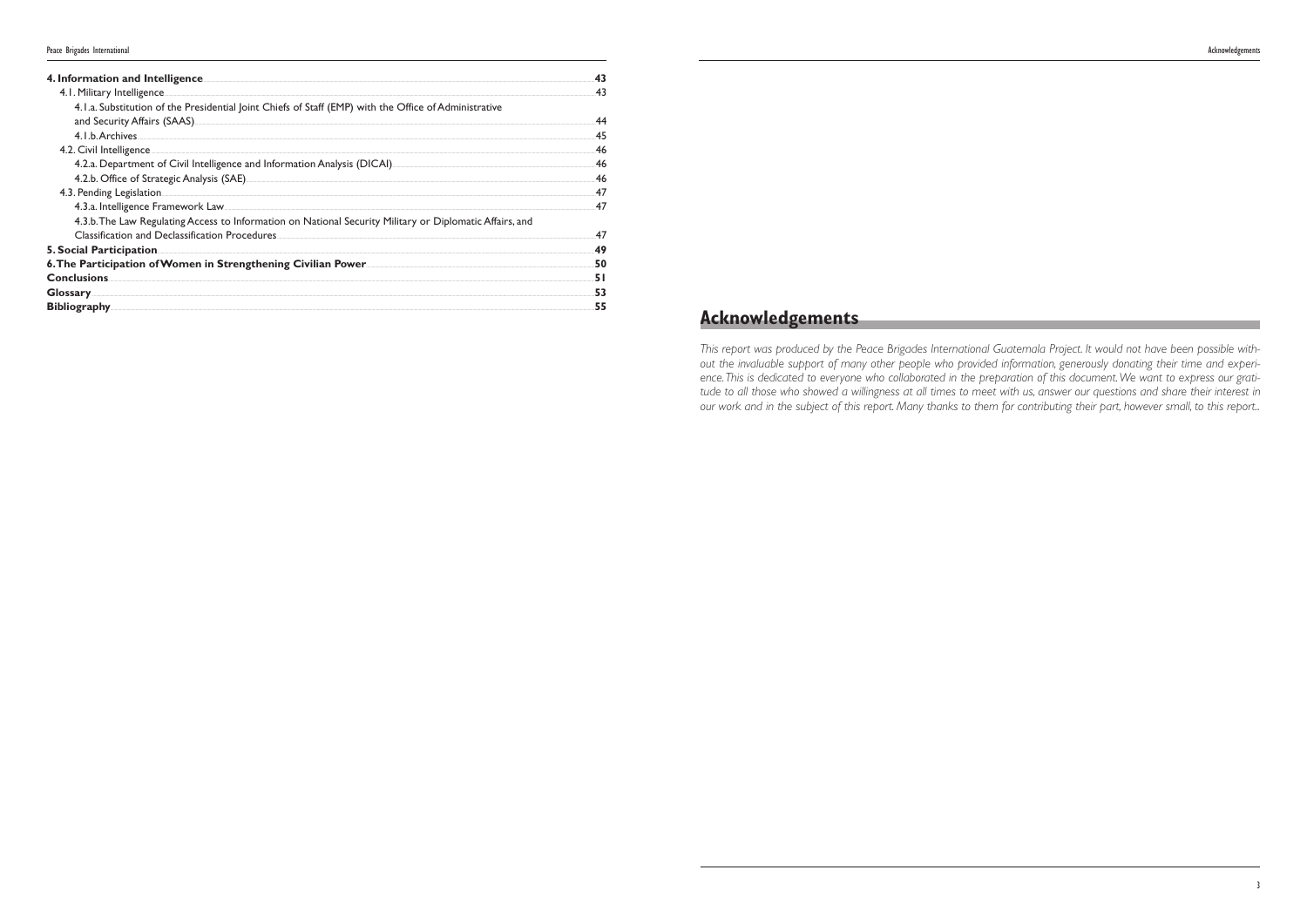## **Methodology**

The following was the methodology used to prepare this report:

a. Selection and study of documents dealing with the *Peace Accord on Strengthening Civilian Power and the Role of*

• *Diez Años de Acuerdos de Paz: Evaluación y Perspectivas 1996-2006*, ("Ten Years of Peace Accords:Analysis

- Prensa Libre
- La Hora
- Cerigua
- El Periódico
- Siglo Veintiuno
- Inforpress Centroamericana
- c. Interviews:
	- Amílcar de Jesús Pop, president of the Association of Mayan Lawyers and Notaries of Guatemala (ANMAG)
	- Arnoldo Ortíz Moscoso, former member of the National Commission to Monitor and Support the Strengthening of the Justice System, (CNSAFI)
	- Augusto Eleazar López, magistrate of the Supreme Court of Justice (CSJ)
	- Azucena Socoy, director of the social division of the Indigenous Women's Defense Committee (DEMI)
	- zations Group (COS)
	- Enrique Álvarez, president of Impact on Democracy (IDEM)
	- Helen Mack, director of the Myrna Mack Foundation (FMM)
	- Iduvina Hernández, president of the Association for the Study and Promotion of Security in Democracy (SEDEM)
	- Iuan Hernández Chávez, head of the National Civil Police (PNC)
- *the Armed Forces in a Democratic Society*.We placed special emphasis on the following reports issued on the  $10<sup>th</sup>$  anniversary of the signing of the accords:
- and Perspectives") Rigoberta Menchú Tum.
- *Informe Situación Actual del Cumplimiento de los Acuerdos de Paz 2004-2006* ("Status Report on Compli-
- 
- Ombudsman's Office (PDH), 2006.

ance with the Peace Accords 2004-2005"), SEPAZ ("Peace Secretariat" of the Guatemalan Government). • *Proceso de Fortalecimiento del Sistema de Justicia: avances y debilidades, julio 2003-junio 2006*, ("Process to Strengthen the Justice System: progress and weaknesses") Research and Social Studies Association (ASIES). • *Seguridad y Justicia en Tiempos de Paz*, (Security and Justice in Times of Peace) Guatemalan Human Rights

#### b. Press sources cited:

• Cecil de León, member of the National Council on the Peace Accords and member of the Social Organi-

## **Foreword**

Peace Brigades International (PBI) is a non-governmental organization registered with the United Nations. The organization maintains international observer/accompaniment teams in various countries around the world.The purpose of this international accompaniment is to protect the space in which human rights defenders work. PBI's main task is to provide an international presence to protect these activists as they work non-violently in defense of human rights.

PBI's history in Guatemala goes back to 1983.After receiving petitions from fledgling Guatemalan human rights organizations, PBI set up a team of international volunteers to provide protective accompaniment.The popular movement in Guatemala was struggling to survive. In accordance with its mandate, the Guatemala Project's objective was to protect the spaces opened by civil society organizations, and to inform the international community about the situation in Guatemala.Always adhering to the criteria of non-partisanship, non-violence and non-interference, PBI was one of the first international organizations in Guatemala to promote peace since the country's armed conflict began in 1960. During this period, PBI volunteers accompanied local human rights organizations, unions, as well as indigenous, peasant, refugee and church groups. In 1999, three years after the historic Peace Accords were signed, PBI decided to close the project after a long evaluation period in which it concluded that a political space had been opened and maintained in which civil society organizations could operate. However, PBI continued to monitor events through a Follow-up Committee. Despite initial progress, the situation began to deteriorate again, and PBI began receiving new petitions for accompaniment by mid-2000.A new evaluation was conducted throughout 2001, and by April 2002 PBI decided to reopen the project and resume its international observation and accompaniment work. In April 2003, a new team of volunteers was sent back to Guatemala.

In 2006, the Guatemala Project decided to follow up on a report prepared by PBI in 1998 examining the Peace Accord on Strengthening Civilian Power and the Role of the Armed Forces in a Democratic Society. One purpose of this follow-up report is to continue divulging information as part of our international accompaniment strategy. However, it also represents a continuation of our accompaniment of the peace process and compliance with the Peace Accords 10 years later. PBI continues to believe, as it did in 1998, that compliance with the accord examined in this report is key to expanding and maintaining the political space in which Guatemala's civil society works.

This accord has a particular impact on the country's democratization, and compliance with it is fundamental if the rule of law is really to prevail in Guatemala.This report does not attempt to cover all aspects of a process as complex as the transformation of the three state powers under the Peace Accords. It simply attempts to contribute to a process that PBI continues to accompany, and we hope that the aspirations of the Guatemalan people to live in a country in which the rule of law, justice and equality prevail, become reality.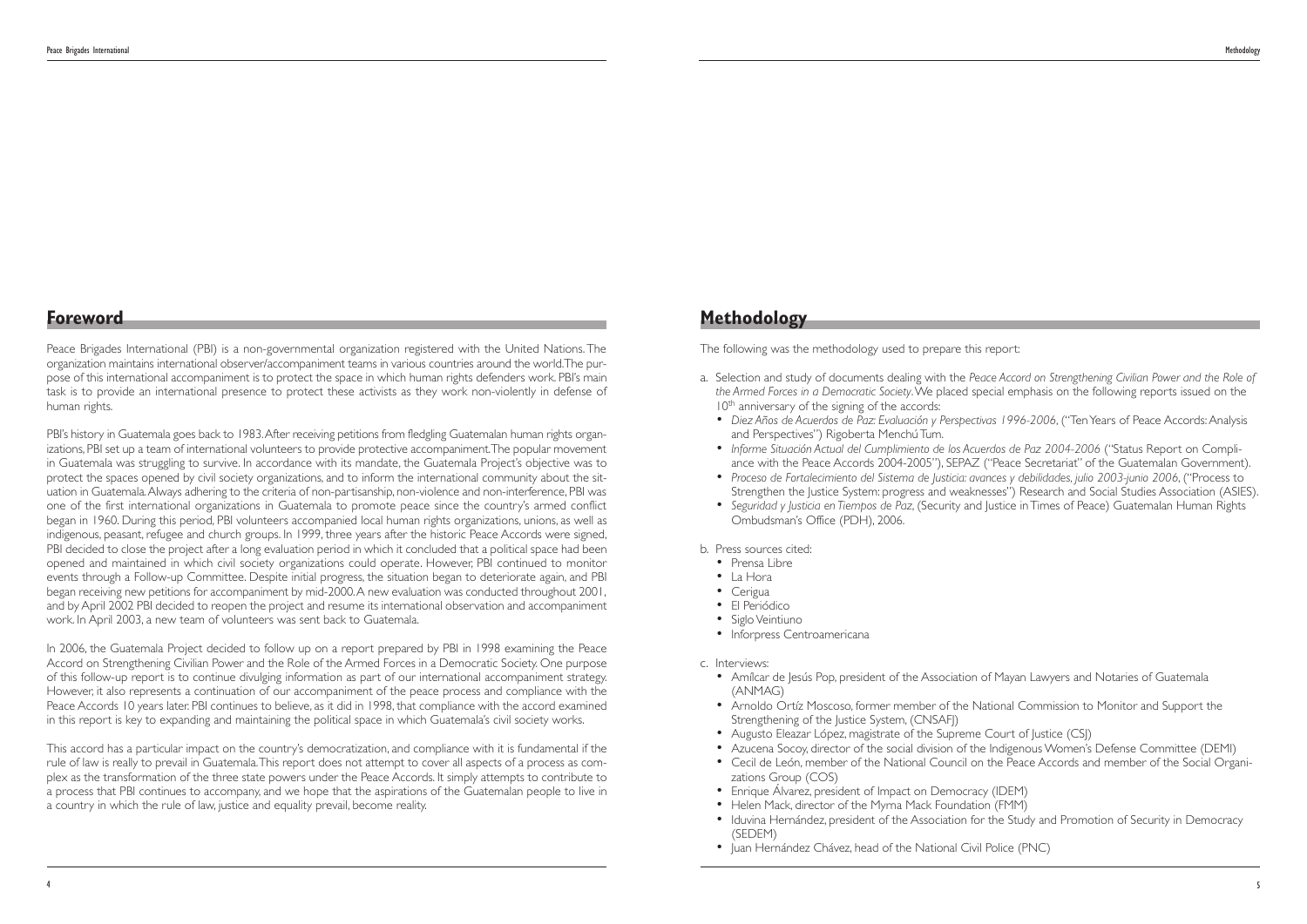## **Introduction**

The first report by the PBI-Guatemala Project in 1998 on compliance with the Peace Accord on Strengthening Civilian Power and the Role of the Armed Forces in a Democratic Society included information on Phase I and part of Phase II of the Timetable for Implementation. At that time, only a year and half had passed since the Accords were signed and there were many expectations. We were all heavily involved in monitoring fulfillment of the Peace Accords and in promoting the spirit of the same.We knew that the challenge was a big one and that there were more than a few roadblocks.

Ten years after the Peace Accords were signed, this second report attempts to provide an overview of the current state of compliance. It deals with such important topics as voter defeat of the constitutional reforms in 1999, which made it necessary to seek other ways to implement the commitments under the accords. In this report, we analyze the implementation of the aforementioned accord, as well as some of the stalled processes and setbacks.

In 2005, the National Council for Compliance with the Peace Accords (CNAP) was established under the Framework Law on the Peace Accords (Decree 52-2005).The purpose of this body, consisting of members of the three branches of government, political parties and civil society, is to discuss, coordinate, reach a consensus on and promote and influence the legal reforms, policies, plans and legislative proposals that contribute to full compliance with the Peace Accords.The creation of the CNAP reflected the need to continue working on implementation of the obligations agreed to a decade ago between state institutions and civil society in order to achieve real democracy and rule of law.

With the Framework Law on the Peace Accords, the Government acknowledges that the implementation of the accords is a long and complex process that requires the will to comply with the obligations undertaken therein and the involvement of all branches of government, among other actors. Moreover, it affirms the need to renew and strengthen the process to institutionalize peace overall and preserve the spirit and the substance of the Peace Accords. It acknowledges that the Peace Accords are an obligation of the State and that the State must initiate the necessary changes to stimulate the process. Despite efforts to reactivate the process of complying with the Peace Accords, there are many commitments pending fulfillment 10 years later, as this report will show.

The international community has played an important role throughout the entire peace process in Guatemala. Now, it is more important than ever to resume this role of accompaniment of and support for compliance.

- Juan Pablo Arce Gordillo, expert on human rights and constitutional law.
- Juan López-Dóriga Pérez, Spanish Ambassador to Guatemala
- Marco Antonio Canteo, director of the Research Department of the Institute for Comparative Studies in Criminal Science of Guatemala (ICCPG)
- Mario Chávez, Guatemalan congressional deputy with the New Nation Alliance Party (ANN)
- Mario Polanco, director of the Mutual Support Group for families of the disappeared (GAM)
- Miguel Ángel Albizures, president of the Association of Families of the Detained-Disappeared of Guatemala (FAMDEGUA)
- Myrna Caballeros, director of the Technical Division of the Criminal Public Defense Institute (IDPP)
- Guillermo Méndez, legal advisor with the Technical Division of the Criminal Public Defense Institute (IDPP)
- Norma Quixtán, Peace Secretary (SEPAZ)
- Otto Pérez Molina, General Secretary of the Patriot Party (PP)
- Raquel Zelaya, director of the Research and Social Studies Association (ASIES)
- Silvia Vásquez, former Vice-Minister of the Community Support Division of the Ministry of the Interior
- Verónica Godoy, director of the Multi-Party Committee in Support of Public Security (IMASP)
- d. Analysis and discussion of the information collected. Elaboration of an initial draft document.
- c. Feedback from people in our organization familiar with the subject.
- c. Revision and elaboration of a second draft document to include all feedback.
- c. Elaboration of the final document.

We faced some limitations throughout this process which should be taken into account as the report is read:

By contrast with PBI's first report in 1998, the second report benefits from the valuable analysis of the subject since then on both the national and international level. However, even as this report was completed, the socio-political scene was changing with new proposals for improving public security and the justice system, as well as for purging and reforming public institutions.Therefore, some of the details of this report may change in the near future.

We hope this report will help all organizations interested in Guatemala's future and in compliance with the Peace Accords, particularly those accords established to guarantee human rights, eliminate impunity and improve the security of the Guatemalan people.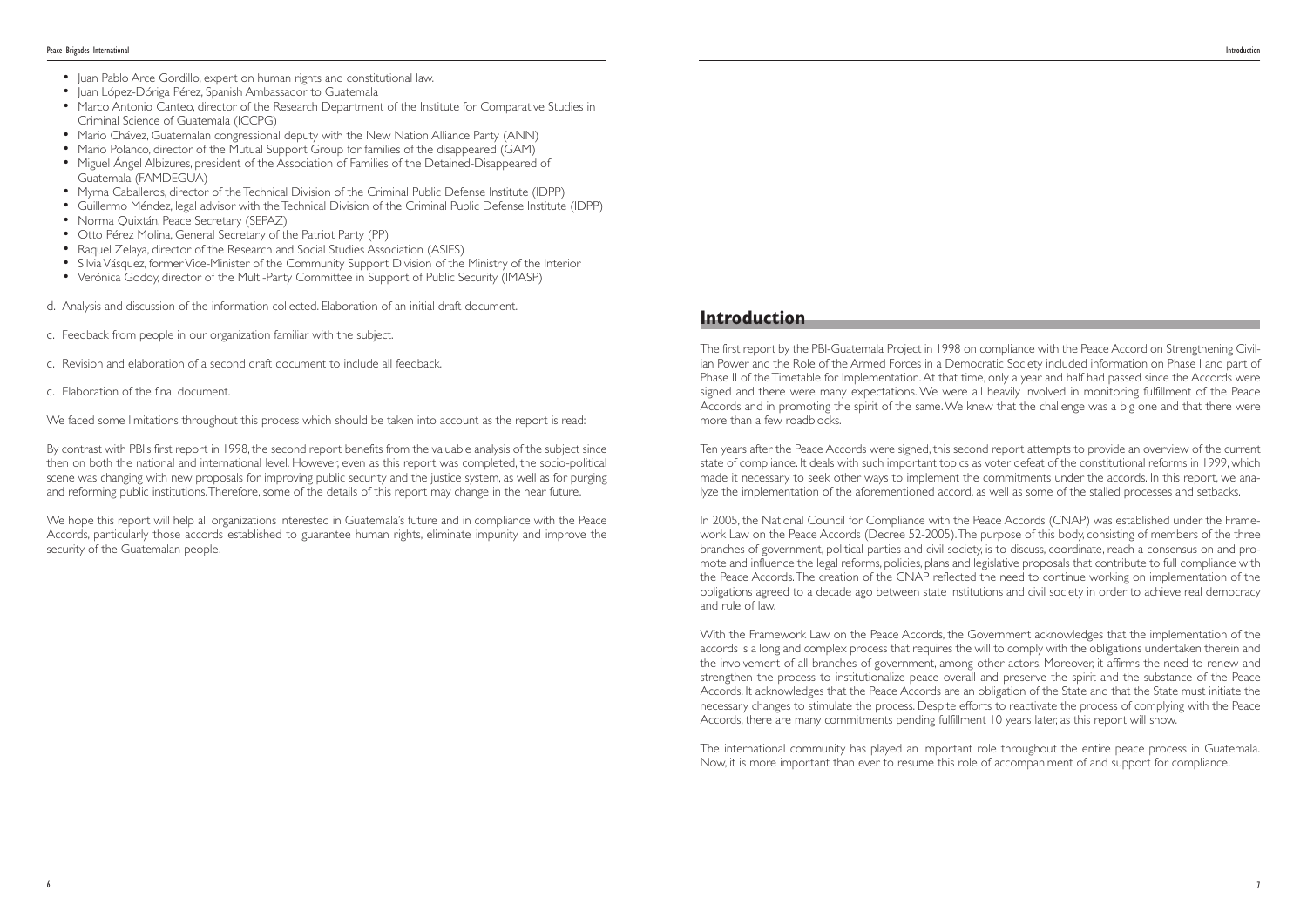According to an analysis conducted by the Organization of American States (OAS) in 2006, the Guatemalan legislature did not implement any modernizing laws for four years (1999-2003). After the new legislature took over in 2004, and with the support of the OAS, Congress approved a Plan to Reinforce State Institutions and Increase Governability. A consortium consisting of five institutions is charged with executing this plan.<sup>7</sup> Despite the efforts of this consortium, however, there is still no permanent advisory body in Congress as a whole.<sup>8</sup>

The AFPC also stipulates a review of the Internal Rules of Congress to facilitate parliamentary procedures and the process for drafting laws. In 2005, a project coordinated by the OAS drafted a new Organic Law for the Legislative Body, which is currently pending approval by the Technical Support Commission.The legislative process continues to be very slow, and the number of commissions does not necessarily facilitate this procedure. In March 2007, the Guatemalan daily newspaper Prensa Libre published statistics showing the contrast between the low productivity of legislative commissions and the high number of laws pending approval. Manfredo Marroquín of Citizen Action said this situation reflects "an inefficient system resulting from the high number of commissions, which were created to satisfy the needs of deputies."<sup>9</sup> Arnoldo Ortíz Moscoso, a former member of the National Commission to Monitor and Support the Strengthening of the Justice System, has a similar view."Congress needs a procedure to facilitate interaction between legislative commissions, which are currently redoubts in which each party assigns Congressional deputies, not according to their skills and abilities but according to the posts they hold in their respective parties.<sup>10</sup>To increase the productivity of the commissions, Citizen Action recommends that Congress establish an administrative support team with a high level of expertise.<sup>11</sup>

Regarding interaction between Congress and Guatemalan society, the Citizen Services Office and the Department of Social Communication were opened in 2005 with financing from the Swiss Cooperation Agency. In addition, a system that opens specific Congressional sessions to the public has been established, and a Communication Program for state institutions was initiated. In addition, a new Web site was designed for Congress.15 However, Congressional deputy Mario Chávez of the New Nation Alliance Party (ANN in Spanish), says that relationships between the Legislature and the public continue to be difficult, especially since the parties in power oppose the intervention of civil society representatives in Congress.<sup>16</sup> Moreover, since 2001, security measures in Congress have reached such a degree that access to the building is very restricted.<sup>17</sup>

Another weakness of Congress, according to Citizen Action, is the inability of its members to obtain adequate information for legislative purposes.The current Organic Law does not establish mechanisms for legislators to take advantage of the opinions, auditing experience and capabilities of civil society.12

To address this problem, the Democratic Values and Political Management Program of the OAS (DVPMP-OAS) and the Danish Cooperation Agency (PRODE-CA) jointly prepared a Manual for Relations with Civil Society.They also provided training for legislative political parties in these matters, and issued a proposal for administrative and regulatory reform to institutionalize consultation mechanisms and legislative transparency.13

Regarding the exercise of constitutional controls over the Executive Branch, as stipulated in the AFPC, the PVDGP-OEA initiated the creation of manuals, guides and oversight records, as well as training for administrative personnel and Congressional deputies on budget analysis. Moreover, the Legislative Branch continues to make use of formal hearings for the questioning of Executive Branch officials, as in the case of Interior Minister Carlos Vielmann, who was replaced in March 2007 after a vote of no-confidence in Congress. However, Citizen Action notes that this procedure is rarely used to solve problems and is frequently characterized by a low level of expertise and the lack of prior research by Congressional deputies.14

pendence of Judges and Lawyers, visited the country in 1999 and pointed out the lack of information and preparation of the population with respect to the reforms. He said the impact of the negative vote can be countered to some degree, since some of the Peace Accord proposals do not require constitutional amendments in order to be implemented.<sup>3</sup> However, 10 years after the accords were signed, a report issued by Rigoberta Menchú as the Guatemalan Government's Goodwill Ambassador for the Peace Accords, notes that the rejection of the constitutional reforms has resulted in non-fulfillment of the substantive aspects of the AFPC.<sup>4</sup>

At the time of this report, Congress had 158 members representing 17 political parties.These members were organized into 43 congressional committees.<sup>5</sup> The Organic Law of Congress stipulates that representation of the political parties on these committees should reflect that of Congress as a whole.The legislature's Technical Assistance Commission is responsible for following up on the institutionalization of the other Congressional commissions with the help of the Permanent Technical Advisory Unit (UPAT).This commission's priorities are to review the Organic Law of Congress and facilitate the legislative process. In accordance with the Peace Accords, the Peace and De-mining Commission was initially created by Decree 46-97 and modified by three subsequent decrees (106-97, 79-98 and 04-2001). Its agenda for 2006 included a campaign to promote awareness of the contents of the Peace Accords and their fulfillment, giving priority to the Accord on the Identity and Rights of Indigenous Peoples (AIDPI), the issue of compensation and the land problem.<sup>6</sup>

Furthermore, there have been various scandals involving Congressional deputies which have received a great deal of attention in the national press. For example, it was revealed in November 2006 that three congressional deputies of the ruling party (GANA) forged an invitation letter to finance a trip to Paris with Congressional funds.<sup>18</sup> In May 2006, Congressional Deputy Héctor Loaiza Gramajo was accused of stealing 8,000 gal-



*Façade of the Guatemala Congressional Building. PBI photo.*

The Peace Accord on Strengthening Civilian Power and the Role of the Armed Forces in a Democratic Society recognizes the importance of increasing the legitimacy of the Legislative Branch of Government as one of the three state powers in order to best respond to the needs of Guatemalan society. For this purpose, the signatories to the Accord created a Multi-Party Commission (*Instancia Multipartidaria*) which, unfortunately, was dissolved shortly after it was established.<sup>1</sup> The Accord establishes various measures for modernizing the Legislative Branch, such as the amendment of the Internal Rules of Congress to speed up parliamentary procedures; the application of checks and balances over the Executive Branch; legal and constitutional reforms to improve the administration of justice; reinforcement of the work of the commissions, starting with expert advice, as well as the redefinition of the functions of the Human Rights Commission.

### **1.1. Constitutional Reforms: The 1999 Referendum**

The Peace Accords proposed a series of constitutional reforms that would serve as "the substantive and fundamental basis for reconciliation in Guatemalan society." In May 1999, the proposals for constitutional reform were submitted to a referendum and were rejected by voters.Voter participation in the referendum was very low with just 18% of eligible voters turning out.According to Luís Ramírez of the Institute of Comparative Studies in Criminal Science of Guatemala (ICCPG), the disappointing result was due to manipulation on the part of Guatemala's traditional sectors and the overconfidence of the social democratic sectors that were pushing the reforms.2 Param Cumaraswamy, UN Special Rapporteur on the Inde-

#### **1.2. The Modernization of Congress**

## **1. Legislative Branch**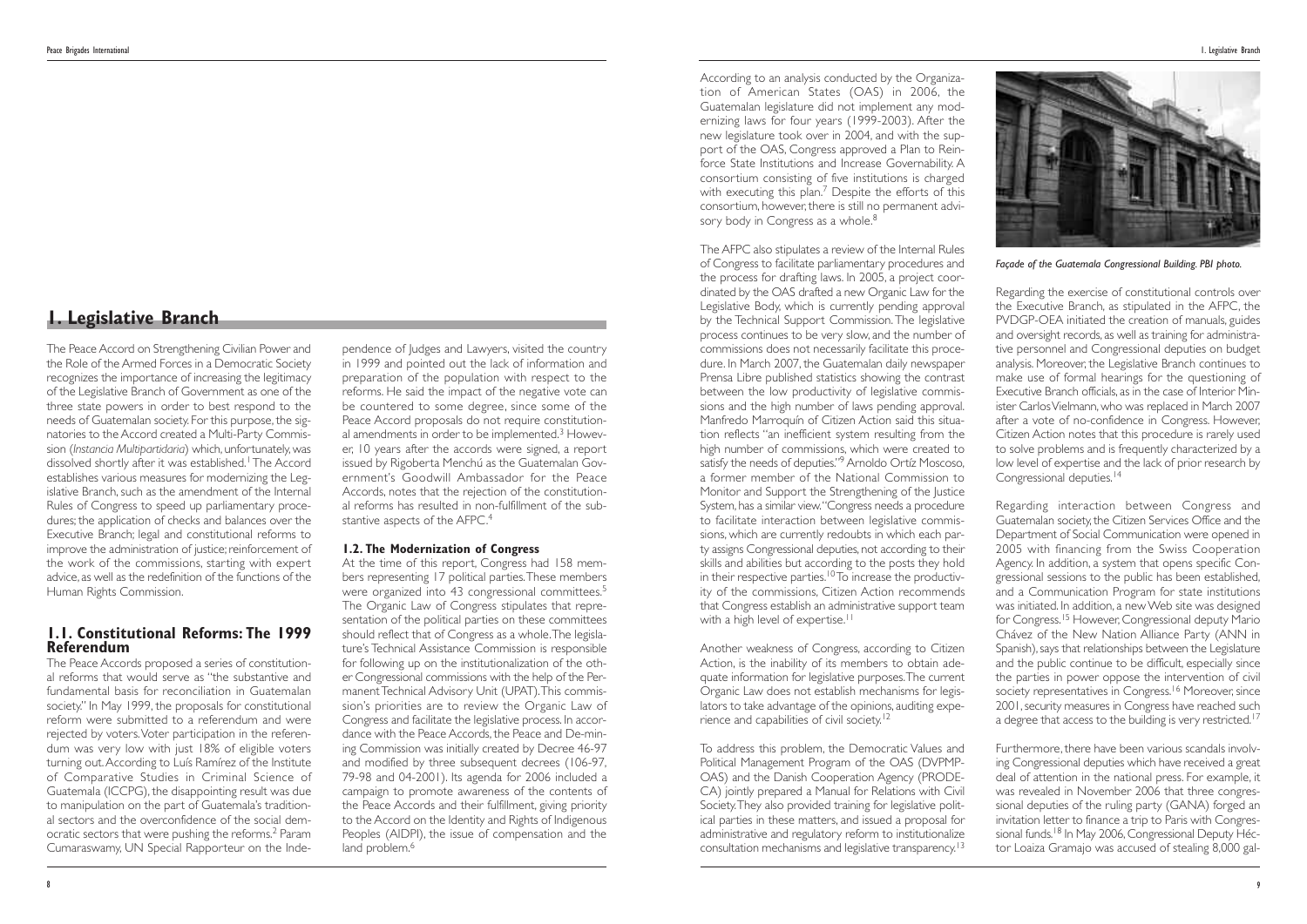the point of taking over the State apparatus itself and became both a means and an end."<sup>23</sup>

According to the Historical Clarification Commission (HCC) created after the Peace Accords were signed, during the Guatemalan civil war (1960-1996), the justice system was part of an authoritarian culture that excluded the majority of the population. In this regard, the HCC concluded the following in its report: "Whether by act or omission, the judicial branch has contributed to the worsening of social conflicts at various times in Guatemala's history. Impunity spread to

Along the same lines, the Accord on Strengthening Civilian Power and the Role of the Army in a Democratic Society (AFPC) acknowledges "that one of the great structural weaknesses of the Guatemalan State lies in the system of dispensing justice."The text of the accord lists a series of problems with the system which have

lons of gasoline, which was allegedly brought to his personal gasoline station on his property.<sup>19</sup> Another situation that affects Congress is the high number of socalled "turncoats."The Guatemalan daily Prensa Libre has reported that 65 congressional deputies in the current legislature have abandoned the party with which they were elected in 2004,"*and all indications are that the main objective has been to get reelected*."20

Despite efforts to modernize Congress, Guatemala's Peace Secretariat (SEPAZ in Spanish) has noted in the past that there have not been any substantive or structural changes so far.21The report by Rigoberta Menchú concludes that there have been no visible results in Congress other than that legislative information is presented and filed in a more accessible manner than before.22

1 See: Peace Brigadas International*. Hacia la Paz. Informe sobre el AFPC*, 1998.

- 2 Luís Ramírez García. *Reforma Judicial en Guatemala*, in*: Justicia Penal <sup>y</sup> Sociedad, Revista Centroamericana, No. <sup>20</sup>*, Jan.-June 2004, ICCPG.
- 3 Report of UN Special Rapporteur on the Independence of Judges and Lawyers Param Cumaraswamy on the mission in Guatemala, submitted in compliance with resolution 1999/31 of the Commission. (E/CN.4/2000/61/Add.1) 6 January 2000.
- 4 Rigoberta Menchú Tum. *Diez Años de Paz: Evaluación y Perspectivas 1996-2006*, 2006.
- In 2004, the number of Congressional deputies was increased from 113 to 158 to make it more proportional to the number of citizens, as established in the Guatemalan Constitution.
- 6 Op. cit. Rigoberta Menchú Tum.
- The institutions that make up this consortium are: The Dutch Institute for Multi-Party Democracy (DIMD),The Project in Support of Legal Reform (PROLEY), Citizen Action, the Project to Support Social Organizations on Security Issues (FOSS), the Association for Legislative Progress and Democracy (LEGIS), and the Democratic Values and Political Management Program of the OAS (DVPMP-OAS).
- 8 Jorge Calderón Suárez. *Balance de la Modernización Legislativa en Centroamérica y República Dominicana*, 2006.
- Siglo Veintiuno, 10 March 2007.
- 10 Interview with Arnoldo Ortiz Moscoso, 28 March 2007.
- 11 Citizen Action. *Función Legislativa*, 2004, p.20.
- 12 Ibídem. p.22.
- 13 Op. cit. Jorge Calderón Suárez, 2006.
- 14 Citizen Action. *Estudio sobre el Sistema Nacional de Integridad de Guatemala*, 2006.
- 15 Ibídem. 16 Interview with Mario Chávez, 12 April 2007.
- 17 Op. cit. Citizen Action, 2004, p.22.
- 18 Cerigua, 13 November 2006.
- 19 www.telediario.com.gt, 27 March 2007.
- 20 Prensa Libre, 21 April 2007.
- 21 Peace Secretariat. *Los compromisos de paz. Sinopsis de su cumplimiento*, 2003.
- 22 Op cit. Rigoberta Menchú.

## **2. Judicial Branch**



*Murals in the interior of the Guatemalan Congressional Building. PBI photo.*

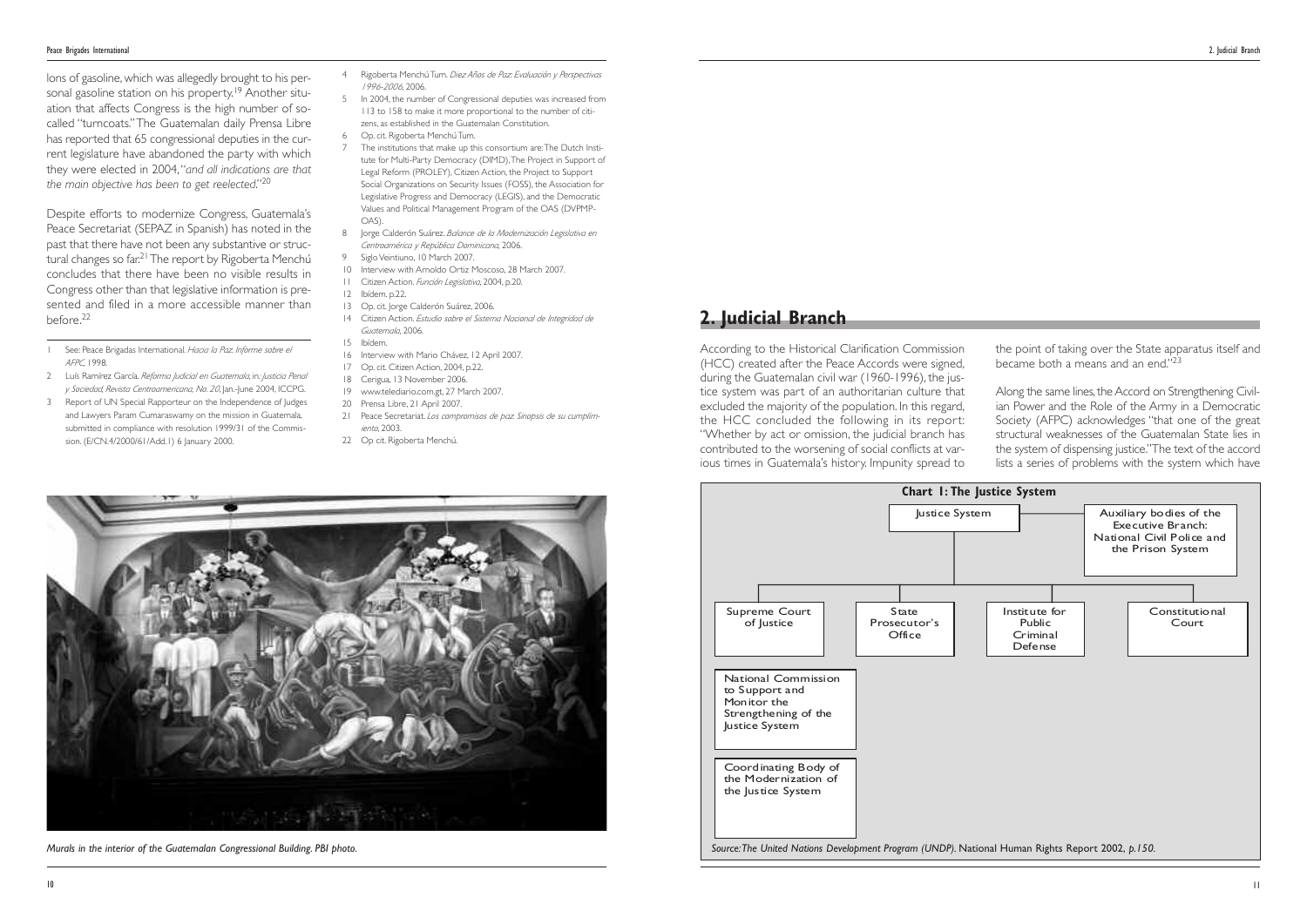tions between the Judicial Branch and its employees and officials, including judges and magistrates.

The Human Rights Ombudsman's Office says approval of the Judicial Career Act represents significant progress for the selection and appointment of judges. However, the ombudsman's office pointed out the continued difficulties in the procedure to appoint judges to the Appeals Court and the Supreme Court of Justice.<sup>26</sup> The appointment of these judges continues to depend on the will of Congress, which has a nomination commission for this purpose. The risk involved in this selection procedure is the influence exercised by special interest groups and political parties over the members of the commission. However, Citizen Action says there has been much progress in the enforcement of judicial qualifications, especially regarding the selection and training process, the transparency of appointments and the use of objective evaluation criteria.<sup>27</sup>

After a visit to the country in 2003, the Inter-American Human Rights Commission (IHRC), noted discrepancies between theory and practice, since the Supreme Court of Justice continued to receive appointments without necessarily taking into account evaluations of training and qualifications performed by the Institutional Training Unit.<sup>29</sup> Another weakness of the judicial qualification system can be seen in the performance evaluation of the appointed judges, says Marco Antonio Canteo of the ICCPG."The judges see the evaluation more as punishment than as a process to gauge efficiency and guarantee stability in the post."30

In his visit to Guatemala in 1999, the UN Special Rapporteur on the Independence of Judges and Lawyers said that the term limit of five years for judges was an obstacle to their full independence.The Special Rapporteur recommended that this term be increased to 10 years, which would require an amendment to the constitution.<sup>28</sup>

Regarding the training of court employees, eligible candidates must take a six-month course conducted by the Training Unit in accordance with the Judicial Career Act, and those who pass the course are appointed by the Supreme Court of Justice. Beyond this initial training, the Training Unit also provides ongoing training and specialized courses.

With respect to the training of judges, Raquel Zelaya of the Research and Social Studies Association (ASIES), says the difference is evident. "Those who pass this training course perform their duties in a very different way than those who do not.<sup>31</sup> A 2000 report by the United Nations Verification Commission in Guatemala (MINUGUA in Spanish) on the jus-

only been partially addressed so far.Among these problems is the "obsolescence of legal processes, procedural delays, the absence of modern systems for the administration of offices and the lack of control over court officials and employees" who "promote corruption and inefficiency."

## **2. 1. Modernization and Strengthening of the Legal System**

Guatemala's judicial branch has a pyramidal structure in which the Supreme Court of Justice is the highest authority over both the legal and administrative functions of the courts.At the same time, the Public Prosecutor's Office (MP in Spanish) is responsible for criminal prosecution, while the Institute for Criminal Public Defense (IDPP in Spanish) guarantees the right to a defense, and the Constitutional Court (CC) decides issues of constitutionality.

After an analysis was conducted in 1997, the Judicial Branch had an internal Modernization Plan drawn up by the Judicial Branch Modernization Unit (UMOJ in Spanish). This plan addresses five problems found in the aforementioned analysis: the malfunctioning of the courts; limited access to justice; corruption; shortcomings in institutional management, and the public's poor image and mistrust of the Judicial Branch. Magistrates appointed for the period 1999-2004 continued with a modernization plan for the Supreme Court of Justice for the period of 2004 to 2009, and created a Modernization Commission made up of four justices working together with the UMOJ to address the aforementioned problems. International cooperation agencies formed a committee which meets periodically with the Modernization Commission to coordinate and avoid the duplication of efforts, a problem that has occurred in the past. Represented on this committee are the Spanish Cooperation Agency, the European Union, the World Bank and U.S.AID.The Judicial Branch's new Five-Year Plan (2006-2010) is primarily based on five themes: access to justice; streamlining of procedures; common law; professional excellence and modernization25.

To begin modernizing the justice system in accordance with the AFPC, CONAJUS, or the Commission for Strengthening the Justice System, was created by Government Resolution No. 221-97 in 1997. In its 1998 report, "New Justice for Peace 1998-2004," the commission explained the problems with the administration of justice and the basic reform measures required to correct them.The commission emphasized a new vision for the administration of justice to eliminate the current inquisitional and repressive approach, and a new vision for the group of institutions responsible for justice in the country.The report proposed such measures as the separation of administrative and legal functions within the courts, professional excellence, access to justice, streamlining of legal procedures, and legal pluralism. To implement the measures proposed by the commission in a period of two years, the National Commission to Monitor and Support the Strengthening of the Justice System (CNSAFJ in Spanish) was created by Government Resolution 310-2000. This commission was still active in 2007 and is composed of members of state legal institutions and civil society.

After it was weakened in part by a change in coordinators in 2006 and difficulties in arranging meetings, the commission was reactivated in April 2007 with the public presentation of its strategy for that year. Part of its mandate is to prepare a report on the justice system, follow up and support the recommendations of the "New Justice for Peace" report and those of the UN Special Rapporteur on the Independence of Judges and Lawyers, steer international cooperation aid to the justice system,as well as provide advice and services to the state institutions and agencies who need it.The commission's mandate covers four issues: 1) transparency and fighting corruption, 2) establishing the rule of law and confidence in the legal system, 3) citizen involvement in election year campaigns, and 4) improving security and fighting impunity and organized crime.24

## **2.1.a. Progress and Set-Backs**

## **2.1.b. Legal Reforms**

#### **The Judicial Career Act**

The AFPC stipulates the creation of the Judicial Career Act to define the rights and responsibilities of judges, a system of appointment and promotion, the right and obligation to training and professional improvement while serving, and a disciplinary system. In 1999, to fulfill this part of the accord, the Guatemalan Congress passed the Judicial Career Act based on Decree No. 41-99. In 2000, this new law led to the creation of the Judicial Career Council, the School of Legal Studies (now called the Institutional Training Unit) and the Judicial Discipline Council. The Legal Profession Council facilities the horizontal organization of the judicial branch and is responsible for arranging the appointment of judges.The Training Unit is responsible for the training and evaluation of potential judges.The Disciplinary Council, made up of judges, has the power to issue administrative sanctions.The Judicial Career Act was supplemented by the Civil Service Act of the Judicial Branch (Decree 48-99), which regulates labor rela-



#### *Poster, National Day to Protest Forced Disappearances. PBI photo.*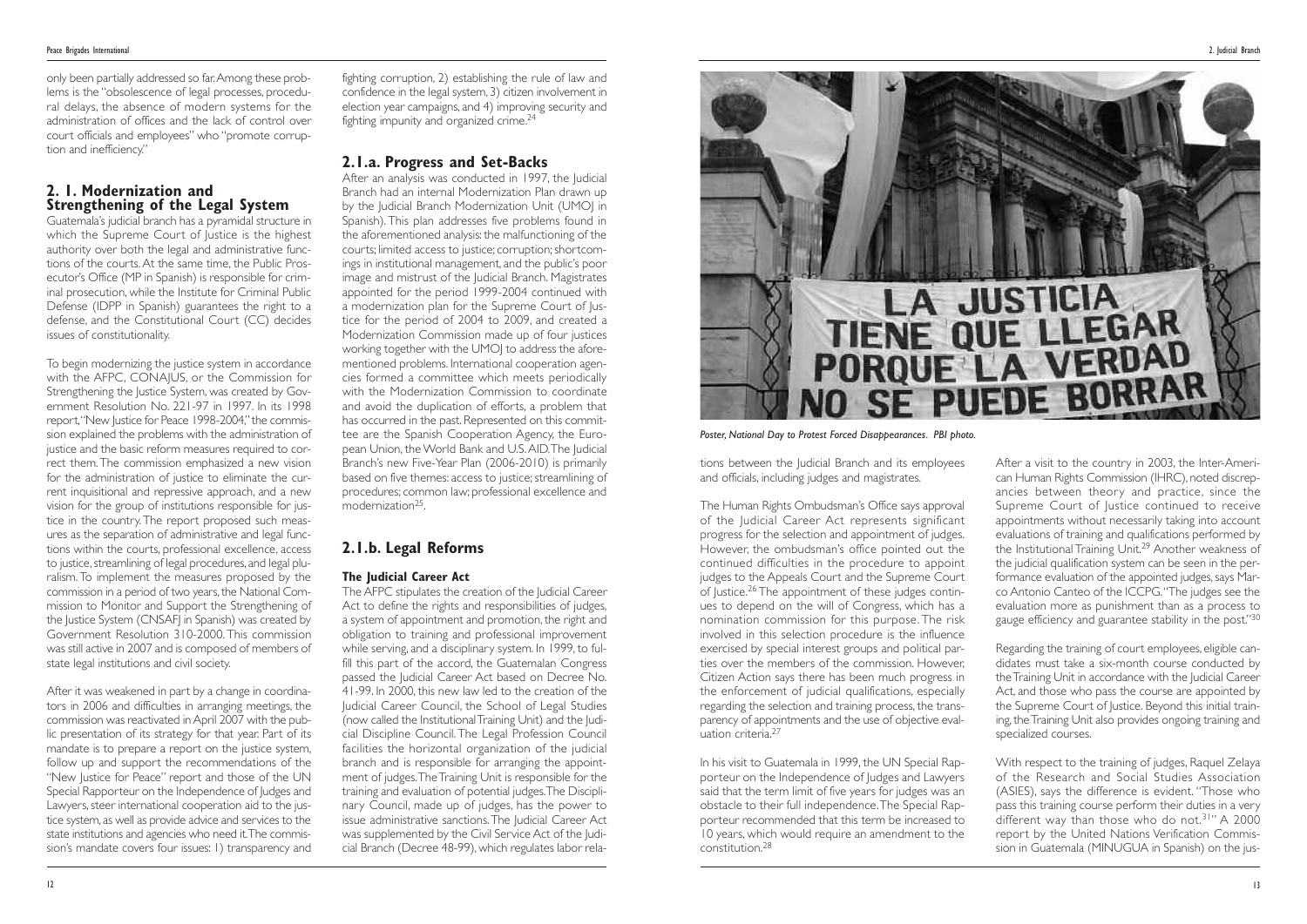In 2005, the IDPP had 10 offices for the defense of indigenous rights in the country, and in 2006 it began setting up three new offices. In 2001 and 2002, these defense offices were operated with financing from the Spanish and Norwegian cooperation agencies. In 2003, the IDPP began operating on its own budget.<sup>45</sup> The Human Rights Ombudsman's Office consider the IDPP to be the office within the justice system that has most consistently confronted the indigenous problem.<sup>46</sup> For example, since it was created, the Institute has initiated a scholarship program for law students who speak one of Guatemala's indigenous languages, and a bilingual education program for lawyers throughout the country, preparing glossaries of legal terms in 22 Mayan languages and conducting cultural research.The IDPP has attempted to deal with a multicultural society by transforming institutions.<sup>47</sup>

Previously, the Institute had defense lawyers in police stations to cover the municipalities of Guatemala City, Villa Nueva and Mixco in the Department of Guatemala. This presence was expanded in 2005 to include the magistrate courts of rotation in the municipalities of the Department of Guatemala. Due to the presence of a public defender's office in these courts of rotation, the services in the police station were discontinued and needs at a national level are still not being covered.<sup>48</sup> However, there continues to be a public defender for children and adolescents in matters of criminal law in departments and municipalities in which there are juvenile courts.<sup>49</sup>

#### **Penal Code**

To separate legal and administrative functions currently combined in the Supreme Court of Justice, a Management System was put into place in the Judicial Branch between 1999 and 2004. However, there continue to be large gaps in these efforts. For example, the separation of the functions of the Judicial Branch president, who simultaneously heads the Supreme Court of Justice and the Judicial Qualifications Board, is very ambiguous."To have one official with three positions requires clarification that currently does not exist and this has negative effects on modernization of the Supreme Court of Justice," said Augusto Pérez,Third Justice of the Supreme Court.55 Marco Antonio Canteo, director of the Research Department of the Institute for Comparative Studies in Criminal Science of Guatemala said the lack of separation between legal and administrative functions means that the Supreme Court has too much administrative power. Canteo said this model is based in large part on the constitution. "And it allows judges and lawyers who are trained to conduct legal proceedings to be occupied with matters other than resolving cases," he said.<sup>56</sup>

Article 13c of the AFPC stipulates that Guatemala should "*reform the Penal Code to give priority to the criminal prosecution of crimes that cause significant social injury, taking into account the country's cultural differences and customs, fully guarantee human rights, classify threats and coercion against judicial authorities, and bribery and corruption as particularly grievous crimes with severe penalties*. The report issued by Rigoberta Menchú concludes that the most significant reform of the Penal Code is the classification of discrimination as a crime on the basis of Decree 57-2002. Under this reform, the Penal Code defines discrimination as any distinction, exclusion, restriction or preference based on sex, race, ethnicity, language, age, religion, economic status, illness, handicap, marital status or any other reason.<sup>50</sup> However, Menchú says this definition is not precise enough, which makes it difficult to enforce.<sup>51</sup> Moreover, the Human Rights Ombudsman's Office says that there were still court employees in 2005 who were unaware that discrimination was a crime under the Penal Code. 52

Helen Mack of the Myrna Mack Foundation (MMF) says the current Penal Code should be completely reformed."It does not reflect the spirit nor is it oriented on the model of justice we want, and there are many crimes that it does not even consider."*<sup>53</sup>* The current proposal for a new Penal Code is pending in Congress. Several members of both the Commission for the Reform of the Justice System and the Commission on Legislation and Constitutional Matters agree that, given the large number of proposals for amendments, it would be better to redraft the Penal Code completely.54

"The disciplinary board is composed of judges who are colleagues of the infringers,so there has be greater transparency in these cases to avoid favoritism between colleagues," Pérez said. The board only ordered 11 administrative dismissals for the 1,210 complaints received between 1 June and 30 June 2006.<sup>35</sup> According to Marco Antonio Canteo, one of the greatest obstacles to disciplinary control is the concentration of general oversight in the capital. Moreover, Canteo cites a series of situations that the board should be monitoring, such as delays in cases, public assistance, and the delegation of the judge's functions to administrative officials 36

#### **2.1.c. Separation of Legal and Administrative Functions**

In 1997, to fulfill the AFPC, the Public Criminal Defense Institute (IDPP) was created (Decree 129-97). This office began operating in July 1998 with one public defender in each of the country's 22 departments.The IDPP is the body responsible for the free public defense of people with limited means. Just as the AFPC stipulates, the Institute operates autonomously, is independent of the three state powers and has the same chain of command as the State Prosecutor's Office.The IDPP has 283 public defenders, of which 72 are staff lawyers, 42 trainees, 7 indigenous lawyers, 14 public defenders for juveniles, and 148 professional lawyers who offer their services in exchange for fees paid with the support of the European Union.<sup>37</sup>

## **2.2 The Public Prosecutor's Office**

When she assumed the post in 2004, the new director, Blanca Aída Stalling Dávila, conducted an analysis of the institution to determine needs.A strategic plan for 2005-2009 was drawn up on the basis of that analysis. This plan addresses three general objectives: the set-up of a functional organizational structure, the specialized qualification of public defenders and the status of the IDPP in the justice system.The plan emphasizes gender and ethnic rights, as well as the rights of other vulnerable groups, and transparency. A special defense unit dealing with gender-related matters has been closed.<sup>41</sup>

> The Public Prosecutor's Office ("Ministerio Público" or "MP") is an auxiliary body for the administration of justice. It is autonomous and is responsible for criminal investigation and prosecution. Beginning with budget increases, the AFPC addresses various issues related to the strengthening of this institution.This includes the expansion of geographic coverage, the separation of legal and administrative functions, translation into the various national languages, witness protection and the strengthening of the Training Unit.

> Author Luís Ramírez writes that in 1994 the new Criminal Trial Code enlarged the role of the MP in criminal proceedings. Ramírez considers the organizational growth and the territorial expansion of the institution

In an evaluation of the justice system, MINUGUA noted the passiveness of defense attorneys throughout the legal process. "The main problem seems to be a lack of clarity about their role, and this leads to insufficient or inappropriate criteria for professional performance.42" Guillermo Méndez of the institute's Professional Technical Division, said professional training cannot currently be expanded due to a limited budget, and so criminal defense matters, as well as the defense of the rights of women and indigenous people, are only part of the general systematic training program.<sup>43</sup> The institute's director has been pushing measures to institutionalize the professional qualification of public defenders while the relevant legislation is pending. In 2005, a three-stage curriculum was defined: initial education, training, and improvement and specialization.<sup>44</sup>

tice system stated that the competitive system of judicial appointments produced new and positive attributes in the judges who came through the system as opposed to those appointed by the traditional methods. Some of the substantial differences detected by the mission between judges had to do with conscientiousness regarding judicial independence, concern about the professionalism of court employees, a sense of commitment to their posts and more clarity and precision in their rulings.<sup>32</sup> However, Arnoldo Ortiz Moscoso, ex-member of the National Commission to Monitor and Support the Strengthening of the Justice System, says that the ethical training of lawyers continues to have serious shortcomings, and that court employees continue to be inflexible in their view of the law.<sup>33</sup>

With respect to the Judicial Disciplinary Board,ASIES notes a lack of regulations to adequately apply disciplinary measures. New members are appointed each year, and each new disciplinary board applies its own criteria and therefore different procedures.<sup>34</sup> The makeup of this board also makes it difficult to apply sanctions against judges, as Yolanda Pérez of the Bar Association, points out.

#### **Public Criminal Defense Office**

The IDPP covers all departmental capitals and some municipalities (12 in 2006). It has a presence in the five Justice Administration Centers, and in the rotating courts in the capital city and in the town of Villa Nueva, which provide services 24 hours a day.The public defenders are only involved in criminal cases. However, a bill was presented to Congress in October 2006 to extend free legal services to civil, employment and property cases, as well as cases involving children. According to the IHRC, the public defenders office has been unable to overcome the obstacles blocking access to the legal system, since many people of limited economic means still do not have legal representation.38 In this respect, the public defenders office has been unable to achieve "effective coverage nationwide" as stipulated by the AFPC, as it has been faced with inadequate economic resources over the years. This situation is reflected in the backlog of cases. Each public defender receives between 20 and 30 cases a month, which are added to the long list of other cases which have been pending for months and years.39

In spite of its limits, however, the IDPP is the institute of the justice system that enjoys the greatest social acceptance. 40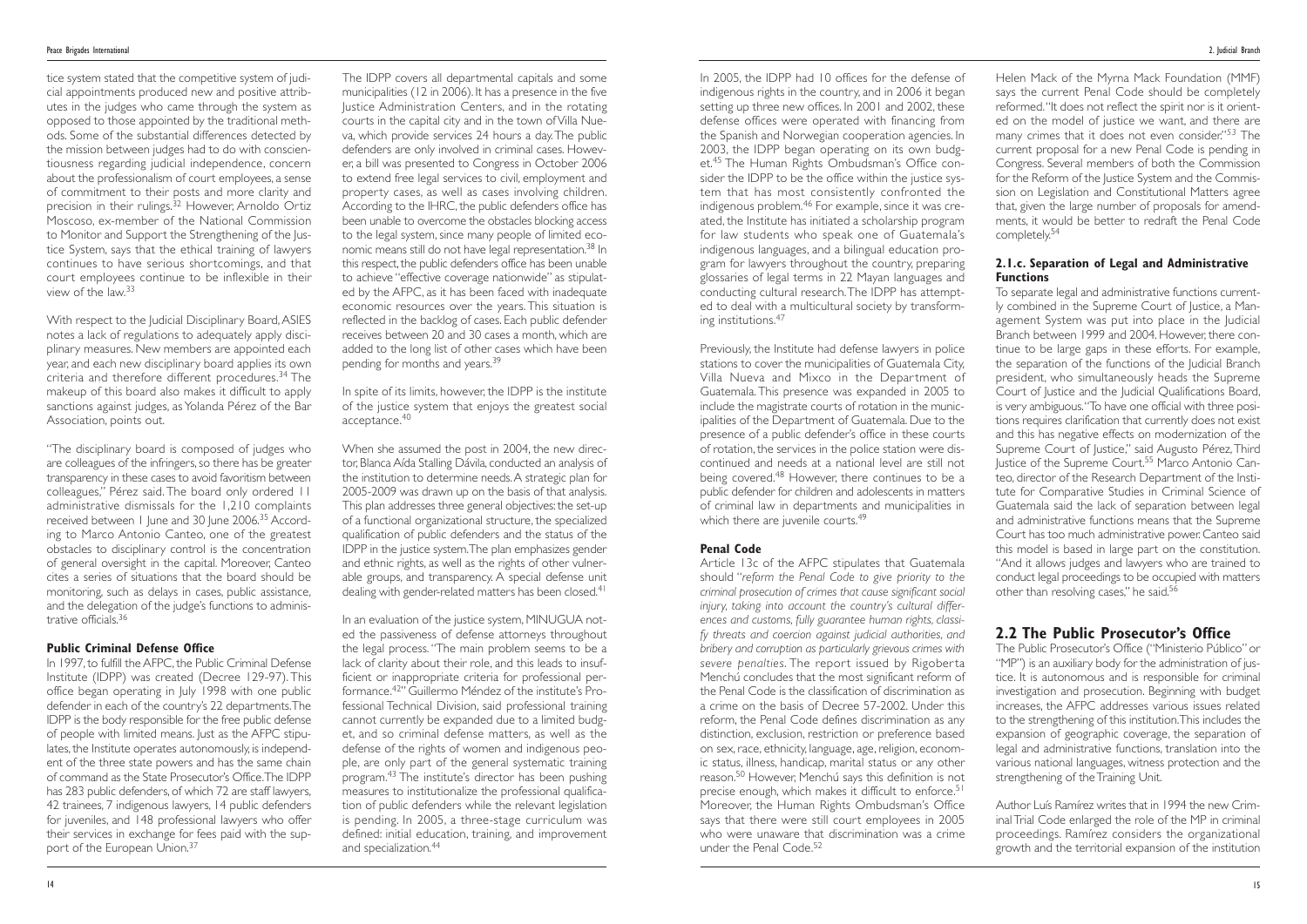There are victim assistance offices in the Guatemala City prosecutor's office as well as in some offices in the country's interior.These offices provide information to victims on criminal acts, and offer medical, legal, psychological care and social services when necessary.The Human Rights Ombudsman's office warns that the State is unable to adequately attend to victims and it is concerned about secondary victimization that adds to the marginalization of victims.The ombudsman's office also points out the inability to protect witnesses and other trial participants."Victims and witnesses collaborating with the courts are exposed to reprisals, as this is the main cause and effect of impunity.<sup>68</sup>

#### **2.2.a. Prosecutor Career Law**

Investigation Office and administrative staff are not included in the MP's prosecution career system, which allows influence trafficking in the MP by high-level authorities<sup>70</sup>

The National Commission to Monitor and Support the Strengthening of the Justice System presented the MP with a bill for a Career Prosecutor Law, but it has not been submitted to Congress by the institution.<sup>71</sup>

Regarding the separation of administrative and technical duties, the MP has a system of managers and secretaries, and the prosecutor's offices have administrative support staff. However, according to the Human Rights Ombudsman's Office, performance and management evaluation systems are necessary as well.<sup>72</sup>

In early 1998, the Coordinating Body for Modernization of the Justice System (ICMSJ in Spanish) was created with a loan from the Inter-American Development Bank (IADB).The IADB defines the programs objective as follows:"To strengthen the democratic rule of law by supporting the institutions of the justice system at the level of each institution and coordinate these institutions to improve access to and the quality of the services."<sup>73</sup>

By contrast with the Judicial Branch, which is governed by the Judicial Career Act, the MP is not regulated by any prosecutor career law, which prevents the MP from being fully modernized. The MP Council is responsible for the implementation of a career qualification system for prosecutors, and for the general supervision of MP activities.The council also advises the Attorney General. In its report, MINUGUA pointed out deficiencies in the training of prosecutors and the fact that the MP's Training Unit places more emphasis on practical experience for prosecutors than on academic training. In its 2000 report, MINUGUA recommended that the MP's administrative restructuring policy include improvements in the selection, training and supervision of prosecutors, as well as the removal of officials who do not meet the minimum requirements. All of this requires the approval of a Career Prosecutor Law to regulate the selection, appointment, evaluation and discipline of the prosecution staff. According to the Mack Foundation, the lack of a performance evaluation means that the supervision of prosecutors is limited to individual inquiries when a complaint is filed against an official of the institution.<sup>69</sup> Other problems for lack of a career prosecutor law include the absence of regulations regarding transfers and promotions, the conversion of the MP Council into a mere procedural body, weaknesses in the composition of the civil service examination boards, the lack of analyses to determine training needs, and the fact that the experts in the Criminal

La ICMSJ is composed of top authorities from the Judicial Branch, the MP, the Public Criminal Defense Institute and the Interior Ministry, and has an Executive Secretary.The projects financed by the IADB and carried out by the ICMSJ before mid-2006 when the loan matured concerned the computer support system of the courts and justice administration centers, and continuous training of all court personnel. The ICMSJ has also received financing from the Spanish International Cooperation Agency and the European Union.74

The ICMSJ has been criticized on many occasions for failing to demonstrate results in the modernization of the justice system in accordance with the millions of dollars it has received in financing. Ortíz Moscoso said the ICMSJ should do more than just make use of the IADB loan, and should also develop national policies on justice and security. "They have not done this, or if they have, it has been on a very small scale, very little considering the funds that have been invested.<sup>75</sup>

The Platform for Inter-Sectorial Research and Dialogue (POLSEC in Spanish) notes that reforms to the process in 1994 did not achieve a change in structure from an inquisitional to an accusatory procedure as stipulated by the new Code, since this change would require a change to the very criminal trial culture in Guatemala.<sup>58</sup>

The UNDP's 2002 National Human Development Report points to two structural factors that have hindered fulfillment of the MP's objectives since its new operational structure was established: 1) the overwhelming rise of crime in the country, and 2) the internal structure in which 67% of the staff is occupied with administrative tasks and just 33% are responsible for investigation.59This situation is reflected at the level of the Judicial Branch as well.According to statistics from ASIES, between 2002 and 2006 the number of judges and magistrates increased by 6%, while the number of administrative staff increased by 78%.<sup>60</sup>

When Juan Luis Florido Solís took over in 2004 as Attorney General of the Republic and head of the MP, he took steps to strengthen the institution, starting with a restructuring plan and a new criminal prosecution policy, both presented in 2005. The former involved administrative reorganization, while the latter concerned a conceptual and philosophical framework for policy, as well as an operational plan.The Human Rights Ombudsman's Office considers the new criminal prosecution policy to be a significant step forward.The new policy is implemented by means of general instructions for prosecutors and assistant prosecutors for the elaboration of technical criteria for their practical application in cases.<sup>61</sup>

## **2.3. Coordination Between Institutions**

In 2003, the IHCR received information that the MP had a presence in just 10% of the country, with one prosecutor for every 75,000 residents.To address this situation, due in part to a lack of financial resources, the MP has been working to expand its services, both quantitatively and qualitatively, and in 2006 it had 57 prosecutor's offices (in 22 departments and 35 municipalities). However, the lack of qualified staff continues to be a problem, as the MP only had 100 investigators in the entire country in the same year. $62$ 

In 2006, the MP set up a prosecutor's office in the headquarters of the rotational Criminal Court in the capital and at the Special Auxiliary Office of the Department of Criminal Investigations (DICRI). In previous years it had reorganized the Metropolitan Prosecutor's Office, set up the Victim Assistance and Permanent Public Assistance Office, as well as divisional prosecution offices, of which there were 15 in 2006.<sup>63</sup> In 2005, the Human Rights Prosecutor's Office was created with four special units investigating crimes against human rights activists, crimes against court staff, crimes against journalists and union activists, as well as another unit investigating special cases and past human rights violations. Prosecution offices planned years ago for the rights of indigenous peoples are still not operating, despite funds allocated for this reason and the creation of a management office to set them up. In addition, the creation of a special division to prosecute crimes of discrimination is planned. The Myrna Mack Foundation notes that none of the divisional prosecution offices have established specific rules of operation and the possibility of combining them into onc office has not been considered, despite the fact that this would increase efficiency, according to the Foundation.<sup>64</sup>

> ASIES pointed out the importance of monitoring and evaluating the different projects carried out with international financing to adequately take advantage of the funds.

to be positive as it increases access to justice. However, these measures have lacked planning with regard to new duties, have been marred by political interference in organizational control, and there has been a lack of focus in the different efforts at reorganization.57

> In 2006, the prosecutor's office handling cases of women's rights received the most criminal complaints, 9,616 of a total of 25,040, after the Organized Crime Prosecutor's Office with 6,106, and Crimes Against Life with 3,687. However, about 40% of the cases filed at the divisional prosecution offices are shelved and therefore the crimes go unpunished.<sup>65</sup> Cases involving crimes against judges, lawyers and other court employees filed with the MP are increasing (see table 2)."The

#### **Chart 2: Complaints Received at the Crime Unit against Court Employees from the Human Rights Prosecutor's Office of the MP**

| Year | Complaints |
|------|------------|
| 2001 | 100        |
| 2002 | 98         |
| 2003 | 108        |
| 2004 | 99         |
| 2005 | 128        |
| 2006 | 128        |
|      |            |

*Source: Prepared by PBI with information from the Myrna Mack Foundation and reports on the activities of the MP.*

problem of attacks on the justice system have never been adequately addressed, and the authorities have not acted with the responsibility and conviction required to get at the roots of this phenomenon," writes the Mack Foundation.<sup>66</sup> Another important factor adding to the problem is corruption, according to the foundation's president Helen Mack. She said court employees are afraid to report the theft of money for fear of being killed.<sup>67</sup>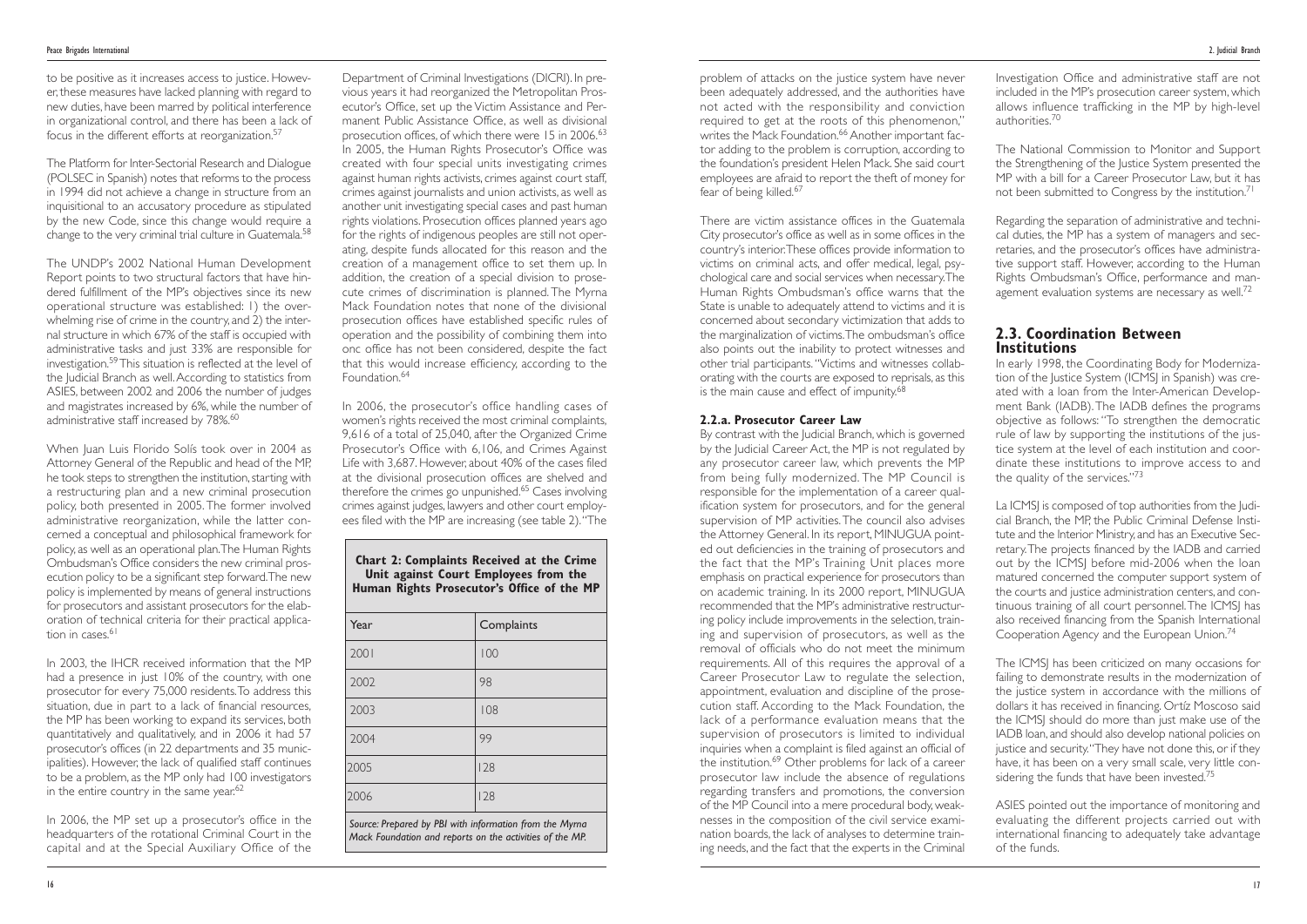to function as an international mission. However, a Congressional committee rejected the proposal. Later, a commission of experts was formed by representatives of the Executive Branch, the Human Rights Ombudsman's Office and human rights organizations to seek an opinion from the Constitutional Court (CC) on the matter. The CC declared the accord unconstitutional.<sup>86</sup>

In 2006, the Government drafted a new proposal to deal with this problem.This proposal contained some changes, and would establish the International Commission Against Impunity in Guatemala (CICIGS) to replace CICIACS. The respective accord with the UN was signed on 12 December of the same year.The main difference between CICIG and CICIACS, according to Vice President Eduardo Stein Barillas, is that the latter does not violate the constitution.CICIG would have no power to prosecute crimes, as was proposed for CICIACS, since this power is reserved for the MP. CICIG would only be involved in prosecutions as a joint plaintiff.<sup>87</sup> Despite these restrictions, the new commission may investigate the activities of illegal groups and organized crime, and support administrative action against public employees accused of belonging to these groups.<sup>88</sup>. Helen Mack said the commission may not be the solution to the problem, but it is a step in the right direction. "I think the fact that someone will be watching, or that court employees and authorities who obstruct justice and form part of the structure of impunity will not be able to obtain public jobs in the future, is progress and will lead to prosecutions," Mack said.<sup>89</sup>

In March 2007, the CICIG proposal reached Congress, which submitted it to the Constitutional Court for review. The CC justices issued a ruling on 16 May declaring that there was no violation of the constitution in establishing the commission as it did not undermining the authority of the MP, and that it could be approved by a majority in Congress. Later, Congress established a period of eight days in which the Foreign Relations Committee would issue an opinion on the legal framework of CICIG.

The AFPC stipulates that the Accord on the Identity and Rights of Indigenous Peoples (AIDPI in Spanish) should be followed up regarding the acknowledgement and application of common law and access to justice. According to the Maya Defense Council, indigenous law refers to a set of systems, rules, principles, laws and authorities that govern and regulate family, community and village life to maintain the balance, harmony and equity of relationships in all areas. $93$  There continues to be very little effort on the part of the legislature and other institutions to promote the enforcement of Maya law due to a lack of political will to recognize the indigenous justice system and the rights of indigenous peoples in general.This is reflected in the official legal system in the lack of policies to make the Judicial Branch's services more accessible to non-Spanish speakers. The National Languages Law, approved in 2003 (Decree 19-2003), establishes the obligation to provide certain state services such as legal assistance in indigenous languages. In practice, this law is not applied and in 2006 there was just one bilingual Mayan for every 749 employees.<sup>94</sup>. In the entire country, there

Both the proposals to create CICIACS and CICIGs have been consistently opposed by the Guatemalan Republic Front (FRG), which argued that the CC ruling was ambiguous and that CICIG was a breach of the nation's sovereignty.90

Regarding technological improvements, the ICMSJ used a loan from the IADB to install a new computer system for electronic management of cases in all institutions of the justice system.However,ASIES notes that the objective has still not been met. A sub-computer system

called SICOMP installed in the MP's offices has had more success in monitoring and registering cases. However, there is still resistance among prosecutors to change from the old system to the new.

## **2.4. Access to Justice**

Despite numerous efforts, the Guatemalan justice system still faces many obstacles in guaranteeing that the majority have access to its services. People of limited economic means have the least access to the justice system and SEPAZ acknowledges in its 2004-2006 report that "the public urgently needs a prompt and trustworthy system of justice."The SEPAZ report noted that any justice system must offer specific access and assistance to women, children and adolescents, as well as indigenous and marginalized peoples."<sup>91</sup> Since the Peace Accords were signed, the Judicial Branch has increased the number of facilities for the administration of justice to facilitate access.These facilities include magistrate's courts, centers for the administration of justice, high-level courts, mobile courts, juvenile courts and mediation centers. However, Supreme Court President Eliú Higueros said there continued to be a shortage of judges in 2007 with only 4 for every 100,000 residents.<sup>92</sup>

To address the problem of access for indigenous people, the Judicial Branch created an Indigenous Affairs Commission in 2007 made up of two Supreme Court justices to follow up on its Five-Year Plan for 2006-2010 with respect to the primary issue of common law.

In Judicial Branch records, criminal offenses make up 73% of the cases, while family courts hear 16%, followed by civil cases, which most often involve disputes between private parties and companies, or which concern debts, law suits and contracts<sup>81</sup>. Due to the high number of cases, Luís Ramírez says legal reforms in Guatemala have focused on criminal offenses, while land and employment cases, voluntary jurisdiction, family law, administrative-contentious proceedings and civil cases have been neglected<sup>82</sup>.

#### **2.3.a Criminal Investigation**

A lack of coordination between the different bodies of the justice system, which is acknowledged in the MP's Criminal Prosecution Policy Proposal (CPPP), is particularly noticeable in criminal investigations with respect to the duties of the MP and those corresponding to the National Civil Police (PNC).The CPPP acknowledges a lack of functional management for MP prosecutors and notes that there is an enormous lack of coordination between the police and the MP from the investigation of the crime scene to the conclusion of the case.<sup>76</sup> In 2004, the two institutions signed an agreement to improve cooperation in criminal investigations, using a loan granted by the IADB for the justice system. This agreement established three main points: *1) The need to implement rules for effective operational management of prosecutors in criminal investigations; 2) The need to coordinate investigations from the crime scene and the creation of liaison groups to allow human resources to be combined, and to coordinate the investigations required by the MP in the Criminal Investigation Service headquarters; 3) The need for high-level authorities from both institutions to monitor fulfillment of the agreement.*<sup>77</sup>

Philip Alston, UN Special Rapporteur on extrajudicial, summary or arbitrary executions, who visited the country in 2006, said there continue to be serious problems despite the agreement signed between the MP and the PNC."The degree of coordination and cooperation is not normally very satisfactory, and therefore many investigations are inefficient and often fruitless from the point of view of an efficient prosecution," Alston wrote."As much of a disappointment as it is, the failure of a system in which a single function is divided between two institutions with inevitably competing interests is not surprising, and therefore deeper reforms must be considered."<sup>78</sup>

According to ASIES, aside from the lack of coordination, other problems apparent in criminal investigations include the weak professional and operational skills both in the MP and the PNC, and the limited budget to address the lack of infrastructure, as well as basic equipment to fulfill the assigned tasks.<sup>79</sup> Supreme Court President Eliú Higueros says delays in the justice system can be attributed to the consequences of deficient criminal investigations."If the evidence presented is so little and of such poor quality, there is not much we can do. We analyze the situation, and the criminal courts have very little work, which means that there are unjustified arrests in addition to trials with no foundation.80

To improve the quality of forensic investigations and therefore reduce the high level of impunity in the country, CNSAFJ proposed the creation of the Guatemala National Institute of Forensic Science (INACIF in Spanish), which Congress approved in August 2006 (Decree 32-2006). Under this legislation, INACIF is an autonomous legal entity with its own budget to support the administration of justice. It has jurisdiction nationwide and is responsible for providing scientific expertise in the investigation of cases. Representatives of the Supreme Court of Justice, the Interior Ministry, the MP, the IDPP, the Association of Physicians and Surgeons, the Association of Chemists and Pharmacists and the Bar Association serve on the INACIF's Executive Board. However, the INACIF is still not operating for lack of a budget. Therefore, in January 2007, the Supreme Court president, along with the Executive Board's Coordinator Rubén Higueros, sought Congress's authorization to open INACIF in July of the same year. Higueros said the institute requires a budget of 150 million quetzals (approx. USD20 million) to begin operating.83 The Office of the UN High Commissioner for Human Rights (OHCHR) in Guatemala considers the creation of INACIF to be an important step in improving criminal investigations by making better use of scientific evidence.84

Ramírez said there are other weaknesses in criminal investigation, such as the inability of state institutions to reduce the influence of clandestine security organizations in the system and the failure to pursue criminal charges when powerful military, political and business interests are involved.<sup>85</sup> The Global Accord on Human Rights obliges the government to fight any type of illegal and/or clandestine security organization. In response to the problem of impunity, several human rights organizations decided in 2002 to create the Commission to Investigate Illegal and Clandestine Security Organizations (CICIACS in Spanish). In 2004, the United Nations and the Guatemalan Government signed an agreement to establish CICIACS, which was

#### **Chart 3: Cases Handled According to Branches of Law**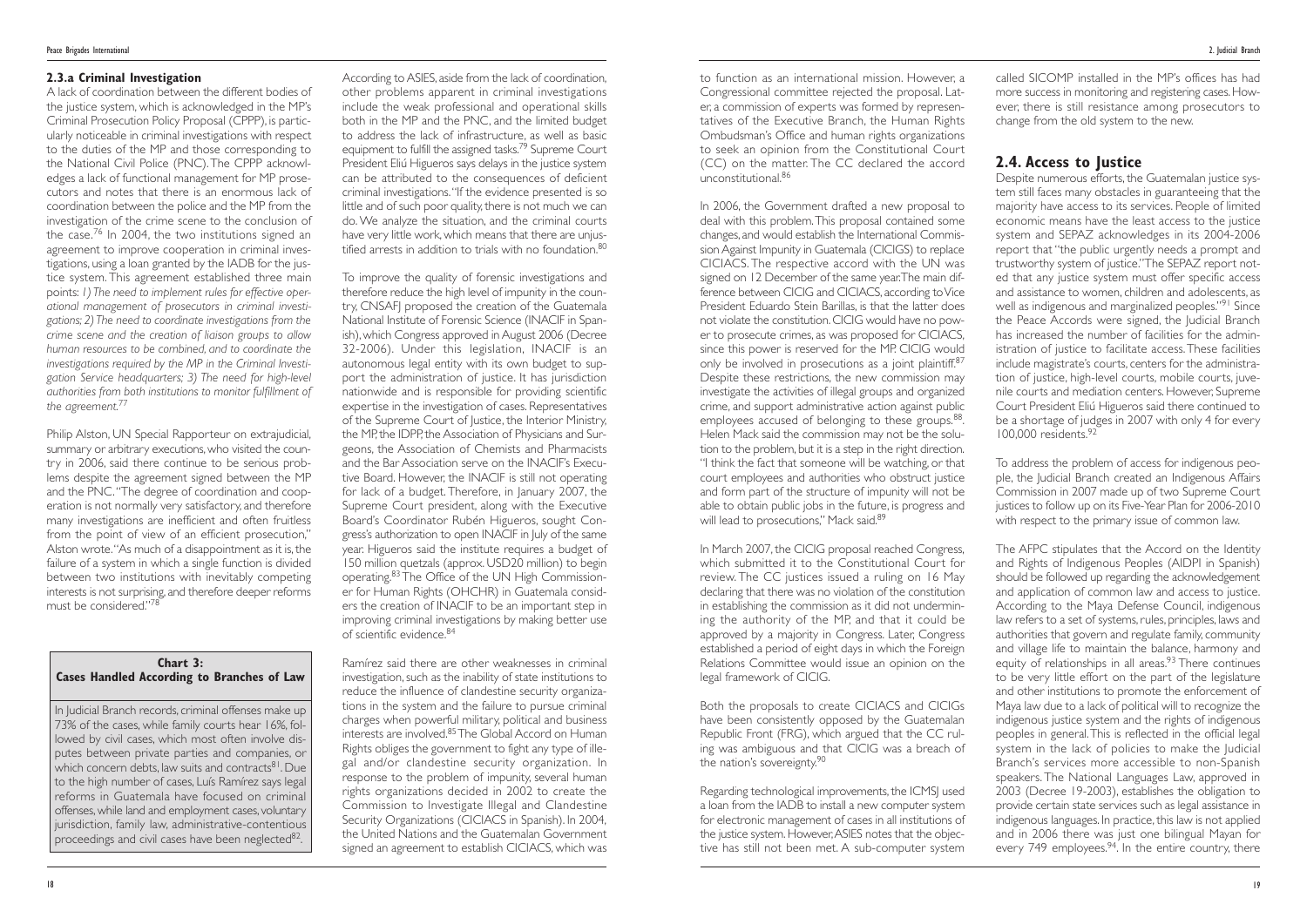Under Government Resolution 525-99 in 1999, the government fulfilled one of its commitments under the Accord on the Identity and Rights of the Indigenous Peoples to increase access to the justice system for indigenous women, who suffer dual discrimination.The Indigenous Women's Defense Council (DEMI), which is governed by the Presidential Human Rights Commission (COPREDEH), has its headquarters in the capital, and since 2007 has regional offices in Alta Verapaz, Huehuetenango, Quetzaltenango, Quiché, Petén and Suchitepéquez. The objective of the institution is to defend and promote the exercise of the full rights of indigenous women, providing assistance, advice and legal, social and psychological services to women who have suffered any type of violation of their rights."From the moment in which they file a complaint, they may request protection measures and accompaniment to gather their belongings and identity documents, recover their children, and receive assistance with court hearings … until the problem is resolved," said Azucena Socoy, director of DEMI's social unit.<sup>109</sup>

#### **2.4.d. The Indigenous Women's Defense Council**

are 67 interpreters who cover 9 of the 22 Mayan languages. In the MP and the IDPP there is also a shortage of interpreters.<sup>95</sup> "Although the decision may have been taken to hire people who speak the languages of the region, this has not been the practice, and while this continues, access to justice is still a long way off, and not just because of language but because of the evil culture of discrimination in the way indigenous peoples are treated<sup>96"</sup>

On the international level, Guatemala ratified ILO Convention 168 on Indigenous Peoples and Tribes in Independent Countries, thus recognizing indigenous rights. Raquel Yrigoyen writes that one of the more urgent tasks stipulated by this convention is the drafting of a regulation that establishes a referendum system to consult indigenous peoples before approving any legislative or administrative measures that affect them directly.<sup>97</sup> Currently, any referendums conducted among indigenous peoples, such as those on issues of metal mining or the construction of hydroelectric plants, have been organized by local authorities and/or with the support of non-governmental organizations. However, according to the Ecumenical Forum for Peace and Reconciliation (FEPAZ in Spanish), the government has not shown a willingness to recognize the results of such referendums.To the contrary, the business sectors and political circles affected by the referendums have tried to de-legitimize, discredit and legally derail them.<sup>98</sup>

The current debate of the indigenous question and justice is focused on issues as fundamental as legal recognition of indigenous law; coordination between the indigenous and the official system, and the application of legal pluralism. Strictly speaking, however, there is no agreement on the validity and effectiveness of the Mayan legal system in relation to the system of state law.99 "The institutions of justice believe that the indigenous legal system and indigenous rights only refer to alternative mechanisms for conflict resolution, as a second option in a hierarchy," said Amílcar Pop of the Association of Mayan Lawyers.<sup>100</sup>

Starting in 2002, five Justice Administration Centers were established in Ixchiguán, San Marcos, Santiago Atitlán, Sololá, Playa Grande, Quiché, Santa Eulalia, Huehuetenango and Nebaj, Quiché. These centers are made up of different institutions of the justice system run by the MP and the Judicial Branch with a magistrate's court and court of first instance. The Interior Ministry also operates there with a PNC station, the IDPP, a public law office, as well as mediation and coordination offices. The objective of these centers is to provide access to justice, especially for indigenous peoples, in the country's interior. The multi-million dollar facilities of these justice centers, funded in part by an IADB loan, have received criticism from different sectors of society for being out of touch with the reality of the country and not really favoring access to justice. Amílcar Pop says the high walls built around these centers are symbolic of the walls maintained between state institutions and society at large.<sup>101</sup> The aforementioned problems associated with these justice centers are blamed on a lack of coordination between state institutions, the absence of indigenous people who understand the language and culture of the region, and the lack of proper equipment.<sup>102</sup>

#### **2.4.a. Justice Administration Centers**

#### **2.4.b. Community Magistrate Courts**

In 1997, the establishment of five community magistrate courts in Sta. María Chiquimula,Totonicapán, San Rafael Petzal, Huehuetenango, San Luis, Petén, San Miguel Ixtahuacán, San Marcos y San Andrés Semetabaj, Sololá, was approved.These courts represent an attempt to establish a link between official and indigenous justice systems. In 1999, a Supreme Court evaluation approved of these local courts despite criticism about the selection of judges and the lack of consultation with indigenous communities about the function of these tribunals.After the evaluation of the first magistrate courts, the law that established them (Decree 79-97, 552 Bis) stipulated that they be established in all communities currently without magistrate courts. However, the Judicial Branch never opened new courts. Nevertheless, in a report on the justice system, MINUGUA said that there has been progress away from "formal legal practices associated with the traditional state justice system toward another that favors oral communication, listening and consensus."<sup>103</sup> Over the years, both indigenous leaders and the Judicial Branch have continued to criticize how the five magistrate courts are operated.Amílcar Pop considers these courts an aberration and said they do not respond to the real needs and requirements of indigenous law. Supreme Court Justice Augusto Pérez said these community courts have not been able to overcome the separation between the official and indigenous justice systems, since the state imposes an official body of regulations that prevents indigenous communities from applying justice according to its cosmic vision<sup>104</sup>

#### **2.4.c. Mediation Centers**

In 1999, the president of the Judicial Branch approved the creation of a mediation system to be operated by the Judicial System Modernization Unit with the support of USAID's justice program to promote a culture of dialog, facilitate direct access to resolve conflicts



*Supreme Court of Justice. PBI photo.*

and reduce the burden of the courts and the cost of litigation.<sup>105</sup> Thus, the government met a condition of the AFPC regarding the streamlining of the justice system. In 2001, the Unit for Alternative Conflict Resolution to coordinate the mediation centers and the justice administration centers, was created. Mediation centers have been established at an increasingly faster rate in recent years. By mid-2006, 60 of these centers had been established in magistrate courts, justice administration centers and departmental justice facilities.<sup>106</sup> These centers handle primarily civil, criminal and family conflicts, but also employment and commercial cases.ASIES and the Myrna Mack Foundation have pointed out the lack of precise regulations regarding the legal validation of mediated conflict resolutions.This means that courts of first instance are responsible for validating agreements reached in mediation.<sup>107</sup> Amílcar Pop said that a strength of these mediation centers is that they foster analysis, discussion and debate in the context of indigenous and official justice.<sup>108</sup>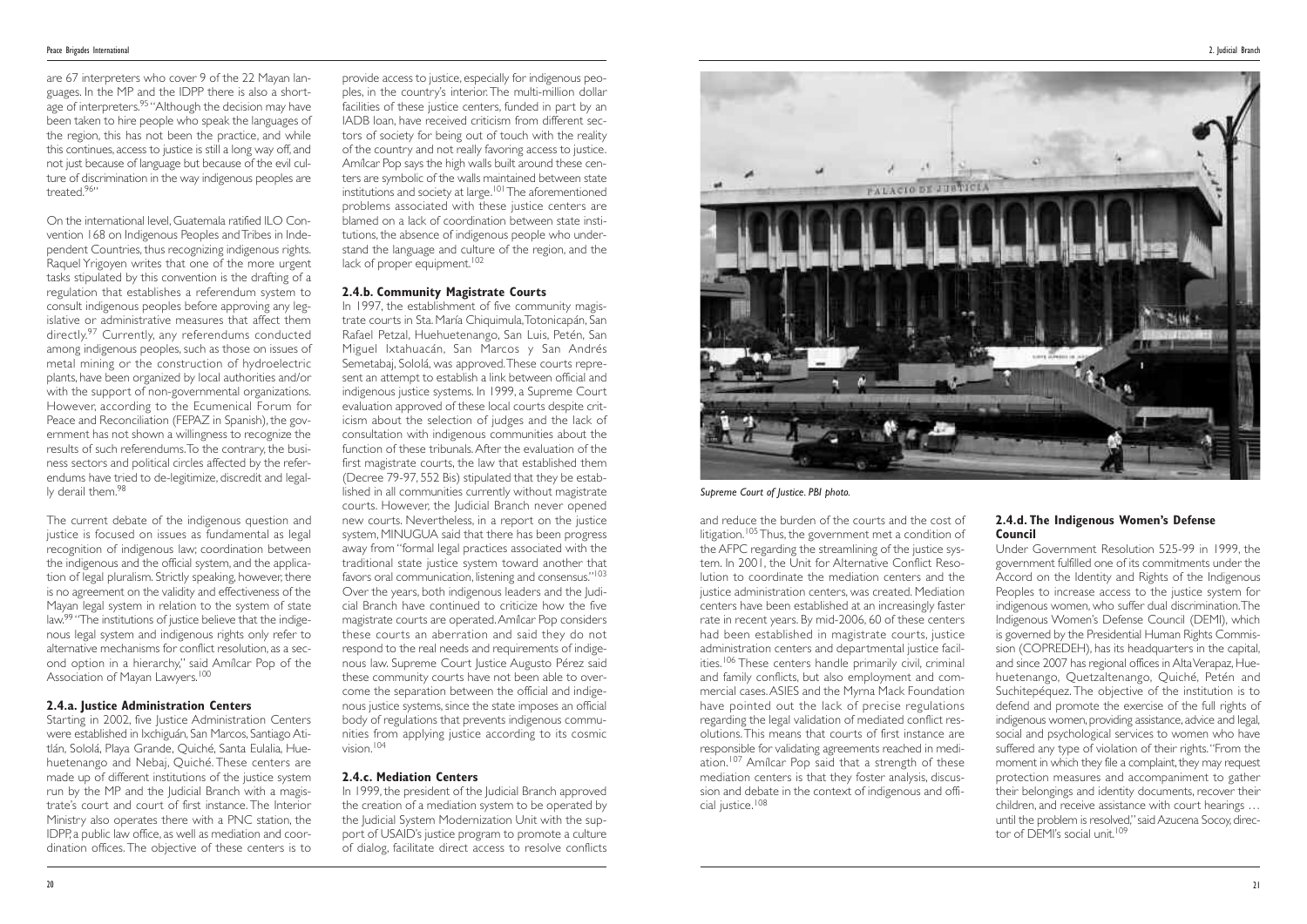- 43 Interview with Myrna Caballeros and Guillermo Méndez, 3 April 2007.
- 44 Op. cit. ASIES, p.61.
- 45 Ibídem, p.60.
- 46 Op. cit. Human Right's Ombudsman, p.97.
- 47 Interview with Amílcar Pop, 12 April 2007.
- 48 Cit. Interview Myrna Caballeros and Guillermo Méndez.
- 49 Op. cit. ASIES, p.61.
- 50 Decree No. 57-2002,Article 1.
- 51 Op. cit.
- 52 Op. cit. p.97.
- 53 Cit. Interview.
- 54 Interview with Mario Chávez, 12 April 2007.
- 55 Interview with Augusto Pérez, 2 April 2007.
- 56 Cit. interview.
- 57 Op. cit. p. 216-217.
- 58 POLSEC. *Hacia una Política de Seguridad Ciudadana, Seguridad y Sistema de Administración de Justicia: Productos generados por los grupos de trabajo*, Magna Terra editores, Guatemala, 2004, p.111-115.
- 59 UNDP. *National Human Development Report, 2002.Human Development,Women and Health.* Chap.VIII, p.157.
- 60 Op. cit. p. 15-16.
- 61 Op. cit. p.81.
- 62 UN. *Report of Special Rapporteur Philip Alston on extrajudicial, summary or arbitrary executions. Civil and political rights, particularly issues related to disappearances and summary executions. Mission to Guatemala, 21 to 25 August 2006*, p.19.
- 63 Ministerio Público. *Síntesis de la Memoria de Labores,* 2006.
- 64 Myrna Mack Foundation. *Seguimiento de las Recomendaciones del Relator Especial de Naciones sobre Independencia de Jueces y Abogados en Guatemala, período comprendido del 1ero de enero al 31 de diciembre del 2003,* 2003.
- 65 *Memoria de Labores del Ministerio Público.* Cuadro 2,Actividad realizada según Fiscalía de Sección, 2006.
- 66 Myrna Mack Foundation. *Violencia contra el sistema de justicia: el aparato estatal sigue postergando la prevención y el combate*, 2005.
- 67 Op. cit. Interview.
- 68 Op. cit. p. 82.
- 69 Op. cit. Myrna Mack Foundation, 2003, p. 15
- 70 Op. cit. Citizen Action, 2006, p.48.
- 71 Op. cit. ASIES, p.84.
- 72 Op.cit. Human Rights Ombudsman's Office, p.80.
- 73 IADB. Program for Support of the Justice System, Executive Summary at: www.iadb.org/exr/doc98/apr/gu1120s.htm, 1998.
- 74 Op. cit.ASIES, p.128.
- 75 Cit. interview.
- 76 MP. *Plan de Política de Persecución Penal*, 2005, p.32.
- 77 Ibídem.
- 78 Op. cit. Report of Special Rapporteur Philip Alston.
- 79 Op. cit. ASIES, p.77.
- 80 Prensa Libre, 7 February 2007.
- 81 Ibídem.
- 82 Op. cit. Luís Ramírez, p.216.
- 83 La Hora, 12 January 2007 and Prensa Libre, 21 November 2006.

One possibility for a system of oral hearings in legal proceedings is a model in which the case is managed by hearings. This model has been applied recently in the criminal courts of the City of Quetzaltenango and allow the judge's work to be organized around hearings. Judge Pérez believes that this model is adequate to substitute the culture of formal written proceedings with one of oral proceedings in which the judge is responsible for the cases that arise.<sup>112</sup>

Public Prosecutor's Office. Although the total figures published by the Ministry of Finance show that the state has met these percentage requirements in recent years, the Human Rights Ombudsman's Office says financial resources in 2006 were insufficient to meet operational needs and to strengthen and modernize the justice system, and that priority must be given to assisting victims and providing security for justice system employees.<sup>113</sup>

An analysis by DEMI identified three main obstacles that prevent indigenous women from accessing the justice system.The first involves structural problems such as the inability to meet deadlines and the lack of interpreters.The second involves cultural patterns such as discrimination and the cultural and gender stereotypes held by court employees, and the third involves procedural problems such as formality requirements and the lack of standard criteria. In a sampling of 192 cases, 95 involved structural, 46 cultural and 32 procedural problems.<sup>110</sup> DEMI itself acknowledges that budget limits are another obstacle to including indigenous women in its services and that support from international cooperation agencies has been important for strengthening the institution.

# **2.5. Oral Hearings in Legal Proceedings**

Regarding alternative mechanisms for resolving conflicts, the AFPC stipulates the gradual introduction of a system of oral hearings in legal proceedings to streamline the justice system. According to Rigoberta Menchú's report, the purpose of establishing a public oral hearing system is to give citizens some control over the way in which the state administers justice.<sup>111</sup> However, traveling distance to the courts often keeps people from attending oral hearings, and there continues to be a culture of professionalism which gives greater importance to written procedures than oral ones.

- 23 Conclusions and Recommendations of the Historical Clarification Commission's Report: *Guatemala Memory of Silence Tz'inil Na'Tab'Al*. Guatemala City, 25 February 1999.
- 24 CNSAFJ: Presentation of strategy and re-activation of the National Justice Commission as part of the process to strengthen institutions, 26 April 2007.
- 25 ASIES. *Proceso de Fortalecimiento del Sistema de Justicia: avances y debilidades,* July 2003-June 2006, p.11-12.
- 26 Human Rights Ombudsman*. Seguridad y justicia en tiempos de paz, No.1. Cumplimiento e institucionalización de los compromisos contraídos por el Estado en los Acuerdos de Paz*, 2006, p. 78.
- 27 Op. cit. Citizen Action, 2006, p.38.
- 28 Op. cit. Special Rapporteur Param Cumaraswamy.
- 29 IHRC. *Justice and Social Inclusion:The challenges for democracy in Guatemala*, Chapter I, 2003.
- 30 Interview with Marco Antonio Canteo, 11 April 2007.
- 31 Interview with Raquel Zelaya, 3 April 2007.
- 32 MINUGUA. *Supplement to the Tenth Report on Human Rights.The Efficiency of the Justice System,* 11 January 2000.
- 33 Cit. interview.
- 34 Op. cit. ASIES, p.37.
- 35 Prensa Libre, 18 February 2007.
- 36 Cit. interview. 37 Information provided by the IDPP,April 2007.
- 38 Op. cit. CIDH.
- 
- 39 Prensa Libre, 7 February 2007. 40 Op.cit. Luis Ramírez, p.215.
- 41 Op. cit. ASIES, p. 53-61.
- 
- 42 Op. cit. MINUGUA.



## **2.6. Financing**

The AFPC points out the need to provide greater financial resources to the Judicial Branch and the Public Prosecutor so that they may modernize and expand their coverage. It also stipulates the need for a multilingual system and the introduction of a plan to protect witnesses, prosecutors, and collaborators with the justice system. For this reason, the Peace Accords stipulate that no less than 0.3% of Gross Domestic Product should be earmarked for the Judicial Branch and the Constitutional Court, and no less than 0.2% for the

International cooperation agencies have played an important role in promoting fulfillment of the Peace Accords by financing judicial reform projects in Guatemala.The main cooperation agencies in the justice sector have been those of Spain, the Netherlands, Sweden, Norway and the United States, as well as the European Union.The World Bank and the IADB have also made important contributions. MINUGUA and the UNDP have been the main conduits for funds contributed by the European Union. In fact, a study of European cooperation since the Peace Accords were signed showed that the UNDP was the most influential external actor in the process of legal reform in Guatemala.The same study concluded that a number of broadly diverse and short-term projects executed by MINUGUA and the UNDP has made it difficult to achieve the desired results in the initially scheduled time. 114

#### *Mural in San Juan Comalapa, Chimaltenango. PBI photo.*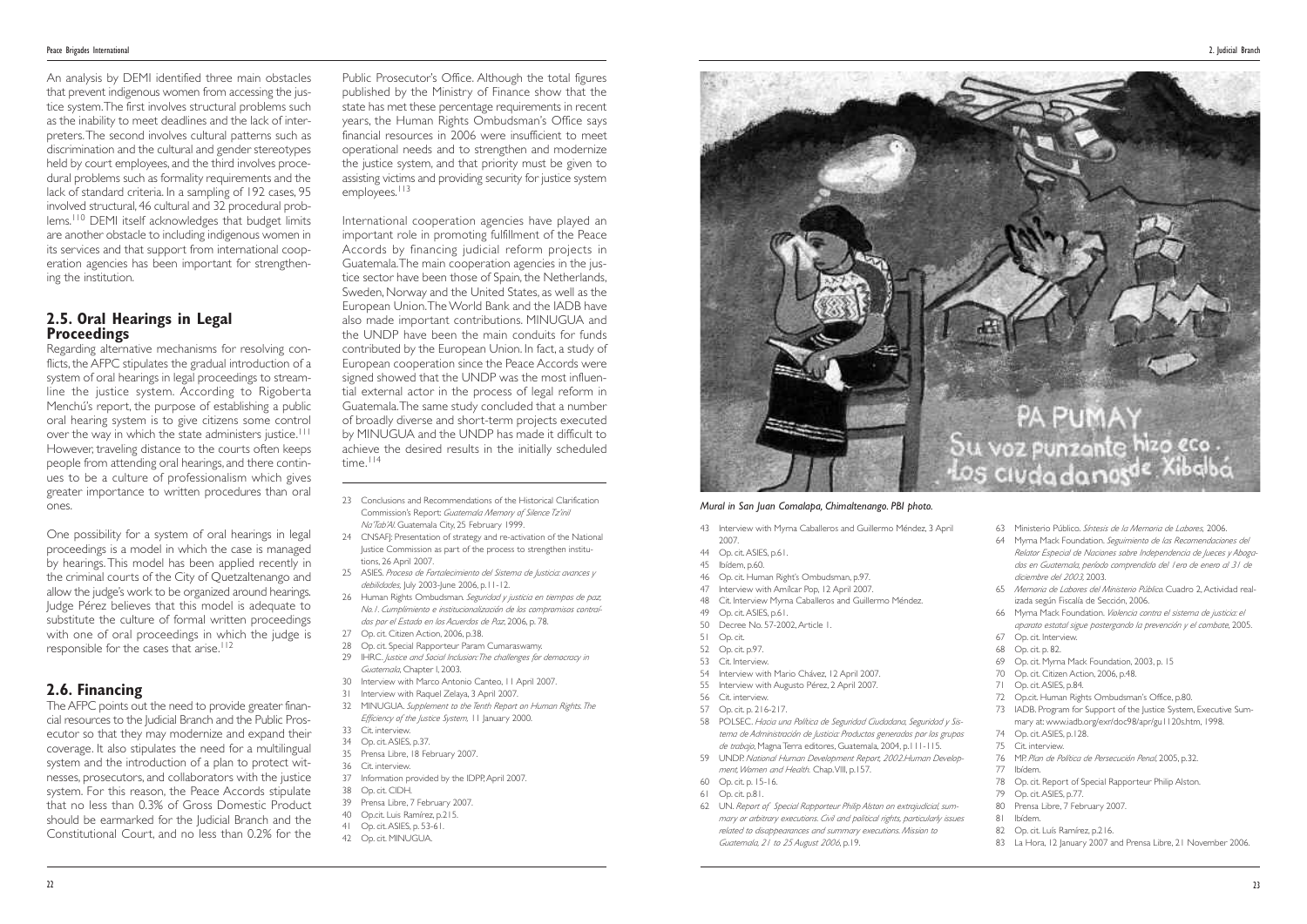## **3. Executive Branch**

## **3.1. National Security System**

The AFPC recommends the creation of a Security Advisory Council (CAS) to support the Executive Branch in implementing an integral security system and designing a Security Agenda.The idea behind the council, according to Enrique Álvarez, Coordinator of the Security Advisory Council, is to "strengthen the potential for civil society to have an impact on and contribute to dismantling the authoritative model of the National Security Doctrine of the U.S., on which all institutions of the security forces are based, and which makes the democratic security model work.<sup>115</sup>

#### **3.1.a. Security Advisory Council**

The CAS has since faced great difficulties."The CAS has not proven to be the mechanism of convergence and exchange it was envisaged to be for the state or society. Its creation has simply constituted the formal compliance with one of the (state's) commitments," MIN-UGUA wrote.<sup>116</sup>

expressed her concern for what she called "social cleansing"<sup>117</sup> and said she intended to give the CAS the role it was originally intended to have.According to the AFPC, this role is "to study and present strategies of broad consensus to address the main risks that the country faces and make the corresponding recommendations to the President of the Republic. One of CAS's objectives is to shore up strategic decisions for the future of a state administration.<sup>11</sup>

The first phase for implementing CAS began in February 2003 with the creation of the CAS's Preliminary Commission by means of Government Resolution 48- 2003. Later, in early 2004, when Óscar Berger took power, the council was made permanent by Government Resolution 115-2004.

However, Claudia Samayoa of the National Movement for Human Rights (MNDH in Spanish), told the press that "change will be difficult if the same structures accused of illegal acts continue to exist," in reference to Víctor Rivera.119 "This is why an external commission should be appointed to support the Ministry of the Interior in the purge."<sup>120</sup>

After the crisis brought on in February 2007 by the murder of three Salvadoran members of the Central American Parliament (PARLACEN) and their driver, and the subsequent murder of four police officers accused in the case, Adela Camacho de Torrebiarte took over as Minister of the Interior.The new minister, a member of the CAS until that time, had publicly

- 84 2007 Report of the OHCHR and follow-up of the World Human Rights Conference,Article 24.
- 85 Op. cit. Luís Ramírez, p.217.
- 86 Op. cit. Human Rights Ombudsman, p.59-60.
- 87 El Periódico, 13 December 2006.
- 88 Prensa Libre, 7 March 2007
- 89 Cit. Interview
- 90 Inforpress Centroamericana, No. 1705. 25 May 2007.
- 91 SEPAZ. *Informe Situación Actual del Cumplimiento de los Acuerdos de Paz 2004-2006 (Enfoque temático)*, 2006, p.17.
- 92 Prensa Libre, 7 February 2007.
- 93 Maya Defense Council. *Experiencias de aplicación y administración de justicia indígena*, 1999, p.36.
- 94 Op.cit. ASIES, p.19.
- 95 DEMI. *El acceso de las Mujeres Indígenas al Sistema de Justicia Oficial de Guatemala*, 1999.Table 15, p.86.
- 96 Interview with Miguel Ángel Albizures, 27 March 2007.
- 97 Yrigoyen, Fajardo, Raquel, *Pautas de Coordinación entre el Derecho Indígena y el Derecho Estatal*. Myrna Mack Foundation, 1999, Guatemala.
- 98 FEPAZ: *Consultas Populares: Democracia participativa e instrumentos de intermediación social y política,* octubre de 2005.
- 99 UNDP. *National Human Rights Report, 2005. Ethnic-Cultural Diversity:: Citizens in a Plural State.* 2005, p. 233.
- 100 Interview with Amílcar Pop, 12 April 2007.
- 101 Ibídem.
- 102 Op. cit. UNDP, 2002, p. 154-155.
- 103 Op. cit. MINUGUA, p.15.
- 104 Cit. Interview.
- 105 Organismo Judicial, *Avances: Período 1999-2004*, en: www.oj.gob.gt.
- 106 Op.cit.ASIES, p.25.
- 107 ASIES. *Proceso de Modernización y Fortalecimiento del Sistema de Justicia: avances y dificultades, enero 2002-junio 2003*, 2003. See also ASIES, 2006, p.25.
- 108 Cit. Interview.
- 109 Interview with Azucena Socoy, director of the DEMI social unit, 30 March 2007.
- 110 Op. cit. DEMI, table 12-14 and p.114.
- 111 A legislative proposal has been drafted in relation to the General Civil Trial Code to establish an oral hearing system in civil and employment law, among others, but the bill has still not been submitted to Congress (Interview with Mario Chávez).
- 112 Cit. interview.
- 113 Op. cit. Human Rights Ombudsman, p.83.
- 114 CIDSE (International Cooperation for Development and Solidarity), Grupo Sur and CIFCA (Copenhagen Initiative for Central America and Mexico). *Rol de la Cooperación Europea en la Promoción de los Acuerdos de Paz en Guatemala: Reforma Judicial y Reestructuración de la Policía,* 2007.



*National Palace in Guatemala City. PBI photo.*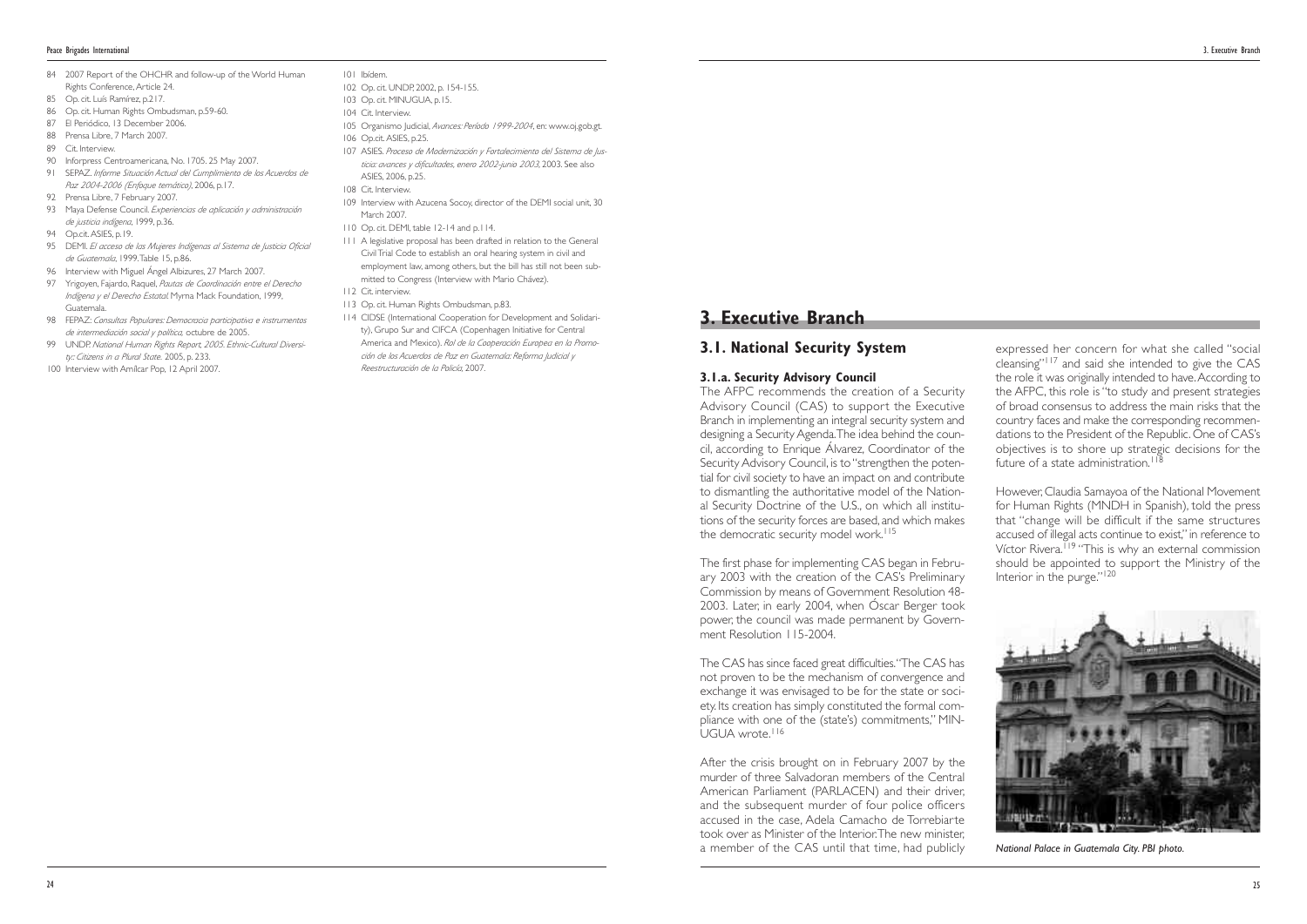The Ministry of the Interior is studying a proposal for a new personnel reassignment plan according to ethnic group to improve service to the community.135 The PNC is also making efforts to increase the participation of women. The number of women on the force has increased in recent years. Most of them are single mothers. The Ministry of the Interior has said it will revise employment conditions to adapt them to this situation.<sup>136</sup> Moreover, the Multicultural and Gender Equality divisions work with the community to prevent crime.

According to the SEPAZ report in 2003, an attempt has been made in all cities and towns to improve relations with the community for crime prevention and to support municipal police departments. Regarding the commitment of municipal governments to recruit police candidates, just 52 cities and towns are participating so far, but the effort continues.<sup>137</sup>

According to SEPAZ, a 50% increase in spending on public security planned for the year 2000 did not occur due to budget limits.<sup>138</sup> In addition, the police are transferring funds to the military budget to reimburse expenses incurred during joint patrols with the PNC.<sup>139</sup>

The AFPC stipulates the need to establish a police career law.This law must regulate recruitment and personnel management policies, particularly with regard to length of service, salary levels and adequate health and pension benefits.Art. 4 of the National Civil Police Law lays out the police career qualifications."The Police Career Requirements shall be based on criteria of professionalism and efficiency, and therefore the State shall create the conditions most favorable for adequate human, social and professional promotion of the members of the National Civil Police in accordance with principles of objectivity, equal opportunity, length of services, merits and skill.<sup>141</sup>

Another stipulation of the AFPC was the approval of a new Public Order Law to adapt the previous one to

In February 2007, debate began in Congress on a General Law for a National Security System. Congressional proponents said the law was drafted to establish a public security policy and noted that this was a unique political opportunity to define the role and the impact of the Permanent Forum of Political Parties to design, build, develop and strengthen state policies.The purpose of the new law, according to the Forum, "is to provide the Guatemalan State with the tools necessary to ensure compliance with national objectives as expressed in the Political Constitution of the Republic on security matters.<sup>121</sup>

> democratic principles and strengthen civilian power.A group called Social Organizations Specializing in Security Matters (OSS in Spanish) drafted a proposal for reform, which was presented to Congress by 20 members of different political parties (Initiative 3172).This initiative was passed to the Commission on Legislation and Constitutional Matters and a resolution is still pending.<sup>140</sup>

In early April 2007, Guatemalan President Óscar Berger, accompanied by Vice-President Eduardo Stein and members of the CAS, announced that the National Security System would be enacted by Governmental Resolution 79-2007. As part of this reorganization process, the intention is to create a Ministry of Security, leaving the Interior Ministry with mere administrative functions, and defining responsibilities for security matters.<sup>122</sup> The new National Security Council (CNS in Spanish) will be responsible for managing the ministry. The CNS would now be the governing body of the security system and the advisor to the President in his capacity as Chief of State for decisions on matters of security with the objective of defining the relevant policies and strategies.The council's members will be the president, vice-president, the ministers of the Interior, Foreign Relations and Defense, as well as the Secretary of Strategic Analysis, the Attorney General, as well as special guests according to circumstances.<sup>123</sup>

In mid-April 2007, CNS met for the first time, announcing measures to set up the National Security System. This meeting addressed the need to take urgent steps to purge the National Civil Police (PNC), the need to follow up on security laws stalled in Congress, the reorganization of the intelligence system and strengthening of civilian intelligence.<sup>124</sup>

#### **Police Career Requirements**

Helen Mack warns of the need to provide funds for these new structures. "It is completely pointless to approve a new law if you are not going to approve a budget for it," Mack said*.* "Structural reform cannot exist without fiscal and tax reform."<sup>125</sup>

One of the objectives of the AFPC was to combine the different police forces (National Police, Treasury Police,

The chain of command, rank and promotions are covered in the PNC Law of 1997, while the Organizational Regulations passed by Government Resolution 662- 2005 establish the duties of the General Directorate

#### **3.1.b. Follow-Up and the Current Situation**

The duties that the aforementioned decree grants to the PNC are broader than those recommended by the Accord and are aimed at the protection and guarantee of rights and liberties, and include powers for preventing, investigating and fighting crime, maintaining order and internal security. However, there have been many problems since the PNC was founded. According to the report by Rigoberta Menchú on compliance with the Peace Accords, the PNC has "demonstrated a very limited capacity to fulfill its duties, control crime and guarantee public security."<sup>126</sup>

And, although the numerical objective was achieved, it is currently considered insufficient to cover the entire country. 131 Moreover, there are only 14,000 offices on the street, with the rest involved in investigation, specialized administrative duties, and guarding prisoners and jails*.*"This leaves an average of one officer for every 3,600 residents," said PNC Chief Julio Hernández Chávez."132 The ideal average for counties with high crime rates such as Guatemala is four officers for every 1,000 residents."This means that 44,000 officers are required for public security in Guatemala," wrote ASIES.<sup>133</sup>

The AFPC emphasizes that the PNC must have a multiethnic character.The new police force has made an effort to represent all ethnic groups, and, according to Silvia Vásquez, it is currently the only institution in the country in which at least 14% of its staff is made up of persons of different ethnic groups.<sup>134</sup>



## **3.2 Ministry of the Interior**

#### **3.2.a. National Civil Police. Progress and Setbacks.**

and Mobile Military Police) into one unit called the National Civil Police (PNC in Spanish) under the supervision of the Ministry of the Interior. The Accord emphasizes the civilian character of this new police force.To strengthen the PNC, a series of legislative and constitutional reforms were proposed. The constitutional reforms were rejected by voters in the 1999 referendum. The main legislative reform to be approved was the National Civil Police Law, enacted by Decree 11-97.

The creation of the PNC was considered a success for the Peace Accords, although the goal of 20,000 officers for 1999 was not reached until 2003. Former Vice-Minister of Community Support Silvia Vásquez said the quantitative goal was a strategic error."The quantity of personnel took precedence over quality<sup>127</sup> and officers from the old police forces were allowed to join (the PNC)<sup>128</sup> in breach of the requirement to recruit officers with no past human rights violations<sup>129</sup>. The current weaknesses are a result of this poor policy planning.130

#### *Police evicting the peasant population of the La Paz community in Panzos,Alta Verapaz, January 2007. Photo by James Rodriguez.*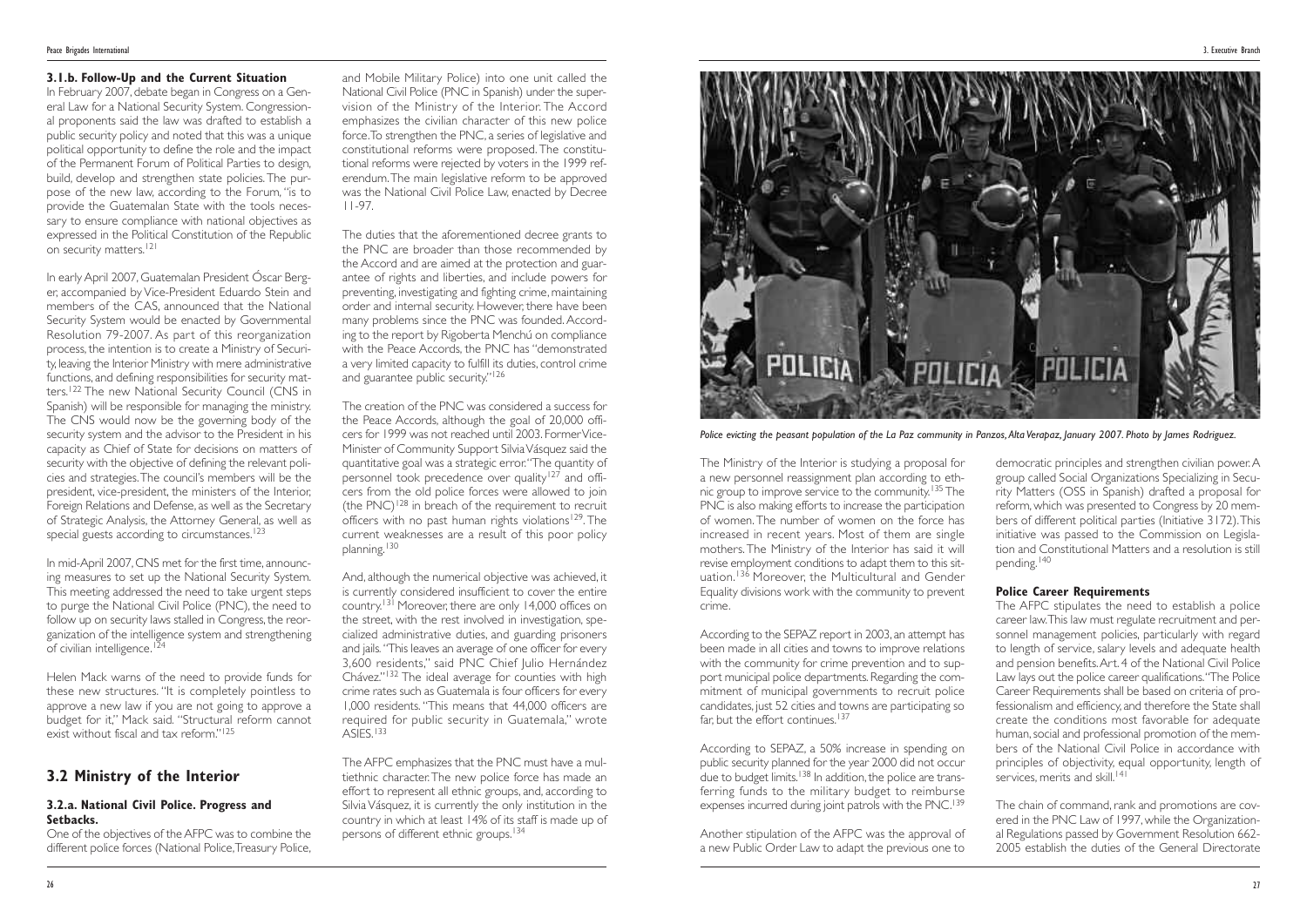The AFPC stipulates that all members of the new PNC must attend the National Civil Police Academy, where they receive professional training, respect for human rights, for democracy and a culture of peace, as well as obedience to the law. The creation of the Academy was an important step in strengthening Guatemala's institutions.The Academy is currently the responsibility of the Deputy General Directorate of Studies.

ASIES notes in its report that there continue to be many problems at the Police Academy, such as insufficient funding, the lack of permanent teaching staff, and a need to restructure the entire curriculum and make it more coherent.The selection process is hindered by a lack of funds and poor training, ASIES reports.<sup>149</sup> To strengthen the academy, the UNDP recommends the establishment of an "Academic Board with the task of instructing and re-qualifying all personnel, and proposing new courses for 2008.<sup>150</sup>

The criteria for acceptance into the academy are covered by the PNC Educational System Regulations (Government Resolution Number 587-97), which establish minimum entry requirements.The competitive examination system as well as aptitude for the job should be the determining factors, according to the AFPC. To promote the inclusion of ethnic groups in the selection of personnel, the National Civil Police Academy places announcements with various media and has created the Multicultural Unit. However, there are many shortcomings in the system, according to Rigoberta Menchú.

The PNC has been receiving support from international cooperation agencies since its creation. Responsibility for police training was initially assumed by the European Union and carried out by the Spanish Civil Guard (GCE in Spanish). Instruction and training in human rights was the responsibility of MINUGUA's program for strengthening the PNC.The UNDP will continue to provide support until 2008 with its Police Reinforcement Program (FORPOL). There continues to be bilateral cooperation with Spain, the Netherlands, Canada, Taiwan, Japan and Germany, but the main donor is the United States. In its report, ASIES notes that the academy could not operate with out international cooperation.The report cited the reform of the curriculum by the Netherlands as an example.<sup>151</sup>

Currently, about 1,400 police cadets graduate each year. This figure should be 2,400, according to experts.147 Silvia Vásquez said it is difficult to recruit candidates for the academy."No one wants to join the PNC unless they have no other job options, since the institution is disparaged, and the profession extremely risky and very demanding."<sup>148</sup> According to ASIES, a higher level of education is required in order to increase professionalism, and the basic training course now lasts 10 months. These factors also make recruiting more difficult.

Despite all of this support from the international community, the budget allotted to the National Civil Police Academy was reduced for the 2001/2002 period, trigging a major crisis and a debate on whether to close it, according to ASIES.<sup>154</sup> According to the Human Rights Ombudsman's Office,"it never recovered from this collapse, and its weaknesses continue to be structural and deep, making it a vulnerable target for organized crime and corruption.<sup>155</sup>

and the various deputy general directorates.The General Directorate of Personnel is in charge of recruitment and hiring, coordination of basic training and specialization courses, as well as everything related to the Police Career System.<sup>142</sup>

earn the job by meeting police career qualification requirements, so that, in the future, situations such as the involvement of anti-crime police in the assassination of Salvadoran Central American Parliament members can be prevented.<sup>144</sup>

> The United States has implemented various programs to fight drug trafficking and investigate crime. During the initial stage of the PNC, the U.S. facilitated the creation of the Criminal Investigation Service (SIC in Spanish). With the help of the  $(DEA)^{152}$  and the Narcotics Affairs Section (NAS), the Antidrug Operations Department (DOAN in Spanish) was created but later abolished because of corruption<sup>153</sup> and replaced by the Antidrug Information and Analysis Service (SAIA in Spanish). Julio Roberto Hernández Chávez, the current General Director of the National Civil Police, said the SAIA continues to depend on the DEA. Cooperation between the U.S. and Guatemala continues to be questioned by various civil society organizations. These organizations argue that the interests of the United States – fighting terrorism and illegal immigration – are not necessarily those of Guatemala.

#### **Internal Control Mechanisms**

Amnesty International notes that there are human rights abuses by police in every country, even in strong democracies.The main problem, it says, is one of control. In the introduction to its "Ten Basic Human Rights Rules for Law Enforcement Officials (Index AI: POL 30/04/98/s),Amnesty International says that all governments must take the necessary steps to train these civil servants under the provisions of national laws and the UN Code of Conduct for Law Enforcement Officials and other basic international human rights rules

According to the UNDP, the redrefting of the Police Career Law, the creation of new management bodies and the increase of requirements for becoming a career police officer continue to be priorities.<sup>143</sup> The Organization to Monitor and Support Public Security (IMASP in Spanish) has said technical and not political goals must be established, and the Police Academy must be strengthened to forge future authorities who The AFPC mentions that members of the PNC should receive dignified salaries in accordance with their duties, as well as appropriate employment benefits. On 1 May 2007, a 7 percent salary increase was approved for police.The increase was enacted by means of Government Resolution 138-2007. According to this resolution, the increase is intended to create technical conditions that facilitate a police and administrative career



*<sup>\*:</sup> ORP = Office of Professional Responsibility for the PNC; ODH = Human Rights Office; REDIS = Disciplinary Regime Office PNC Academy*

to guarantee quality service and transparency in the performance of duties.The Interior Ministry has stated that from now on police officers salaries will be determined by their length of service, merits, rank and skill.<sup>145</sup> Carmen Rosa de León, a member of the Security Advisory Council (CAS), does not consider the increase to be sufficient, and said police career requirements should ensure that anyone hired by the PNC is doing so to make a career of being a police officer and not just to earn money.<sup>146</sup>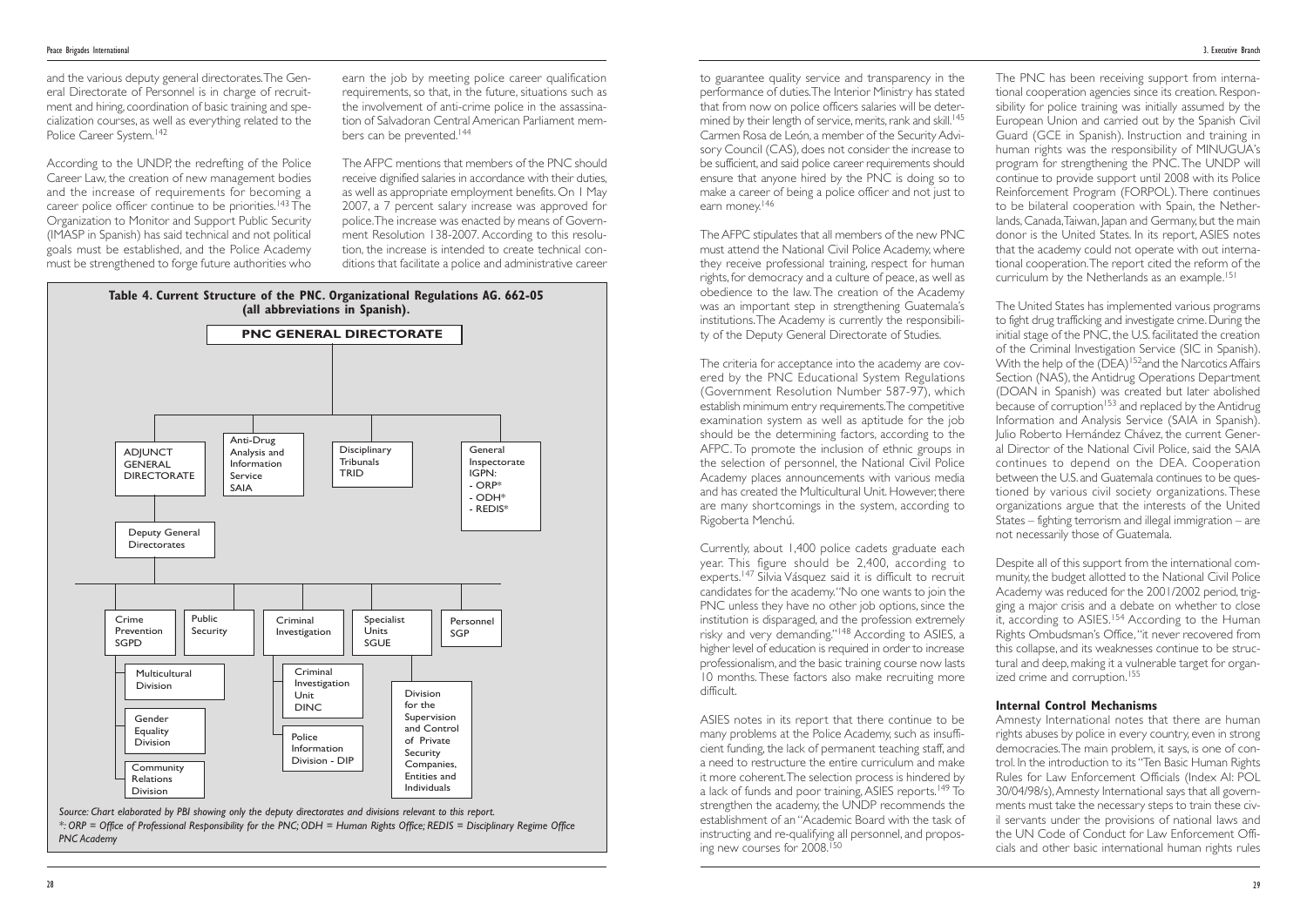tice and prison systems. He said these problems cannot be resolved without international support because organized crime goes beyond Guatemala's borders.<sup>166</sup>

Since the murders, the Guatemalan Government has drafted several proposals to facilitate a purge of the police force.These proposals include the option of militarizing the PNC. However,Vice-President Stein said he prefers the approval of a measure that would permit a purging process to begin.This proposal was approved shortly after the PARLACEN murders.<sup>167</sup> However, one of the obstacles to initiating the purge is the filing of the aforementioned appeals with the Ministry of the Interior. By April 2007, there was one legal appeal left to resolve. Moreover, the Constitutional Court (CC) issued a ruling around the same time to suspend a provision of Article 4 of the Law Regulating Strikes by State Workers.The provision in question prohibited the State from dismissing public employees, even with just cause. The CC ruled that dismissals were appropriate in the case of the PNC. Prior to that, the police officers involved had filed appeals in the courts and might have had their jobs restored.

In addition, the Security Advisory Council (CAS) has drafted a proposal for strengthening police institutions to facilitate a purge of the ranks and increase internal control and supervision.The CAS proposal emphasizes the need to establish controls in the areas most corrupted and infiltrated by organized crime, giving priority to investigative bodies and raising the standards for the selection of personnel.<sup>168</sup>

Cardinal Quezada Toruño, Archbishop of Guatemala City¸ Human Rights Ombudsman Sergio Morales and University of San Carlos President Estuardo Gálvez, have also proposed an initiative to reform, purge and reestablish the PNC.This initiative includes the creation of a High-Level Commission for Police Reform which would work together with the CAS and the political parties.This commission would be composed of a recognized international expert in the field nominated by the "Dialog Group."At the time of this report, however, this proposal had still not been considered by the government. Enrique Álvarez said that law enforcement should be based on a model of prevention, and that this should be a priority of the State.<sup>169</sup>

In a report on the mechanisms for controlling the National Civil Police, the Institute of Comparative Studies in Criminal Science of Guatemala (ICCPG) notes that the State is not only responsible for opposing human rights violations by the security forces, but for creating efficient control mechanisms to eliminate such violations.156

The ORP follows up on criminal complaints against police officers. However, ASIES notes that this body suffers from staff shortages.There are only 26 investigators for the entire country working under restrictive conditions and lacking logistics equipment,"permitting impunity and hindering the purge" of the police department.<sup>157</sup>

According to IMASP, the 587 cases reviewed did not lead to the removal of any of those involved because of legal action brought against the PNC.<sup>159</sup> These legal

applying to such civil servants during their basic training or any other subsequent course or further training. appeals are part of procedure designed to protect employees in disputes, but IMASP Director Verónica Godoy says it is a legal measure that is abused. "The entire administrative process is a mockery, and nothing can be done to fire them."<sup>160</sup>

Moreover, there may be many more cases of abuse than is apparent.According to a study conducted by the UNDP in June 2006, about 77% of the victims of criminal acts prefer to keep quiet and not report them.<sup>161</sup>

According to Silvia Vásquez, the problem is also with the Public Prosecutor's Office."The MP has also been partly responsible for the poor performance of the ORG since its support has been very weak, and all cases involving police offices continue to be stalled in the MP's Administrative Crime Division.<sup>162</sup>

A report prepared by the Spanish Civil Guard and submitted to the Ministry of the Interior in May 2006 recommends "strengthening the ORG, improving the installations and increasing economic incentives."<sup>163</sup> lt also recommends that the ORP be decentralized.<sup>164</sup>

Civil society organizations have continuously demanded that the police be purged . Miguel Angel Albizures says the assassination of the Central American Parliament members, their driver, and later the four police officers arrested in the case, was only the latest example of the problem. "It was the straw that broke the camel's back, demonstrating the internal corruption of the PNC and the infiltration of organized crime.<sup>165</sup>

When the PNC was created, an internal control system was established by the National Civil Police Disciplinary Regulations (Government Resolution No. 584- 97). A series of bodies were created for internal control.These bodies answer to the General Inspectorate (IGPNC), which is responsible to the General Directorate of the PNC, which is controlled by superior officers. Under Article 2 of the Organizational Regulations (AG 662-05), the following bodies were established: The Office of Professional Responsibility (ORP), the Human Rights Office (ODH), and the Disciplinary Regimen Office, which handles infractions committed by police officers.

On the same hierarchical level with the IGPNC are the Disciplinary Tribunals (TRID), which are responsible for issuing disciplinary sanctions against police officers who commit infractions.There are currently three tribunals for the entire country.The second member of each of these tribunals is nominated by the Urban and Rural Development Board.This allows civil society to have a part in the purging of the police ranks.

According to statistics gathered by IMASP up to December 2006, the ORP had a list of 2,271 complaints of which only 587 had been reviewed.According to ORP, the complaints include forced disappearances, kidnappings, rapes, theft and bribery.The most frequent crime is theft, followed by bribery.There has been a dangerous increase in forced disappearances and illegal detention. Moreover, mid-level PNC supervisors have been involved in crimes.158

#### **Purging**

On 19 February 2007, three Salvadoran members of the Central American Parliament (PARLACEN) and their driver were assassinated by an elite group of the PNC's criminal investigation unit.They were killed as they were headed to a session of Parliament to be held in Guatemala City.The four policemen accused of killing them, including the head of the organized crime investigation unit, were immediately arrested. However, before they could be interrogated, they were assassinated three days later inside the maximum security prison where they were being held. After the murders, the Guatemalan Minister of the Interior, the Director of the PNC and the Director of Prisons were forced to resign.

The scandal has led many to believe that death squads exist within the Ministry of the Interior and the PNC. Frank La Rue, chairman of Guatemala's Presidential Human Rights Commission (COPREDEH), said the assassinations show the strength of illegal security groups and weakness of the PNC, the MP and the jus-



*Procession on 1 May 2007. PBI photo.*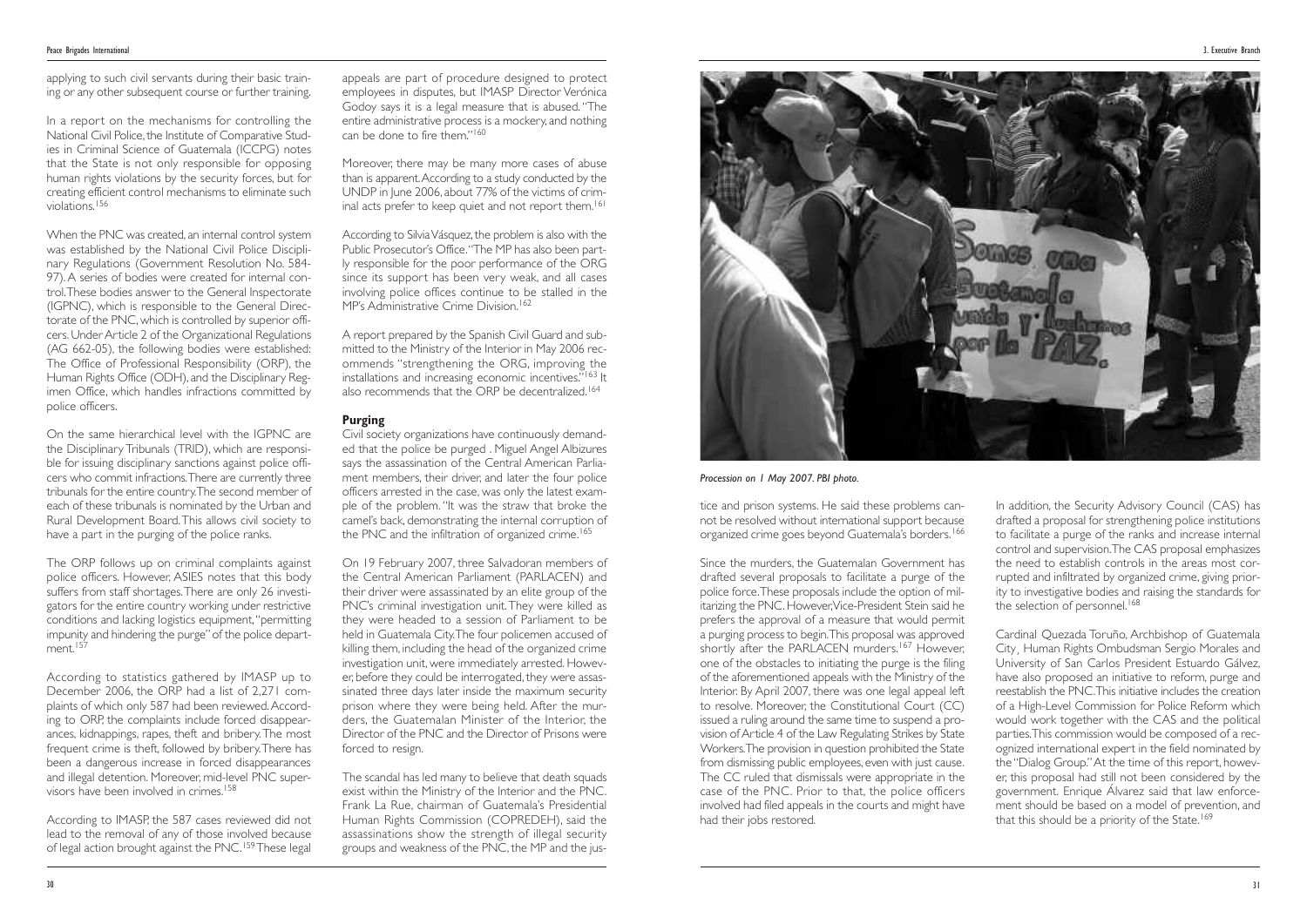The current reorganization of public security and the debate about the new General Law on the National System of Security have led to the introduction of new proposals. Meanwhile, to defend the interests of the existing security companies, the Guatemalan Chamber of Security Companies (CSG in Spanish) was established to replace the former Association of Security Companies.The objective of the Chamber is to legitimize these types of services and to study the proposals for a Weapons and Munitions Law and a Law on Private Security Companies.<sup>184</sup>

The annual budget of these companies, according to the Association, is Q1.2 billion (about USD160 million).The budget allocated to the Ministry of the Interior for 2007 is Q1.75 million (about USD233 million). According to the UNDP, the combined household and business expense for private security in 2006 was Q4,307 million (about USD576 million), or 1.8% of GDP. Meanwhile, the cost of public security represented 0.8% of GDP<sup>185</sup>

After the Peace Accords were signed, the number of these companies tripled, their ranks filled by former police officers and soldiers who became the principal managers.<sup>181</sup> According to the latest figures from the Association of Security Companies, between 50,000 and 60,000 people work for security companies. However, Inforpress reports that the figure could be as high as 150,000 if illegal security companies are included.<sup>182</sup> This number is much higher than the 20,000 members of the police force and 15,000 members of the Armed Forces. In 2005, the Ministry of the Interior put the number of registered security companies at 127, with 99 more seeking authorization. The Ministry put the number of clandestine organizations at 31.<sup>183</sup>

MINUGUA had already warned in 2002 that these companies were involved in organized crime, since they have easy access to weapons and there is no supervision or training of personnel. Therefore, the mission sought the creation of a General Directorate in the Ministry of the Interior.<sup>186</sup> Five years later, the situation has not improved. Iduvina Hernández, president of the Association for the Study and Promotion of Security in Democracy (SEDEM), these companies represent a very powerful armed economic power that may increase if the proposals being considered in Congress are approved.<sup>187</sup>

As part of international cooperation efforts to consolidate the peace process, Joao Melo de Sampaio, the European Union Business Attaché in Guatemala until mid-2007, announced in December 2006 that Guatemala was to receive a disbursement of 145 million quetzals (approx. USD19 million).<sup>172</sup>

UN pointed out that the cost of that violence surpassed Q17 billion (approx. USD 2.3 billion) in 2005, which is more than the budgets of the Ministries of the Interior, Education and Health combined (Q7.9 billion or approx. USD1 billion).<sup>174</sup>

Vice-President Stein has met with the diplomatic corps on several occasions to discuss areas that require international support, such as the purging of the PNC, civilian intelligence training and monitoring of the National Security System.<sup>175</sup> The Group of Friends, which is composed of the main donors, is waiting for the government to submit a reform plan.<sup>176</sup>

> According to Silvia Vásquez, the debate over the Law on Private Security Companies is one of that requires more time."It affects entrenched interests that are not allowing it to advance in Congress," she said<sup>188</sup> "Congress is infiltrated by economic interests that convert security into a business," said Verónica Godoy."<sup>189</sup> Otto Pérez Molina<sup>190</sup> said Congress is not likely to act on the law anytime soon."It has very little time left and we are in an electoral campaign. It will clearly be the responsibility of the next legislature, and not just this one, but the Weapons and Munitions Law,"191 he said.

> **3.2.c. The Possession and Carrying of Weapons** Guatemala is the only Central American country with a Constitution that recognizes the right to own and bear firearms. One part of this constitutional provision refers to the right to possess firearms, while the other refers to the right to carry them from one location to another.192With the AFPC, the Government assumed the obligation to reform the Weapons and Munitions Law to restrict and fight their proliferation, purchase and use, and to give the Ministry of the Interior authority over the matter.

> According to a study conducted by the Educational Institute for Sustainable Development (IEPADES), ten years after the Peace Accords were signed more Guatemalans die violent deaths than during the Civil War,<sup>193</sup> According to the same now study, based on information from Central American police departments, Guatemala is the country with the highest number of illegal weapons, some 800,000.

In late April 2007, Julio Hernández Chávez, who was appointed General Director of the PNC to replace Erwin Sperisen, announced progress in the reorganization of the PNC. He reported that 561 offices had been removed from the institution after an analysis of more than a thousand cases with grounds for dismissal. A total of 1,500 to 2,000 police officers faced disciplinary tribunals, and the dismissals reached all levels of authority.170

The Ministry of the Interior reported that 1,078 officers were purged between 2004 and the first half of 2007. The majority of these officers had committed crimes of kidnapping, extrajudicial execution, conducting illegal raids, theft and rape, among others.171

#### **International Cooperation**

However, the assassination of the three Salvadoran members of PARLACEN and other events caused the EU to reevaluate its financial support to Guatemala in security matters.<sup>173</sup> Since then, meetings between the Guatemalan Government and the international community have become more frequent. In these meetings, the international community has expressed its concern about the escalating violence in the country.The Meanwhile, distrust of the PNC by Guatemalans is growing.According to Special Rapporteur Philip Alston, police officers are involved in corruption, extrajudicial executions and are carrying out a policy of "social cleansing" against young people in marginalized areas.<sup>177</sup> Moreover, the U.S. State Department's annual report on international anti-drug efforts cites Guatemalan in particular for the lack of drug seizures and arrests, and concludes that drug traffickers have infiltrated state institutions, especially the PNC.178 Mario Polanco of the Mutual Support Group for families of the disappeared (GAM in Spanish) said the PNC is not capable of guaranteeing the security of Guatemalans.179

#### **3.2 b. Private Security Companies**

Regulation of private security companies goes back to the 1970s with the Private Police Law (1970) and the Law on Security Organizations of Banking, State and

Private Institutions (1979). Current regulations consist of provisions governing private companies and security guards, and were passed prior to the adoption of the State Constitution of 1985 although some provisions were amended after the PNC Law was passed, and there have been several efforts to update it. Congress is still considering a proposal from 2005 that would oblige the State to regulate and oversee the operation of these services, reduce the level of permissiveness they enjoy, and set up a supervisory body to control them, and sanction companies that fail to meet legal requirements.



*A caricature titled "Results of the Purge" published in the 25 April 2007 issue of Prensa Libre."Now what are we going to do for a living? asks one police officer who has been dismissed."The same thing, but without the uniform," replies the other. Fuente: Prensa Libre, 25 de abril de 2007.*



By signing the AFPC, the Government undertook to regulate the operation of private security companies and declare the PNC to be the institution charged with their supervision and control.The PNC took over this function when it was created.The most recent Organizational Regulations stipulate the creation of the Division of Supervision and Control of Private Security Companies, Institutions and Individuals (SCEPSP in Spanish). However, Rigoberta Menchú said SCEPSP has been ineffective."It does not have the logistical capacity, staff and resources necessary to exercise the necessary control," she wrote.<sup>180</sup>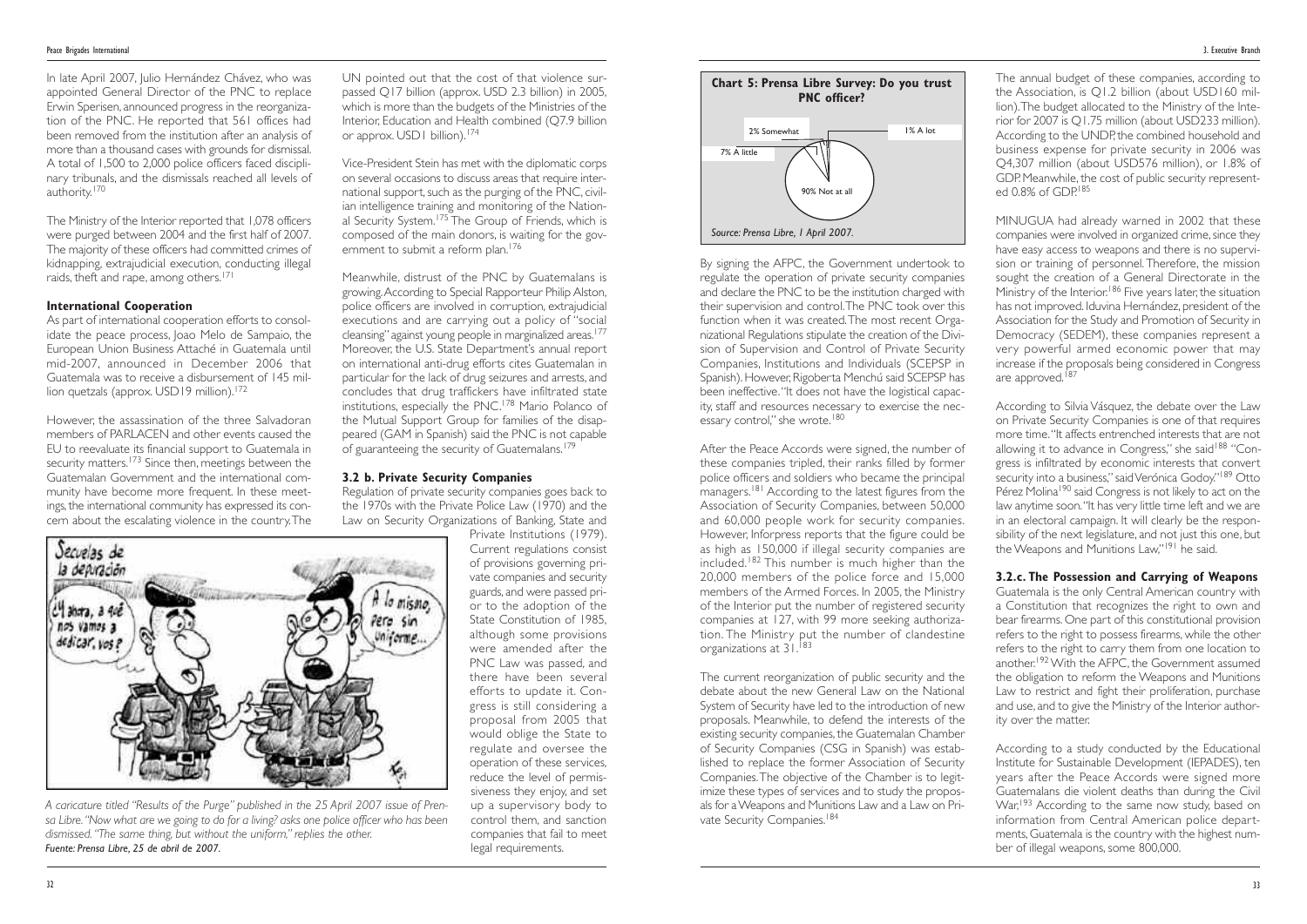the training programs, ignoring important issues such as civil leadership of the Ministry and the functions of the Armed Forces, which continues to maintain the role of maintaining order and public safety,"198

The report of the Historical Clarification Commission (HCC) considered it essential for the military to be subordinated to civilian power, for its regulations to be amended and for it to fulfill its constitutional mandate to respect human rights.The HCC also considered it necessary for military discipline to be adapted to the law, for the Armed Forces to be politically neutral and for their duties to be limited to the security of Guatemala's borders.These recommendations are the result of the serious human rights violations attributed to the Armed Forces during the civil war<sup>199</sup>.

The current policy approved by the government of Oscar Berger in 2004 and called "The Modernization of the Guatemalan Armed Forces for its Role in a Democratic Society during Peace Time" stipulates changes in the structure and force of the army, reducing its personnel by 50% and also reducing its budget. It also includes the continuation of reforms in military education and the creation of civic alliances, which is defined as cooperation with civil society.<sup>200</sup>

However, with the constant increase in violence and the crime rate, the government is under pressure from the public to find a solution, and the Armed Forces continue to work jointly with the PNC on public safety."The joint forces are the result of political pressure under which the authorities find themselves to respond to (public) insecurity," said Silvia Vásquez.<sup>201</sup>

#### **3.3.a. The Role of the Armed Forces in a Democratic Society**

Others have also criticized the government's continued reliance on the Armed Forces for policing the country."Even though their temporary participation is permitted, this Government has permanently placed the Armed Forces in the role providing public safety," said Sandino Asturias, Director of Research Center of Guatemala (CEG in Spanish).202 The Berger Government has used the Law for the Support of the Armed Forces in Civilian Security (Decree No. 40-2000) to justify seeking the help of the Armed Forces. Article 4

The Accords oblige the State to make the Armed Forces responsible only for external security (the defense of the country's sovereignty and its territory). Because of the aforementioned rejection of constitutional reforms in 1999, the Ministry of Defense continues to be responsible for both internal and external security.

> This type of combination of forces sparks strong public debates.The army's permanent support of the PNC is a sign for various social organizations of the re-militarization of public security. <sup>205</sup> Several organizations accuse the joint security forces of committing human rights violations during the aforementioned military operations.The Human Rights Ombudsman issued a report on such violations after the surprise militarypolice operation on 21 August 2006 in the community of returned refugees Ixtahuacán Chiquito in Ixcán, Quiché,The report, titled "Reopening Wounds in Peace Time" concludes that the Armed Forces committed

of this Law defines the army's role as follows:"Without restriction, assistance and cooperation in the control and fight against the manufacture, use, carrying, trafficking and sale of drugs; crimes of kidnapping and abduction, smuggling and fraud; the plundering of forests; the conservation of cultural heritage, trafficking of weapons and other events deemed appropriate which require the support of the Armed Forces of Guatemala due to their importance and seriousness."

According to SEPAZ, this transfer was to have been completed at the end of 1997. The Human Rights Ombudsman's Office said the failure to fulfill this obligation is attributable to a lack of political will.<sup>196</sup> Iduvina Hernández does not believe the Armed Forces will permit the transfer and will find ways to avoid it.<sup>197</sup>

> In April 2006, the Citizen Security Brigades were created. Months later, for purposes of combating drug trafficking in four of the country's departments, a series of operations of these forces began, when "states of precaution" were declared.<sup>203</sup> The government justified this state citing the "constant climate of social conflict, acts that disturb the peace and security of the State and ultimately the people living in the municipalities." However, the OHCHR said these are not the exceptional circumstances foreseen in the International Agreement on Civil and Political Rights and the American Convention on Human Rights ("Pacto de San José").<sup>204</sup>

The current debate on the reform of this law is developing in much the same way as with the aforementioned law on private security companies.The current law (Decree 39-89) has been amended several times. The last time was prior to the Peace Accords to increase the minimum age for bearing weapons to 25 years (Decree 36-96).There were numerous attempts to amend it later.The most controversial issues are the aforementioned age requirement, the number of permits granted and the number of weapons per person, an increase in fines and criminal penalties, the obligation to register the firearms of State security forces, and the transfer of firearms and munitions registers from the Ministry of Defense to the Ministry of the Interior.

A bill was presented to Congress in 2005 for a law to regulate the ownership, possession, import, export, manufacture, sale, storage and removal from storage, transport, as well as all services related to firearms and munitions. According to the National Commission to Monitor and Support the Strengthening of the Justice System (CNSAFI) the purpose of the law is to "make the ownership and bearing of arms easier, and it omits the international and regional conventions and treaties signed by Guatemala, contradicting the spirit of the Peace Accords.<sup>194</sup> In April 2007, the bill was still under consideration in Congress.

Another of the obligations assumed by the Government in the AFPC was the transfer of arms and munitions registers from the Ministry of Defense to the Ministry of the Interior.The Department of Weapons and Munitions Control (DECAM in Spanish) is part of the Ministry of Defense. "It is a registration unit. It issues licenses but it does not perform any other function regarding any illegal aspects of owning and bearing arms."<sup>195</sup>

## **3.3. The Armed Forces**

The AFPC obliges Guatemala to reform its defense policy in the context of democratic security concepts. This concept is part of an overall structure that includes public security and intelligence.According to FLACSO, the measures proposed in the Accord are in harmony with the mission of the Armed Forces, which is "to defend the sovereignty of the country and the integrity of its territory."An objective of the Accord, according to FLACSO, is to adapt "the doctrine, means, resources and deployment of its functions and the country's development priorities."The Accord includes a series of constitutional reforms, but these were rejected by voters in the 1999 referendum. Because of the rejection of these reforms,"changes have been rather slim, focusing on the basic structure of the Ministry and

|                                                            | Number of legal and illegal arms |             |           |           |            |  |
|------------------------------------------------------------|----------------------------------|-------------|-----------|-----------|------------|--|
| Country                                                    | Guatemala                        | El Salvador | Honduras  | Nicaragua | Costa Rica |  |
| No. of inhabitants<br>(approx. informa-<br>tion from 2005) | 12,699,780                       | 6,874,926   | 7,346,532 | 5,483,447 | 4,221,108  |  |
| Registered weapons 253,514                                 |                                  | 149,719     | 151,003   | 90, 133   | 148,000    |  |
| N°. of gun permits                                         | 34,200                           | 149,719     | 51,003    | 83,035    | 43,24      |  |



*The Escuela Politécnica is protected by the Army during a march protesting the ratification of the Central America Free Trade Agreement in March 2005. PBI photo.*

| Percentage of homicides committed with firearms |           |             |          |           |            |
|-------------------------------------------------|-----------|-------------|----------|-----------|------------|
| Country                                         | Guatemala | El Salvador | Honduras | Nicaragua | Costa Rica |
| Rate                                            | 81%       | 76%         | 76%      | 56%       | 58%        |

#### **Chart 6: Comparison of the rates of homicides committed with firearms in Central America.**

*Source: IEPADES, 2006. Small Arms and Development in Post-War Societies.*

**Chart 7: Comparison of legal and illegal weapons held in Central American countries.**

*Sources: IEPADES, 2006. Small Arms and Development in Post-War Societies, and Central American Population Centers, National Statistics and Census Institution.*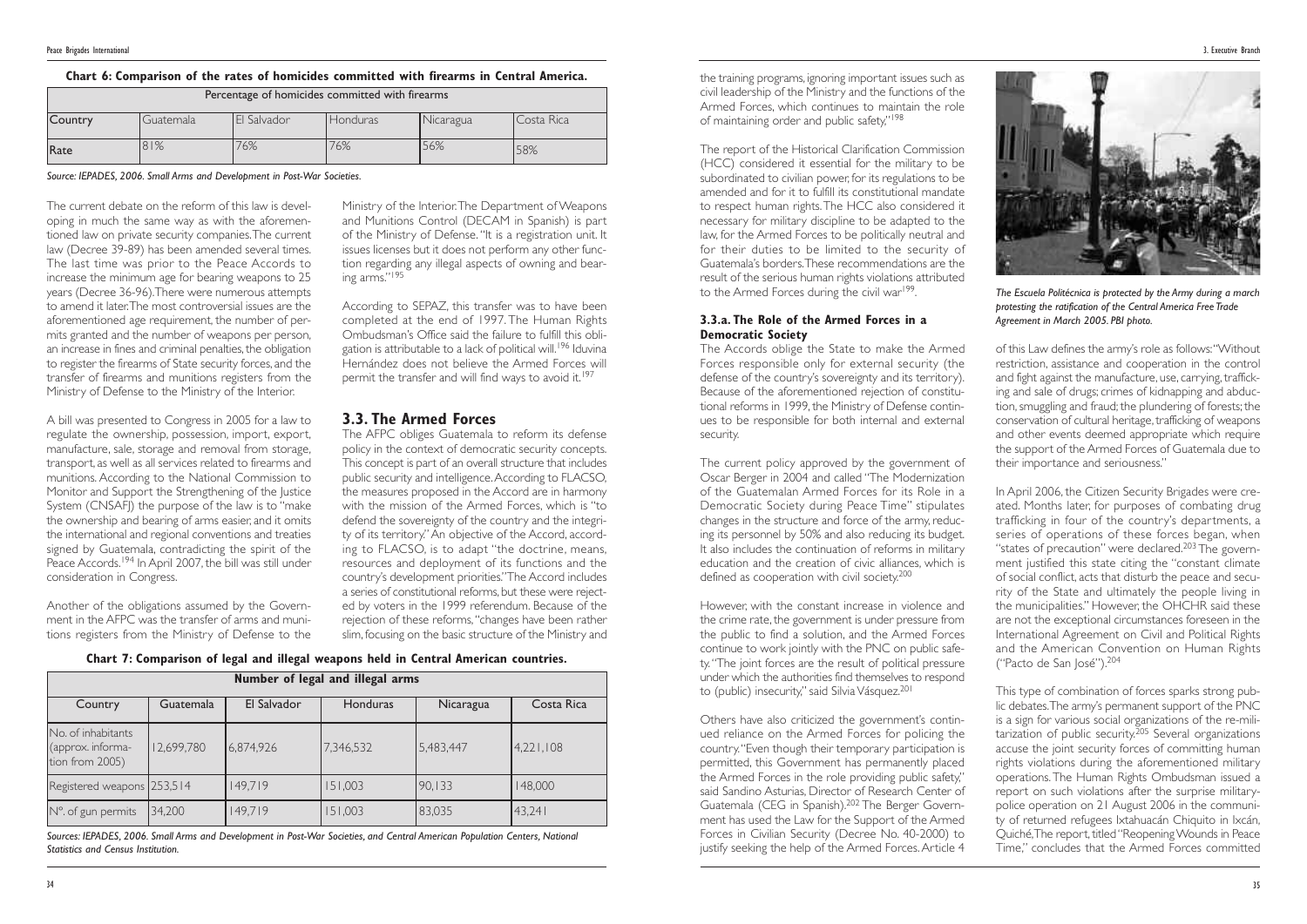and diminish the independence of the civilian judicial system. According to the MMF, such legislation would allow ordinary crimes under the Penal Code to be tried in military courts if those accused of committing the crimes are military personnel.The foundation also warned that, if passed, the law would violate the principle of equal treatment before the law under Guatemala's Constitution.217

Meanwhile, other initiatives more in line with the spirit of the Peace Accords have been proposed, such as the reform of the Law Incorporating the Armed Forces , which dates back only to 1990, and the redrafting of the Military Doctrine so that it respects and incorporates international human rights conventions ratified by Guatemala, and emphasizes the defense of sovereignty and national territory and independence in accordance with the Peace Accords.

The redrafting of the Military Doctrine also remains pending. Under the AFPC, the new doctrine must be oriented toward respect for the Constitution, for human rights, for the international conventions on military matters ratified by Guatemala, for the defense of national sovereignty and independence, territorial integrity, and the spirit of the Peace Accords. According to Gabriel Aguilera Peralta, the Ministry of Defense developed several proposals for an "Army Doctrine" between 1999 and 2002, but MINUGUA objected since there was no consultation of civil society.<sup>219</sup>

The new Law Incorporating the Armed Forces has been under consideration in Congress since late 2006 after the National Defense Commission gave it a favorable vote. However, the MMF argues that the proposed law is "inappropriate, since it does not help institution-

acts of terror on a peaceful community in peace time. Human Rights Ombudsman Sergio Morales (PDH) said these situations occur "because the military forces are not accustomed to dealing with the civilian population" in times of peace. 206Moreover, sustaining this new force means increasing the military budget.<sup>207</sup> "Under the new anti-terrorist policy (begun by the U.S. after the September 11 attacks) popular demonstrations, the social movement, organized development of indigenous populations and the struggle against the Free Trade Agreement are being criminalized," wrote Inforpress.<sup>208</sup>According to Inforpress, the reform of the army after the Peace Accords has been thwarted by the "supranational" U.S. security agency of the U.S., as the anti-terrorism and anti-drug fight turns the army's attention to internal security, hardening the PNC's strategy at the same time.<sup>209</sup>

> alize the Ministry of National Defense in accordance with the Rule of Law, and its purpose is isolated reforms without considering the need for a structural and integral reform process with the final objective of transforming the army.218

According to press reports, after a year in which 2,300 soldiers have patrolled the streets to help the PNC, the results have been minimal. Insecurity persists and the crime rate continues to rise.210 "This help is weakening the PNC, since it uses up resources that will never be invested in the Police, and is a palliative that only exists in the minds of the people," said Verónica Godoy.<sup>211</sup>

The CAS has also criticized the joint forces, noting the different training and purpose of the two organizations and concluding that the joint forces and the presence of the military on the streets only creates a false sense of security.<sup>212</sup>

According to organizations involved with the issue of democratic security, there are three obstacles to transforming the Armed Forces so that they may fulfil their new role under a democratic government.These obstacles are the absence of a modernization plan, the politicization of promotions, and the high level of corruption in the Armed Forces in the post-war period.<sup>213</sup>

Finally, in 2004, the President was presented with a proposal that had been debated and approved by a special commission for a dialog between civil society and the Armed Forces on defense policy (*Mesa Intersectorial de Diálogo sobre Política de Defensa*).<sup>220</sup> The proposal covers the new functions of the Armed

#### **3.3.b. Legal Framework and the New Military Doctrine**

After the constitutional reforms were rejected, some of the AFPC obligations were fulfilled by other legal mechanisms. One example of this is the replacement of the Military Code, which dated to the early twentieth century, with a more modern one.

Regarding the administration of justice, according to a report by the International Commission of Jurists (ICJ) after a mission to Guatemala in 2005, both the Human Rights Commission and the Inter-American Human Rights Commission and Court have insisted that military tribunals only have jurisdiction to try members of the Armed Forces for strictly military crimes, and should not be authorized to try civilians, as this is a violation of the principals of jurisdiction and due process.<sup>214</sup>

Moreover, there are various bills being considered by Congress concerning military penal regulations, military criminal trial regulations and the military penitentiary system.215 One such bill would allow the Armed Forces to try soldiers for crimes that are not strictly military crimes:"Military courts and tribunals shall have jurisdiction in criminal matters concerning: 1. crimes included under Military Criminal Law; 2. crimes and infractions included under ordinary criminal legislation when these are committed by military personnel in accordance with Article 5 of the Military Criminal Law." Approval of this law would be a serious setback in human rights and in the struggle against impunity, according to the ICJ, since, contrary to the principles established by international jurisprudence and doctrine, it would remove military personnel accused of human rights violations from the jurisdiction of ordinary courts, and there would be a serious risk that such crimes will go unpunished.216

The Myrna Mack Foundation (MMF) has said that such legislative proposals to change Military Criminal Law encourage a drastic expansion of military jurisdiction

| Years      | 1999 | 2000 | 2001 | 2002 | 2003 | 2004 | 2005 |
|------------|------|------|------|------|------|------|------|
| % Defense  | 0,62 | 0,81 | 0,93 | 0,67 | 0,71 | 0,40 | 0,41 |
| % Interior | 0,80 | 0,77 | 0,84 | 0,74 | 0,85 | 0,78 | 0,74 |

*Source: FLACSO, quoting Aguilera, Gabriel, La reforma al sector seguridad en Guatemala: logros y desafíos ("Reform of the Security Sector in Guatemala: achievements and challenges), with information from the Bank of Guatemala and the Ministry of Public Finance. 2005.*



*Mural in San Juan Comalapa, Chimaltenango. PBI photo.*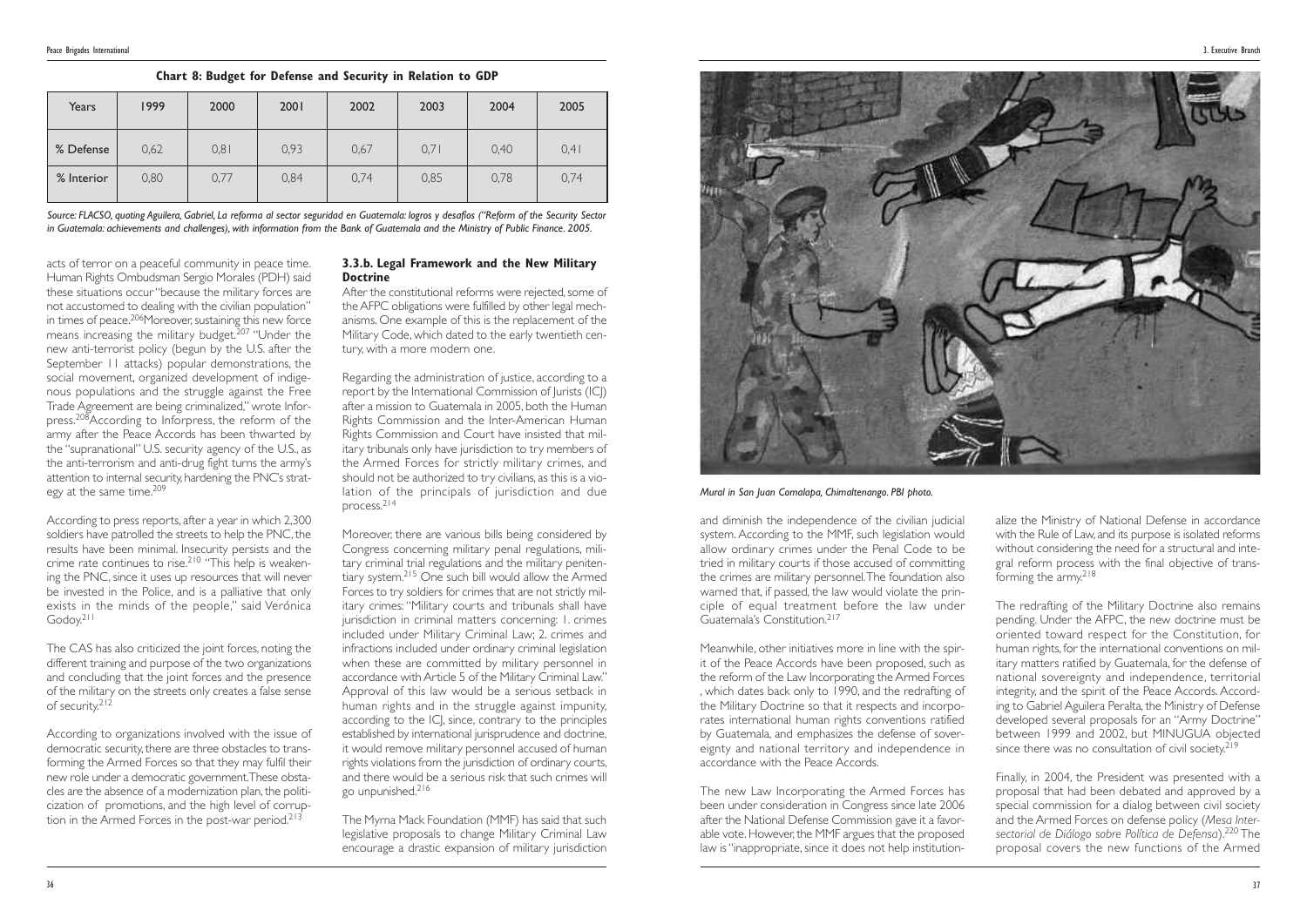| <b>Current Regulation</b>                                                                                                                                                                                                                                                                                                                                                                                                                                                                                                                                                                                                                                                                                                                                                                                         | <b>Proposed Reform</b>                                                                                                                                                                                                                                                                                                                                                                                                                                                                                                                                                                                                                                                                                                                       |
|-------------------------------------------------------------------------------------------------------------------------------------------------------------------------------------------------------------------------------------------------------------------------------------------------------------------------------------------------------------------------------------------------------------------------------------------------------------------------------------------------------------------------------------------------------------------------------------------------------------------------------------------------------------------------------------------------------------------------------------------------------------------------------------------------------------------|----------------------------------------------------------------------------------------------------------------------------------------------------------------------------------------------------------------------------------------------------------------------------------------------------------------------------------------------------------------------------------------------------------------------------------------------------------------------------------------------------------------------------------------------------------------------------------------------------------------------------------------------------------------------------------------------------------------------------------------------|
| Title V<br>Structure and organization of the State<br>Chapter V<br>Army<br>Armed Forces.<br>The purpose of Guatemala's military is to maintain the<br>independence, sovereignty and honor of Guatemala, its<br>territorial integrity, peace and internal and external securi-<br>ty. It is singular and indivisible, and necessarily professional,<br>apolitical, obedient and non-deliberating.<br>The military is made up of an army, air force and navy.<br>It has a hierarchical organization and is based on the prin-<br>cipals of discipline and obedience.                                                                                                                                                                                                                                                | Title IV<br>Government Power<br>Chapter III<br><b>Executive Branch- Section Three</b><br>Army<br>Article 244. Integration, organization and purpose of the Article 202 "A". Integration, organization and purpose of<br>the Armed Forces.<br>Guatemala's military is an indivisible, and necessarily pro-<br>fessional, apolitical, obedient and non-deliberating institu-<br>tion. Its ordinary functions are to maintain the sovereignty<br>of the country in the face of military threats, defend its<br>territorial integrity, and the external security of the State.<br>The military is made up of an army, air force and navy.<br>It has a hierarchical organization and is based on the prin-<br>cipals of discipline and obedience. |
| Article 246. Duties and powers of the president in the<br>Armed Forces.<br>The President of the Republic is the Commander in Chief<br>of the Armed Forces and shall convey his orders through<br>the general or colonel or equivalent in the War Navy<br>who performs the duties of Ministry of the National<br>Defense.<br>In this respect, he has the powers assigned to him by the<br>law, particularly the following:<br>a) To order mobilization and demobilization; and<br>b) Grant promotions to officers<br>of the Armed Forces of Guatemala in peace time and<br>war, and award decorations and military honors in the<br>cases and in the manner established by the Law Incorpo-<br>rating the Armed Forces and other military regulation<br>laws. The president may also grant extraordinary pensions. | Article 202 "B". Duties and powers of the president in<br>the Armed Forces.<br>The President of the Republic is the Commander in Chief<br>of the Armed Forces and shall convey his orders through<br>the Ministry of Security.<br>In this respect, he has the powers assigned to him by the<br>law, particularly the following:<br>a) To order mobilization and demobilization; and<br>b) Grant promotions to officers<br>of the Armed Forces of Guatemala in peace time and<br>war, and award decorations and military honors in the<br>cases and in the manner established by the Organic Law<br>of the Armed Forces and other military regulation laws.                                                                                   |
| Article 249. Cooperation of the Armed Forces.<br>The Armed Forces shall cooperate in situations of emer-<br>gency or public disaster.                                                                                                                                                                                                                                                                                                                                                                                                                                                                                                                                                                                                                                                                             | Article202 "C". Cooperation of the Armed Forces.<br>The President of the Republic, through the Ministry of<br>Security, may only use the Armed Forces to carry out<br>cooperation tasks to maintain internal security in legally<br>declared states of public disaster, siege and war under the<br>provisions of the Constitution and the Constitutional Law<br>on Public Order.<br>The functions the armed forces carried out under these<br>circumstances must be regulated by the Constitutional<br>Law on Public Order.                                                                                                                                                                                                                  |

The AFPC stipulates that the military educational system must be appropriately adapted in its basic philosophy to the Constitution and laws of Guatemala, and be developed in accordance with a culture of peace and democratic coexistence, respect for human rights, etc.<sup>223</sup> After the Accord was signed, various sectors requested the modification of the current military educational system which, according to MINUGUA, gave priority to counterinsurgency training and was based on concepts associated with the U.S. National Security Doctrine.<sup>224</sup> Since then, there have been many proposals to transform the military educational system, but no significant changes resulted.According to MIN-UGUA, this was due to dispersed efforts, a lack of coordination and consistency, continuous changes in the military hierarchy, and various interpretations of directives issued in this regard.<sup>225</sup>

> In its 2006 report, SEPAZ continued to stress the need to continue reforming the military's educational and training system, adapting the current contents of that system which were a result of the armed conflict, to make them more consistent with the new philosophical framework with respect to the Constitution, the dignity of participants, the observance of human rights, gender equality, the multi- and intercultural makeup of the armed forces, and the vocation of public service.<sup>229</sup>

Forces and the rights and obligations of citizens to perform a Civic Service under the Civic Service Law (Decree No. 20-03). MINUGUA has described the creation of the aforementioned dialog commission with the support of international cooperation agencies as positive.The commission achieved an important level of mutual trust necessary for such a dialog, reported MINUGUA.

The aforementioned commission was later renamed the Defense Community (*Comunidad de Defensa*).221 Other noted achievements of the commission were the National Defense White Book (2003), the proposal for a National Defense Law (2004), and the foundations of a defense policy (2005). However, the Human Rights Ombudsman's Office has noted some problems with these proposals. "In a legal context, there are some contradictions with the Peace Accords."222

#### **3.3.c. Military Educational System**

There have been two bodies responsible for modifying military education programs. The first was called the Education and Doctrine Command (CEDOC in Spanish), created by Government Resolution No. 431-98. The purpose of this command, according to FLACSO, is to modernize and update military education, incorporating the provisions of the Peace Accords.According to Gabriel Aguilera, the reforms initiated by CEDOC are too disperse and lack consistency.This is due in part, he says, to the brief periods served by the successive ministers of defense.<sup>226</sup> The second body, which replaced CEDOC, was the Command for the Higher Education of the Armed Forces (Government Resolution No. 240-04).The purpose of this command was to update the Armed Forces Doctrine and improve the educational level, with the participation of the universities.227.

One of the proposals on which several national and international organizations focused was the reform of the courses given at the Kaibil Training and Special Operations Center (CAYOEK in Spanish).The Kaibil is an elite group accused of many of the human rights violations during counterinsurgency campaigns. MIN-UGUA later reported that it was only able to confirm two changes to the institution. One a was change to the Kaibil motto:"A Kaibil is a killing machine when foreign forces or doctrines attack the Country or the Army." This was changed to: "A Kaibil is an elite Guatemalan soldier when foreign forces attack the Country." The second change was the introduction of the International Humanitarian and Human Rights Law as part of the curriculum.228



*Member of CONAVIGUA in Comalapa, Chimaltenango. PBI photo.*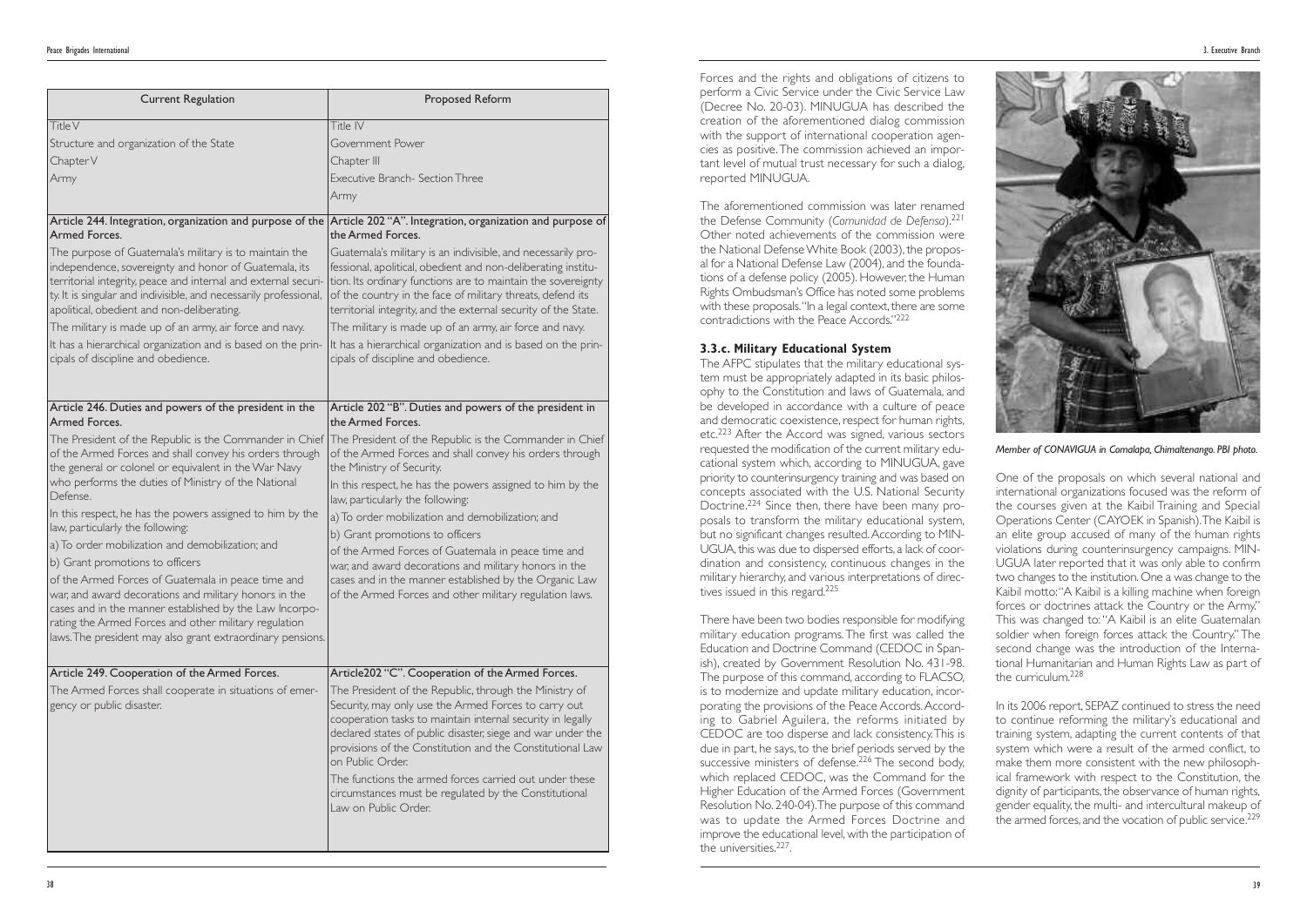#### **3.3.d. Size of the Armed Forces**

Section 39 of the AFPC stipulates the need to adjust the size and budget of the Armed Forces according to needs and economic means. SEPAZ insists that the reduction in size of the armed forces has gone beyond the requirements of the Accord, since in 1977 it was reduced by 33%, in 2003 by 9%, and in 2004 by 25%. The armed forces currently have 15,500 troops, 67% less than in 1996<sup>230</sup>

In April 2007, there was one officer for every three or four soldiers."A normal army has an average of 20 soldiers per officer," said Mario Polanco. "These officers absorb the greater part of the Army's budget, since 85% goes to salaries, and just 15% to operations. In addition, they have some income – Q20 million (USD 2.7 million) from the military industry, and Q50 million (USD 6.7 million) from peace missions." Polanco said.<sup>233</sup>

However, an OHCHR report notes that since 2006 the effective size of the Armed Forces has increased, especially since the creation in March of that year of the Special Reserves Unit for Citizen Security (CERSC in Spanish).This new unit is composed of approximately 3,000 former soldiers, and its creation represents a real increase of 20% in the size of the military.231

It must be taken into account that the Accord did not stipulate that corresponding reductions be made at the various levels of the military hierarchy.Thus, according to the Human Rights Ombudsman,"it has not affected high ranking officers."232

budget increased, reaching 0.68% of GDP, slightly higher than the percentage stipulated by the Accord.<sup>234</sup>

In the two following years, the expenditure reached 0.83% and 0.96% of GDP respectively, figures similar to those of the civil war period, according to MIN-UGUA.235 In 2004, the Berger Government established a defense budget limit of 0.33% of GDP.236

In 2005, as part of the Executive Branch modernization plan, the military budget was reduced to Q750 million (USD96 million), with Q250 million (USD32 million) budgeted for the purchase of equipment over four years. However, the Human Rights Ombudsman's Office notes that Congress approved an additional Q1,000,793 million (USD 128,509) for 2005, and that figure was increased for 2006 to Q1,107,904 (USD142,263) partly for internal and external State security.<sup>237</sup>

#### **3.3.e. Budget**

Regarding transformation of the military, the AFPC stipulates that educational, financial, health facilities and offices, etc., must operate like other similar institutions without profit.According to SEPAZ's 2006 report, the military made a great effort to fulfill this obligation, handing over its television transmission facilities to the government, and transferring control of the Military Geographical Institute to the Ministry of Communication. $239$ 

In addition to the reduction of troops, the AFPC also stipulates a decrease in the military budget. Specifically, section 63.c of the Accord stipulates that the application and distribution of the budget should be adjusted to the new functions of the military, reducing the 1995 expense by 33% by 1999.According to the AFPC, the funds freed up by this reduction should be applied to the education, health and citizen security budgets.

The Human Rights Ombudsman notes, however, that some areas of this obligation have not been fulfilled. "The military continues to hold a significant share of power over these institutions with no real subordination to civilian power.<sup>240</sup>

In 1997 and 1998, the budget was progressively reduced, by percentages that were even lower than those agreed to. But, in 1999, the total amount of the In 2002, MINUGUA stated that military deployment was still oriented toward counterinsurgency.Although dozens of military outposts have been removed, some units of no use to external defense have been maintained. Moreover, these units intimidate the victims of the armed conflict. One example, is the outpost in Rabinal (Baja Verapaz) or those in the Ixil area.<sup>241</sup>

Therefore, the Human Rights Ombudsman said that the reduction in the armed forces has not translated into a reduction in the budget earmarked for the Defense Ministry.238

#### **3.3.f. Transformation and the Reorganization of Troop Deployment**

With respect to the reorganization of troop deployment in accordance with the new functions of the Armed Forces, under section 63.a. of the AFPC, the Government undertook to initiate a deployment pro-

cedure for the armed forces oriented toward national defense, guarding the borders and protecting maritime, territorial and air space.

According to the Human Rights Ombudsman, in 2006 the military deployment situation was more in line with a peace time arrangement.242 However, while quantitative adjustments have been made, qualitative adjustments are still pending.243

115 Interview with Enrique Álvarez, 29 March 2007.

- 116 MINUGUA. Supplement to the Ninth Report of the General Secretary, 8 Closing Reports of the Regional Offices and the Report on the Timetable Progress. 2004*.*
- 117 Arcadio de la Torre."¿Podrá Adela Torrebiarte controlar los demonios?." *Este País*.Año II, nº 10. Guatemala, April 2007.
- 118 Interview with Juan Pablo Arce Gordillo, 10 April 2007.
- 119 According to *Inforpress Centroamericana*, Edition No. 1698,Víctor Rivera, a Guatelmalan/Venezuelan researcher, has been an advisor to the Ministry of the Interior since 1997 when he was hired to resolve the kidnapping cases of business leaders and people from wealthy families. *Madres Angustiadas* ("Anguished Mothers"), of which Adela de Torrebiarte is a member, was founded as a result of these crimes. It should be noted that *Madres Angustiadas* has supported the "parallel structure" of kidnapping investigations that the Ministry of the Interior built during the Goverment of Alvaro Arzú and placed in the hands of Rivera, and which continues to operate today. *Madres Angustiadas* publicly defended Rivera in 1997 when he was accused of raiding different organizations and of being in possession of information that he had not passed on to the Ministry. Rivera has been at the heart of the storm as the person responsible for investigating the murder of the parliamentarians (See *Inforpress nº* 1694).
- 120 El Periódico, 8 April 2007.
- 121 *Foro Permanente de Partidos Políticos. Sistema Nacional de Seguridad*. At http://www.gerenciapolitica-oea.org/gerenciapolitica/pdf/sistema\_nacional\_seguridad.pdf
- 122 *Diario de Centroamérica*, 7 March 2007.
- 123 Op cit, *Foro Permanente*.
- 124 El Periódico, 17 Abril 2007.
- 125 Interview with Helen Mack, 16 April 2007.
- 126 Op. cit. Rigoberta Menchú Tum.
- 127 Interview with Silvia Vásquez, 29 March 2007.
- 128 According to the Human Right's Ombudsman, these represent 35% of the actual force, taking into account that almost 60% of former police officers have been purged. Op. cit. Human Rights Ombudsman's Office*,* p. 29.
- 129 FIDH. *Guatemala,Violación flagrante al derecho a la justicia, <sup>2004</sup>*, p.  $20$
- 130 Interview with Mario Polanco, 20 April 2007.
- 131 Op. cit. Rigoberta Menchú Tum.
- 132 Interview with Julio Hernández Chávez, 19 April 2007.
- 133 Op. cit. ASIES, 2006.
- 134 Cit. Interview with S. Vásquez.
- 135 Ibídem
- 136 Ibídem.
- 137 Op. cit. SEPAZ, p. 118.
- 138 Ibídem.
- 139 FLACSO. *Reporte Seguridad en América Latina y El Caribe. Informe Nacional Guatemala, 2006.*
- 140 Op. cit. Human Rights Ombudsman's Office, p.32.
- 141 National Civil Police Law (Decree No. 11-97) Chapter IV, Section I. Art. 14.
- 142 Government Resolution 662-2005.Article 15-16.
- 143 UNDP. *Guatemala, an Agenda for Human Development, 2003,* p. 93.
- 144 www*.*sigloxxi.com
- 145 The salaries approved under this Decree involve a real increase for entry-level police officers from Q2,917 (USD390) to Q3.071 (USD410) a month, while sub-inspectors will receive Q3.815 (USD509).The raises affect all ranks up to the General Director, whose salary is increased from Q16.835 (USD2,245 to Q17.490 (USD2,332). Source:
- http://www.elperiodico.com.gt/es/20070501/actualidad/39180/ 146 El Periódico, 1 May 2007.
- 147 Cit. Interview with Hernández Chávez.
- 148 Cit. Interview with S.Vásquez.
- 149 Op. cit. ASIES.
- 150 Op. cit. PNUD.
- 151 Cit. Interview with Enrique Álvarez.
- 152 U.S. Drug Enforcement Administration.
- 153 In March 2002, 1,604 kilograms of stolen cocaine were found in DOAN's storerooms.
- 154 Op. cit. ASIES.
- 155 Op. cit. PDH, p. 45-46.
- 156 García Morales, Manuel. ICCPG. . *Mecanismos de control sobre la Policía Nacional Civil*. Guatemala. Guatemala, 2001, p.31.
- 157 Op. cit. ASIES.
- 158 Siglo XXI, 5 March 2007.
- 159 These injunctions were issued as the result of legal appeals to prevent dismissals of the employees.
- 160 Cit. Interview with Verónica Godoy.
- 161 Prensa Libre, 1 April 2007.

|               | Payment of per- Goods and<br>sonnel services services |      | Equipment and<br>military struc-<br>tures | Indirect taxes | Ordinary trans-<br>fers | Capital expens-<br>es (purchase of<br>equipment) |
|---------------|-------------------------------------------------------|------|-------------------------------------------|----------------|-------------------------|--------------------------------------------------|
| $\frac{9}{6}$ | 56.0                                                  | 30.6 | $\bigcap$                                 | 10.            | 0.9                     |                                                  |

#### **Chart 10: Defense Budget: Breakdown of expenditures (2006)**

*Source: Flacso-Chile. Report on the Security Sector in Latin America and the Caribbean. 2006. p. 39.*

| Year       | 1999 | 2000 | 2001 | 2002 | 2003 | 2004 | 2005 |
|------------|------|------|------|------|------|------|------|
| % Defense  | 0.62 | 0.81 | 0.93 | 0.67 | 0.71 | 0.40 | 0.4  |
| % Interior | 0.80 | 0.77 | 0.84 | 0.74 | 0.85 | 0.78 | 0.74 |

#### **Chart 11: Defense and Security Budget in Relation to GDP**

*Source: FLACSO, quoting Aguilera, Gabriel,* La reforma al sector seguridad en Guatemala: logros y desafíos *("Reform of the Security Sector in Guatemala: achievements and challenges), with information from the Bank of Guatemala and the Ministry of Public Finance. 2005.*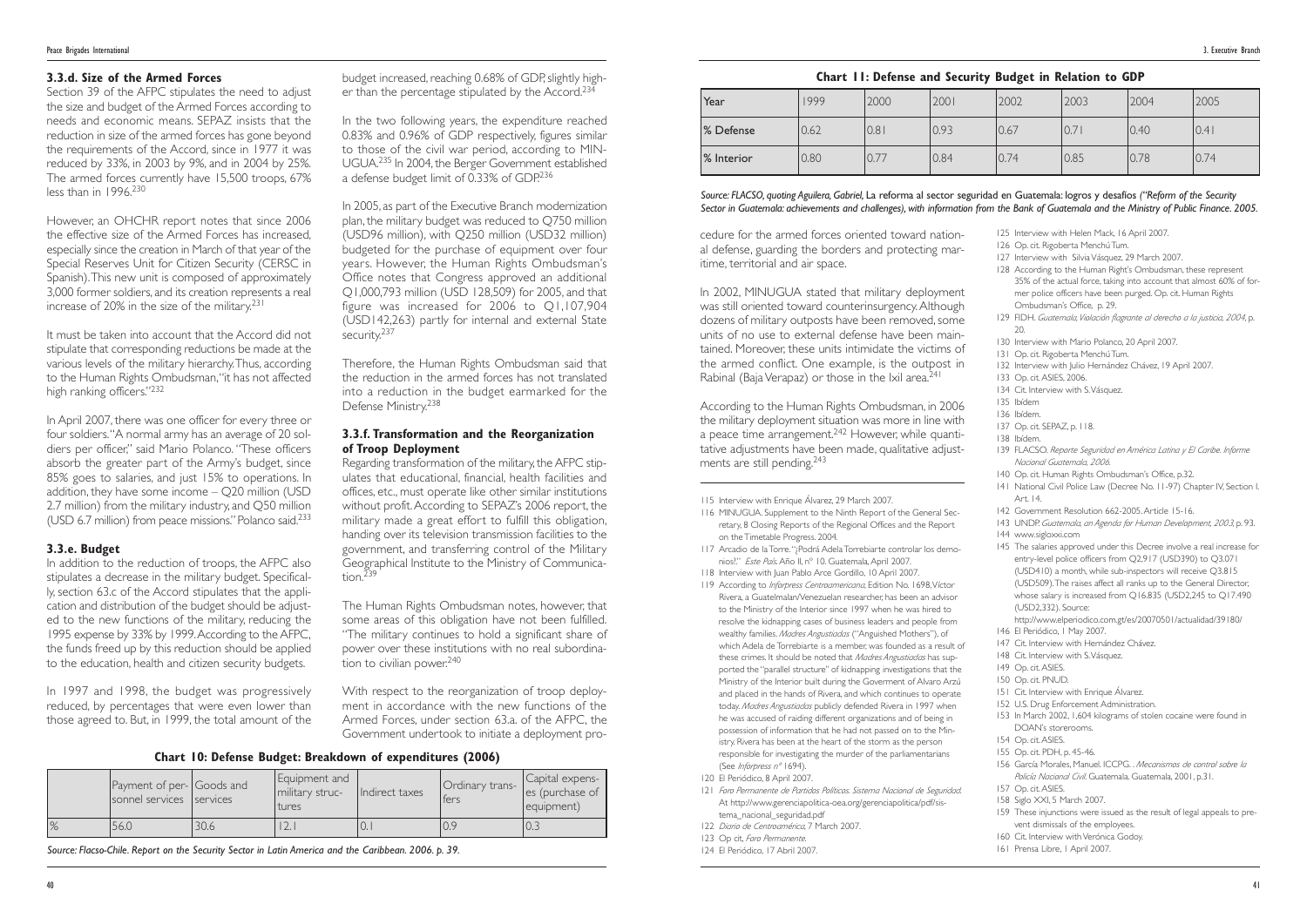- 162 Cit. Interview with Silvia Vásquez.
- 163 Inforpress, Issue 1696. *Proponen cambios a organismos de seguridad.* March 2007.
- 164 Acción Ciudadana. *Estudio sobre el Sistema Nacional de Integridad de Guatemala*, 2006.
- 165 Interview with Miguel Ángel Albizures, 27 March 2007.
- 166 Inforpress, Issue 1694. *Asesinatos develan estructura parapolicial ilegal.* March 2007.
- 167 Governmental Resolution 74-2007, published on 6 March 2007, stipulates a purging of the PNC and the amendment of Law 420- 2003. It also obliges the Ministry of the Interior to draft and submit a plan for legal reforms and changes to disciplinary regulations.
- 168 Cit. Interview with Enrique Álvarez.
- 169 Ibídem.
- 170 www.mingob.gob.gt
- 171 Siglo XXI, 9 March 2007
- 172 Prensa Libre, 30 December 2006.
- 173 El Periódico, 3 March 2007.
- 174 Prensa Libre, 10 March 2007.
- 175 Prensa Libre, 9 March 2007.
- 176 Interview with Juan López-Dóriga, Spanish Ambassador to Guatemala, 16 April 2007.
- 177 Op. Cit. UN. Report of Special Rapporteur Philip Alston.
- 178 Inforpress Centroamericana. Issue No. 1695. *Toma fuerza presunción de existencia de escuadrones de la muerte.* Marzo 2007.
- 179 Interview with Mario Polanco, GAM, 20 April 2007.
- 180 Ibídem, p. 38.
- 181 Op. cit. Inforpress, March 2007.
- 182 Inforpress. *Empresas de seguridad proliferan en tiempos de paz*. Issue 1698, March 2007.
- 183 Ibídem.
- 184 Siglo XXI, 27 March 2007.
- 185 UNDP. *The Cost of Violence in Guatemala*, 2006.
- 186 MINUGUA.*Private Security in Guatemala. Study on Control and Legal Regulation*, May 2002.
- 187 Cit. Interview with Iduvina Hernández.
- 188 Cit, Interview with Silvia Vásquez.
- 189 Cit. Interview with Verónica Godoy.
- 190 According to a report in Inforpress Centroamericana, Issue No. 1694, Pérez Molina headed the Military Intelligence Office (known as the D2) between 1992 and 1993 and was implicated in several cases of human rights violations when he was head of the Presidential Joint Chiefs of Staff (EMP in Spanish) during the administration of Ramiro de León Carpio. He was also in charge of a "reeducation" campaign of the so-called "model villages" during the civil war.There is also evidence linking the EMP with the 1994 murder of Judge Edgar Ramiro Elías Ogalde while Molina was in charge of the organization. (Sources:"Hidden Powers".Washington Office on Latin America (WOLA) 2004. *The Nation* , 17 April 1995).
- 191 Cit. Interview with Otto Pérez Molina.
- 192 IEPADES. *Análisis de la Reforma de la Ley de Armas*. Guatemala, 2005, p. 1.
- 193 IEPADES. *Armas pequeñas y desarrollo en sociedades post-conflicto*. Guatemala, 2006, p. 13.
- 194 Op. cit. CNSAFJ.
- 195 Op. cit. Mapa Centroamericano de Instituciones de Seguridad.
- 196 Op. cit. Human Rights Ombudsman's Office, p. 38.
- 197 Cit. Interview with Iduvina Hernández
- 198 Op. cit. FLACSO. p. 16.
- 199 Op. cit. HCC. 200 Op. cit. FLACSO. p. 6.
- 201 Cit. Interview with Silvia Vásquez.
- 202 La Hora, 26 February 2007.
- 203 "States of Prevention" are a kind of "State of Exception" and are regulated by Articles 138 and 139 of the Constitution, Restriction of Constitutional Rights and the Law on Public Order and States of Exception.
- 204 Op. cit. OHCHR.
- 205 Resdal. *Calidad, eficiencia y transparencia del presupuesto de Defensa. El caso de Guatemala.* 2005
- 206 Inforpress Centroamericana. Issue No. 1681. *Democratización de fuerzas de seguridad con magros resultados.* November 2006.
- 207 The Minister of Defense reported that the cost of maintaining these Brigades in 2006 was nearly Q127 million (about USD17 million).The Armed Forces has spent about Q36 million (USD4.6 million) without a competitive bidding process. Prensa Libre, 13 April 2007.
- 208 Cit Interview with Miguel Angel Albirures.
- 209 Op. cit. Inforpress.
- 210 Prensa Libre, 16 April 2007.
- 211 Cit. Interview with Verónica Godoy.
- 212 Cit. Interview with Enrique Álvarez.
- 213 Inforpress Centroamericana. Issue 1627. September 2005
- 214 ICJ. *Justice in Guatemala: the long road ahead*. Geneva, 2005, p.39
- 215 Ibidem, p. 13.
- 216 Op. cit, CIJ, p. 43
- 217 MMF. *Síntesis analítica respecto al Proyecto de Código Militar*. Guatemala, September 2005, p. 8.

fear of these intelligence organizations remains. "In a society like Guatemala, the issue continues to cause pain and is very taboo," he said.<sup>245</sup>

The HCC recommended limiting the authority of the D2, adapting it to the new functions of the army. Moreover, the HCC called for the approval of a new law to supervise state intelligence organs, and a law to regulate access to information on military and diplomatic affairs relative to national security.<sup>249</sup>

218 MMF. *Análisis de las Reformas a la Ley Constitutiva del Ejército de Guatemala, Decreto 72-90, planteadas en la iniciativa 3539,* p.9.

- 219 Gabriel Aguilera Peralta. *Guatemala. Democratización y reforma del sector seguridad.* Guatemala, 2006, p.10.
- 220 The *Mesas Intersectoriales de Diálogo* were created under a mandate presented to the UN and the OAS by the Consultative Group for Guatemala in Washington, D.C. in February 2002.
- 221 Op. cit. Aguilera Peralta, p. 10.
- 222 Op. cit. Human Rights Ombudsman's Office, p. 44.
- 223 AFPC, Num. 40.
- 224 Op. cit. MINUGUA, p. 20.
- 225 Ibídem,
- 226 Op cit. Gabriel Aguilera, p. 11.
- 227 Op. cit. FLACSO, p. 16.
- 228 Ibidem.
- 229 Op. cit. SEPAZ, p. 21.
- 230 Ibidem.
- 231 Op. cit. OHCHR. Item 21.
- 232 Op. cit. Human Rights Ombudsman, p. 43.
- 233 Cit. Interview with Mario Polanco.
- 234 MINUGUA. *Situación de los compromisos relativos al Ejército en los Acuerdos de Paz, 2002,* p. 15.
- 235 Ibidem.
- 
- 236 Op. cit. FLACSO, p.13.
- 237 Op. cit. Human Rights Ombudsman, p. 42
- 238 Ibidem, p. 42
- 239 Op. cit. SEPAZ.
- 240 Op. cit. Human Rights Ombudsman.
- 241 Op. cit. MINUGUA.
- 242 Op. cit. Human Rights Ombudsman, p. 43.
- 243 MINUGUA. *Balance 1999.*

The AFPC stipulates the need to dismantle and transform the old intelligence apparatus and create a National System of Intelligence, composed of an Intelligence Directorate (D-2) of the Military High Command, a Department of Civil Intelligence and Information Analysis (DICAI in Spanish) of the Ministry of the Interior, and the Office Strategic Analysis (SAE in Spanish) of the Presidency. Moreover, the Accord expressly stipulates that each of the various structures must strictly observe the separation of intelligence and information functions from the operations that these may trigger.

The HCC report concludes that military intelligence structures were the hub of the State's policy and took advantage of the conflict to control the population, the State and the armed forces themselves.This policy was carried out using mechanisms that ignored the Constitution and the Law, and violated human rights.<sup>244</sup> The HCC concluded that the control exercised by military intelligence depended on a broad network of informants infiltrating social organizations, communities and the various state institutions.

Both the HCC's report and the Recuperation of Historical Memory (REMHI) report, drafted and published by the Catholic Church, conclude that these Guatemalan intelligence organizations were responsible for human rights violations during the civil war, and detail the impact that these violations had on the civilian population. REMHI reports that military intelligence played a key role in executing military operations that included massacres, extrajudicial executions, forced disappearances and torture. Officers and NCOs were those most involved in systematic human rights violations throughout the long war. Juan Pablo Arce said the

## **4.1. Military Intelligence**

Military intelligence should only be responsible for learning the strengths and weaknesses of enemies, studying the terrain (in times of war), meteorological conditions, and gather information about technologies and their impact on the armed forces.<sup>246</sup> According to Spadaro, the armed forces should not intervene in internal security matters of the State. Today, military intelligence continues to have a role in internal security, as the creation of a Special Response Unit shows.This unit is made up of 500 police officers and 500 soldiers and receives information from military intelligence.<sup>247</sup> According to MINUGUA, in 2002, police officers were still being trained at the Army Intelligence School, and there are cases in which the military conducts parallel investigations.248

In the absence of clearly defined regulations, private intelligence networks and companies have proliferated. "Even these companies are selling intelligence to the State, and this can be dangerous, since the information is sold to anyone who pays.These are mercenaries of intelligence.<sup>250</sup> In Article 51 of the AFPC, the Government undertakes to stop this practice.

## **4. Information and Intelligence**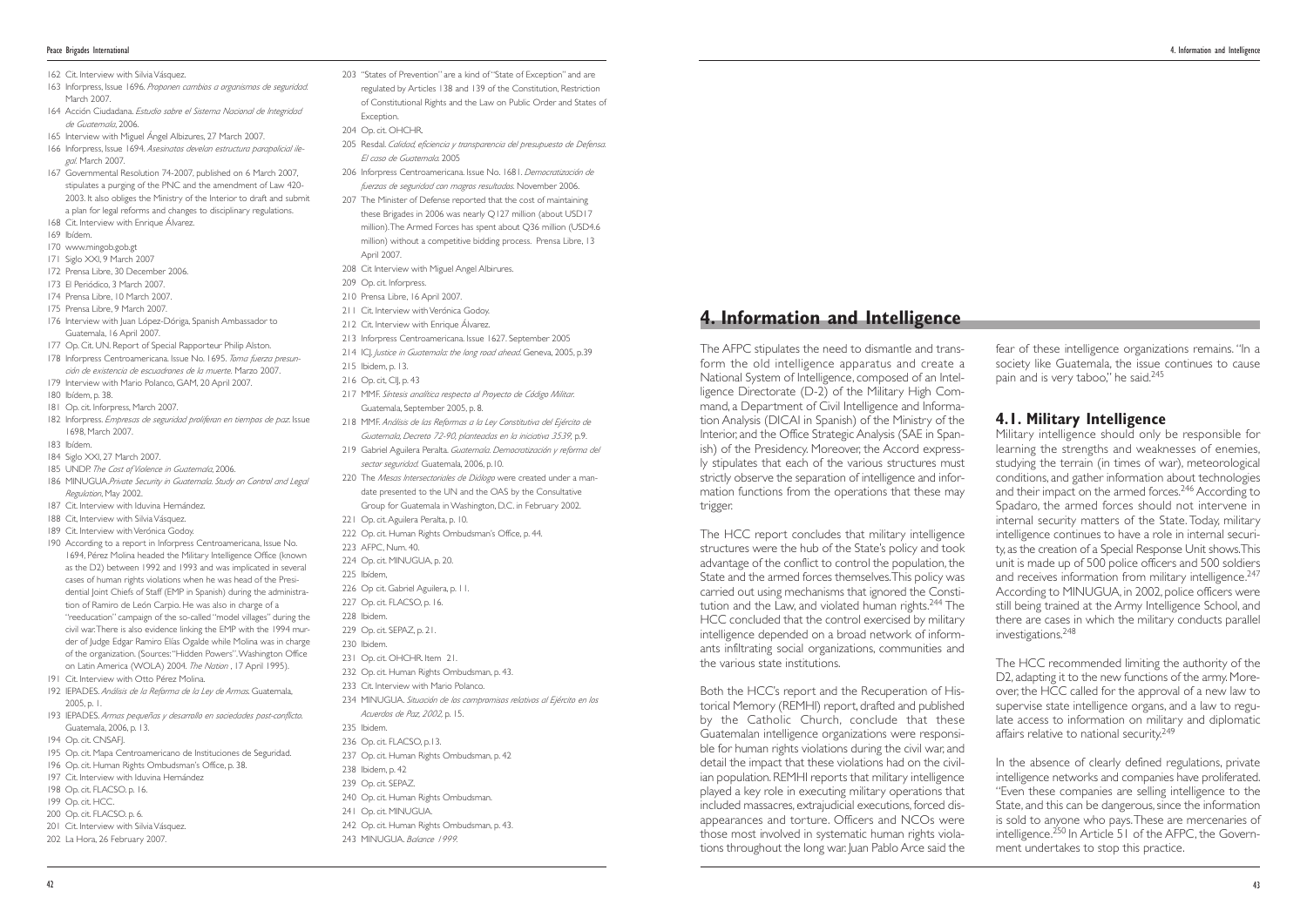The head of the SAE, Jorge Sequén, declared that the SAE was not involved in these types of activities and its main responsibility was to provide information to the President from public sources, such as interviews.<sup>266</sup>

The Human Rights Ombudsman's Office, and other organizations, recommend the strengthening of the SAAS, and the establishment of democratic internal and external controls to guarantee its operation.<sup>268</sup>

Many organizations fear the return of the EMP. "The operational part and the intelligence part are once again working together and having a very significant impact. With a low public political profile, but with a high level of political impact and influence, it is once again influencing political decision-making",267 said Iduvina Hernández.

#### **4.1.b. Archives**

The regulation of archives is a key issue, considering the use of such archives during the civil war. In July 2005, the archives of the former National Police, which was abolished in 1999, were discovered by accident.These archives, according to various human rights organizations, may provide information on the activities of the state security and intelligence apparatus during the conflict and on the fate of thousands of people who disappeared, were tortured or perse $cuted<sup>269</sup>$ 

Under Article 31 of the Constitution, all individuals have the right to access information kept about them in archives, files or any other type of state register, and to know the purpose of such information. Registers and archives of political affiliation are prohibited.

The AFPC demands fulfillment of this constitutional article and recommends that the Government classify the possession of illegal registers and archives with political information on citizens of Guatemala as a crime.

In March 2007, the Guatemalan press reported the existence of a secret military document that came into the hands of the MP and that provides evidence of massacres committed by the army. The report concerned a classified army document called the "Sofia Plan" which directly links the army high command and its leader Efraín Ríos Montt to massacres conducted mostly in the country's western part in 1982 and 1983.<sup>270</sup>The existence of the document was known to authorities for some time, and to check its validity, the judge overseeing the case, Roberto Peñate, issued an order in January 2007 to have the Ministry of Defense present the original "Sofia Plan" together with another called the "Victory 82 Plan," at a public hearing, since the former was derived from the latter. In response a month later, Minister of Defense Ronaldo Leiva send a letter to the judge expressing his disagreement with the judicial ruling because it "violated Article 30 of the Constitution" which protects the confidentiality of military affairs. The Minister denied that the two plans were related as reported by the Guatemalan daily Prensa Libre, which had access to part of the document and stated that the "Sofia Plan" was an offshoot of "Victory Plan 82."<sup>271</sup>.

There have been several attempts to regulate the keeping of registers and archives. Since 2000, various proposals have been made. In 2004, the OSS (Social Organizations Specializing in Security Matters) drafted a proposal to combine the Information Access Law and the State Information Classification and Declassification Law, and to make the possession of illegal archives a crime. But this bill has been stalled in the congressional Commission on Legislative and Constitutional Matters.

The Human Rights Ombudsman is currently responsible for storing and digitalizing the information from these archives, since it is one of the institutions with a constitutional mandate to investigate all information related to potential human rights violations against Guatemalan citizens.The police archive includes documents dating from 1905 to the last years of the department's existence, and concerns all types of crimes.

According to Iduvina Hernández of SEDEM, military intelligence has not been adapted to the model stipulated by the AFPC,and it currently has control over army archives relating to human rights violations during the war."This is one of the parties which is most responsible for the weakness of the security forces, since they have continuously contributed to weakening state institutions."251

> The AFPC also stipulates the transfer of archives with state information related to internal security to the Ministry of the Interior, and those related to the defense of sovereignty and territorial integrity to the Ministry of Defense. This was supposed to take place after the constitutional reforms proposed by the Accord, but was abandoned after these reforms were rejected in 1999.

Some organizations warned that the SAAS would not have the civilian nature required by the Peace Accords if a law was approved allowing the transfer of former EMP members to its ranks and permitting military support for logistics matters.According to the 2006 Human Rights Report "Security and Justice in Peace Time,"about "15% of the 450 security agents working in the SAAS belonged to the EMP."*<sup>256</sup>* "The SAAS receives support from the Army (Presidential Guard) in the movements of presidential officials over the country's roads and by air, since it does not have a sufficient budget."257

According to Helen Mack, Director of the Myrna Mack Foundation, there was an attempt during the previous government of Alfonso Portillo to strengthen the SAAS, but it was inadequate."For lack of an institutional vision, it was dissolved and all efforts were lost with the arrival of the new government."<sup>259</sup>

These steps taken by the new Government with respect to the SAAS met harsh criticism at the international level as well."More than 15 countries and international organizations have supported its creation and consolidation with financial resources, technical assistance, infrastructure and equipment.<sup>261</sup>It is estimated that each SAAS agent cost the international community USD56, 000.<sup>262</sup> However, despite this funding, WOLA says the SAAS was receiving help from other sources."Using the argument of a limited budget, the SAAS was being provided with personnel from the Israeli Security Service (ISS), a private security service owned by a friend of the President."263

In September 2006, complaints were filed against the SAAS and the Presidential Guard by civil society organizations for conducting surveillance of human rights activists and journalists. According to Ruth del Valle of the MNDH, the information included in the complaint was about the activities of the SAAS and the Presidential Guard, but later a list was made public by an anonymous source of 800 people under death threat.<sup>264</sup>

Nineth Montenegro, a congressional deputy with the *Encuentro por Guatemala* party, noted that this was not the first time the armed forces have stonewalled on legal issues."They also hid behind military secrecy when we were investigating the misappropriation of funds in the Army, but the Constitutional Court ruled against them."

In fact, in March 2005, the Constitutional Court ruled that the disclosure exception only applied to two areas: military or diplomatic national security affairs, and information provided by private persons under a guarantee

#### **4.1.a. Substitution of the Presidential Joint Chiefs of Staff (EMP) with the Office of Administrative and Security Affairs (SAAS)**

According to Amnesty International, the Presidential Joint Chiefs of Staff (EMP in Spanish) was the most important information and intelligence service of Guatemala for many years. Since its establishment, this body had been implicated in many of the most widely publicized cases of human rights violations in the country.<sup>252</sup> The AFPC stipulated the need to dismantle the EMP. According to the Washington Office on Latin America (WOLA), the EMP had enormous political power, provided information and analysis of intelligence to the President, and provided bodyguards for the president and vice-president. The EMP also conducted surveillance of individuals and organizations considered "enemies of the State."<sup>253</sup> According to Amnesty International, despite its official role, there is extensive evidence that the EMP had intimidated key leaders of the human rights movement, and engaged in acts of violence, including assassinations.<sup>254</sup>

#### **Secretary of Administrative and Security Affairs (SAAS)**

The SAAS was created by Government Resolution 32- 2000.The law governing the SAAS (Decree 50-2003) defines its character and function, which is to guarantee the security of the president, vice-president and their family members, and provide logistics support for activities carried out by the president. However, the EMP continued to exist for some time after the SAAS was established to replace it. "The dismantling of the EMP was delayed until 2003, when the Decree establishing (the SAAS) was issued obliging the EMP to be dismantled,"255 wrote WOLA.

Iduvina Hernández said the SAAS's dependency on the Presidential Guard is not just financial "but we are talking about structural dependence and joint operations. The Presidential Guard is beginning to provide intelligence and analysis to the SAAS. After three years of operating in this way, the SAAS has now been penetrated by military personnel, and the operational part of presidential security is reuniting with the intelligence part, which once again comes from military intelligence."258

Some social organizations argue that it was in 2004, with the arrival of Berger to the presidency, that the SAAS suffered its most serious setback. Iduvina Hernández said established mechanisms of selection and training were thrown out."Without real justification, he dismissed half of the level-entry employees, and later continued to dismiss a high percentage of these, until the original number of SAAS employees was reduced to a minimum."260

Later, a large number of social organizations issued a press release stating that there was an attempt to divert attention to the Office of Strategic Analysis (SAE in Spanish) as the author of the list.The Human Rights

Ombudsman's Office has opened an investigation into the matter<sup>265</sup>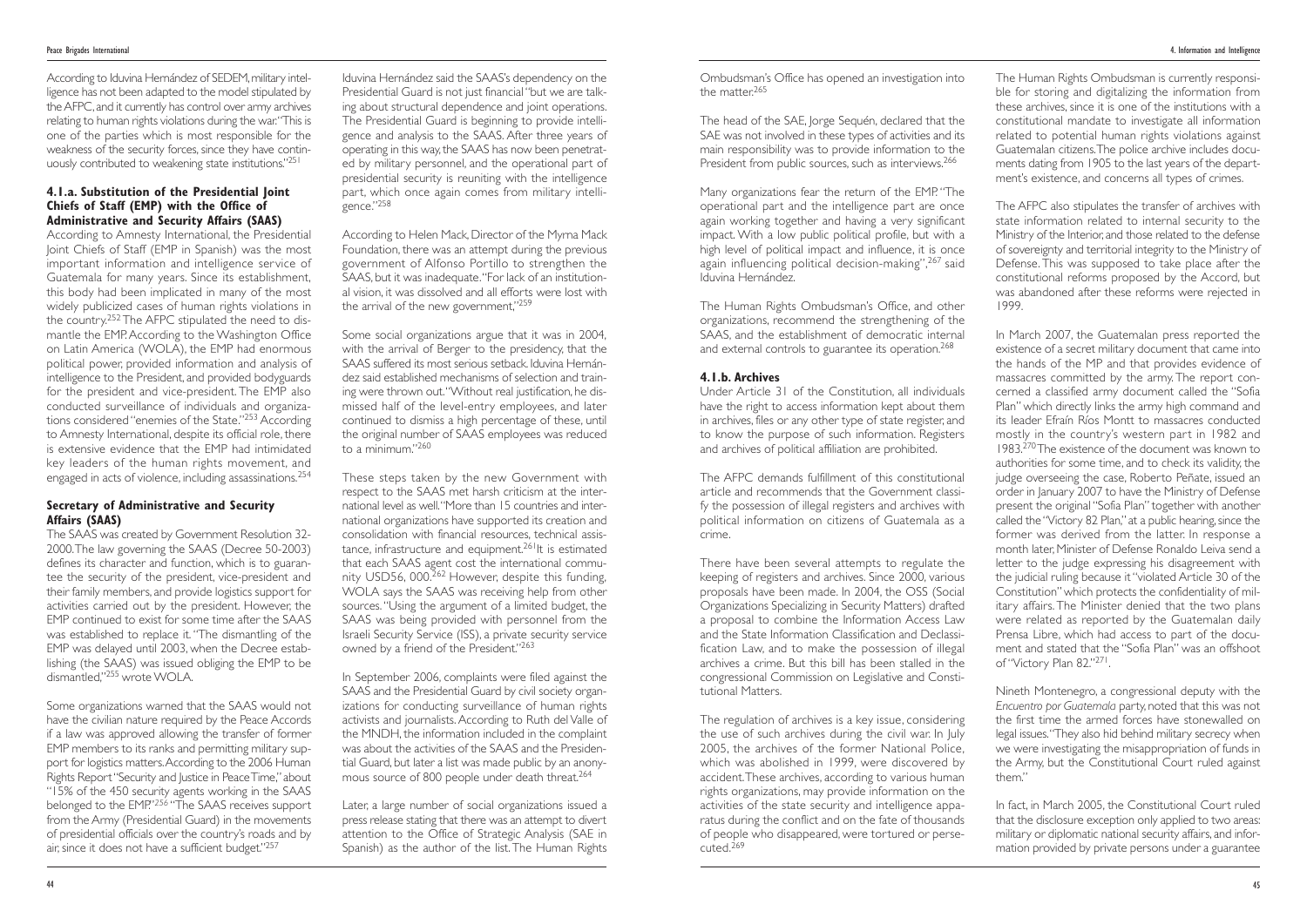the DIGICI.285 The nature of the matters handled by this office was supposed to be different, but the most significant change would be the creation of counterintelligence offices.

The Myrna Mack Foundation said this change must make clear that the new institution will be responsible for intelligence work in different areas than those concerning the D-2 and the Civil Intelligence Directorate.<sup>286</sup>

## **4.3. Pending Legislation**

The AFPC stipulates the need to establish democratic controls to guarantee the proper operation of intelligence agencies.These controls are internal and external. Internal controls refer to the criteria for selection, training and professional qualification, and presidential powers to direct, coordinate and control intelligence policy. External controls, which we address below, are exercised by Congress, the courts and civil society.

One of the most important tasks is strengthening democratic controls.288 The creation of a specific Congressional commission has been proposed as part of the Accord to supervise state intelligence bodies.This issue was also pending at the time of this report. FLACSO notes that the supervision of intelligence bodies is not just the exclusive domain of the legislature, or any of the three state powers, but involves a complex oversight scheme<sup>289</sup>

Under the AFPC, the Government undertook to promote various laws in Congress for the oversight and democratization of the intelligence system. Several organizations and institutions are urging the Government to move quickly and establish an adequate legal framework, and are pushing Congress to establish control mechanisms.287A number of bills were pending in Congress at the time this report was prepared.

To avoid the abuse of power and ensure respect for liberties and rights, the AFPC obliges the Government to promote a law to regulate access to information on national security military or diplomatic affairs, and establish procedures for classification and declassification of materials in accordance with the Constitution.<sup>290</sup>

#### **4.3.a. Intelligence Framework Law**

There are two bills in Congress pending approval by the Interior Affairs Commission.

In April 2007, a bill to establish an Intelligence Framework Law as a component of the National Security System Framework Law was proposed.The purpose is to coordinate all efforts in this area, internally and externally, including strategic intelligence.

Later, two other bills were proposed. One to regulate the Classification and Declassification Law of military or diplomatic information that is confidential or related to national security, and another to regulate free access to information.These proposals differed from those of the OSS and the AFPC. The congressional Commission on National Defense recommended against the Classification and Declassification Law on 12 January 2006.

Both of these legislative proposals include a "confidential information" category, expanding the range of information that can be deemed classified and obstructing the right of citizens to access information that is public under the Constitution. According to the Human Rights Ombudsman, both of these proposals endanger the right to free access to public information and violate the principles of the Peace Accords. The current legislature has not shown interest in the debate, according to the ombudsman's office.<sup>293</sup>

Nevertheless, there has been important progress in making national security affairs more transparent and accessible to the public. For example, the Constitutional Court ruled in 2005 that the "military budget is not a matter of national security and therefore cannot be considered a state secret."<sup>294</sup>

#### **4.3.b. The Law Regulating Access to Information on National Security Military or Diplomatic Affairs, and Classification and Declassification Procedures**

of confidentiality. According to Montenegro, military secrecy only applies to military plans that have not been executed yet, not those that already have.<sup>272</sup>

The gathering of intelligence for internal security is included within the framework of protecting the constitutional and democratic order and associated with the processing of information relating to individuals, groups or organizations involved in crimes, within the limits of the rule of law. Police intelligence is supposed to support criminal investigations as a tool against common and organized crime.<sup>273</sup>

In recent years, many proposals have been submitted to regulate the transparency of information and access thereto under a legal concept known as *habeas data291* The OSS's proposal would unify the three recommendations of the AFPC, create an Information Access Law and a Law for the Classification and Declassification of State Information, and classify the possession of illegal archives as illegal.This proposal was still pending before the congressional Commission on Legislation and Constitutional Matters in April 2007.292

there is now a law, and they have still been unable to pull this office toward the military," Polanco said.<sup>278</sup>

Various newspapers have called for the DIGICI to be strengthened, and for responsibilities to be separated so that it is exclusively responsible for intelligence work and that investigation be the responsibility of the police Criminal Investigation Division (DINC), and operational response in the hands of the PNC<sup>279</sup>.

The Human Rights Ombudsman points out that the SAE is not operating effectively due to the absence of a solid legal framework and functional, administrative and financial instability.<sup>283</sup>

> Under the Constitution, only military or diplomatic matters concerning national security can be considered state secrets. However, Helen Mack notes that national security continues to be invoked by the mili-

## **4.2. Civil Intelligence**

Article 48 of the AFPC emphasizes the creation of a department specializing in intelligence and the gathering of information to fight common and organized crime. It proposes the creation of a Department of Civil Intelligence and Information Analysis (DICAI in Spanish).

#### **4.2.a. Department of Civil Intelligence and Information Analysis (DICAI)**

In section 48, the AFPC recommends the creation of a Department of Civil Intelligence and Information Analysis (DICAI) under the Ministry of the Interior.This department would be responsible for gathering information to combat organized and common crime, and its civilian nature must be established from the start.

Since it was established, it has faced obstacles. In late 2003, its duties were expanded and it was elevated from a ministry department to the status of Directorate General of Civil Intelligence (DIGICI in Spanish).

The Law on the Directorate General of Civil Intelligence (Decree 71-2005), introduces new functions introduces such as providing intelligence to the various offices of the Ministry of the Interior and centralizing the information coming from each of them.<sup>274</sup> "This directorate was established as a coordinating body between the different police intelligence services. If one of them needs to wiretap telephones, it is the DIGICI's job to do it, with court authorization," said Mario Polanco. 275

In April 2007, the DIGICI had still not begun operating for lack of a budget.276 Moreover, various social organizations demanded that its mandate be clearly defined and that the necessary democratic controls be established.277 Despite these setbacks, progress has been made in the establishment of civil intelligence."At least

### **4.2.b. Office of Strategic Analysis (SAE)**

The reorganization of state intelligence agencies as stipulated in the Accords includes the creation of an Office of Strategic Analysis (SAE). Its function, as defined in section 49 of the AFPC is to inform and advice the president to help the latter anticipate, prevent and resolve situations of risk or threat to the state.The SAE cannot be involved in intelligence, but receives information from the D2 and the DIGICI.

Iduvina Hernández says the SAE has suffered several setbacks in its consolidation. "For example, with the Government of (Alvaro) Arzú (1996 to 1999), several military members were able to enter this office. Moreover, it was created with the objective of monitoring organized sectors of society and political opponents-280

When Alfonso Portillo took power (2000-2004), he attempted to reorganize the SAE. SAE offices were created throughout the country. In addition, a training and professional qualification system was established within the SAE. However, once again, a change of government brought a change of personnel, and Berger dismissed the majority of trained personnel.<sup>281</sup> "It was then that the military penetrated the SAE, which wound up isolated, discredited and involved in practices contrary to its own regulations established for its training.282

"The SAE was created with very good intentions, but now it is of no consequence. Its disappearance was intentional to demonstrate that only the military has the capacity to gather intelligence," said Miguel Ángel Albizures.284

Due to the reorganization of the Security System in 2007, the SAE was replaced by the State Office of Strategic Intelligence (SIEE in Spanish).This new office would have the function of coordinating the D-2 and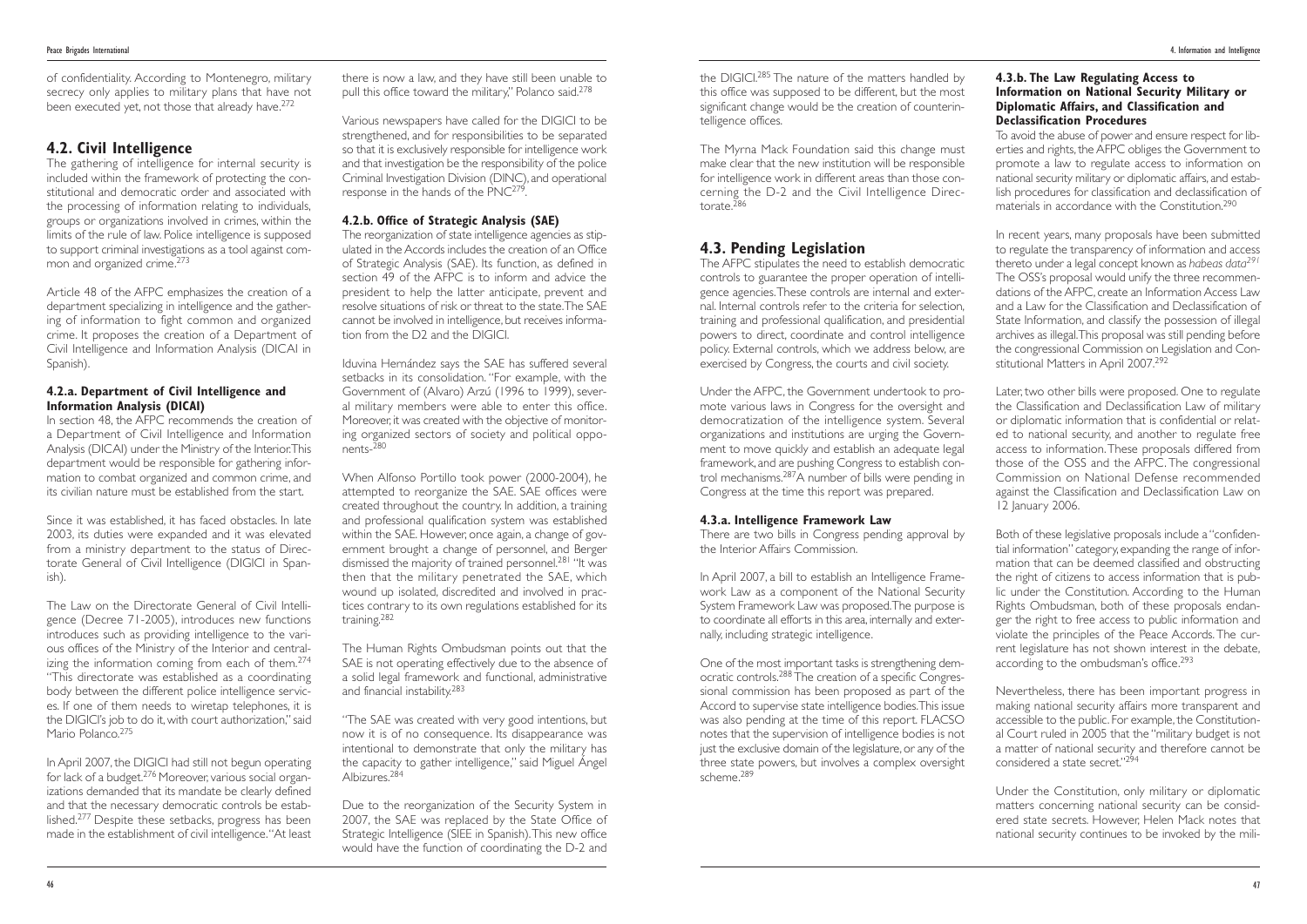The Accord particularly emphasizes the importance of decentralizing public administrations as a way of strengthening community participation. It specifically mentions the improvement of democratic practices by local authorities and better relations between the latter and the central government. It also stipulates the establishment of local development councils made up of various social actors such as the so-called "proimprovement committees" and indigenous institutions, and the creation of a set of conditions so that local organizations representing the population can develop.

No. 14-2002).The first promotes the participation of both the indigenous and non-indigenous population, taking into account the multicultural and multi-lingual characteristics of the country, and regulates the tasks of the development councils.The Municipal Code establishes areas of responsibility and the regulation of municipalities. The Decentralization Law obliges the State to decentralize the Executive Branch at the economic and administrative level to promote the development of municipalities and other local institutions, starting with citizen participation.Verónica Godoy considers the creation of the development councils to be a step in the right direction but said it will require  $time^2$ <sup>296</sup>

To fulfill obligations regarding the increase of social participation, in 2002 three complementary laws were created: the new Development Councils Law (Decree No. 11-2002), the new Municipal Code (Decree No. 12-2002) and the State Decentralization Law (Decree

296 Cit. Interview.

tary, even for administrative matters and the rendering of accounts.295

- 245 Interview with Juan Pablo Arce Gordillo, 4 April 2007.
- 246 Commander in Chief of the Argentine Gendarmerie. Lawyer. Professor of Political Law at the Universidad de Salta, Argentina. Member of the Public Security Studies Center (CESEP). Former Sub-Director of Intelligence of the Argentine Gendarmerie. Dismissed by the Ministry of the Interior in November 1997 after publicly declaring his opposition to the president's decision to have the armed forces participate in anti-drug operations in Argentina.
- 247 Prensa Libre, 8 March 2005.
- 248 Op. cit. MINUGUA. *Informe de Verificación de los compromisos relativos a la situación del Ejército.* p. 23.
- 249 Op. Cit. HCC. Recommenation 59.
- 250 Cit. Interview with Mario Polanco.
- 251 Cit. Interview with Iduvina Hernández.
- 252 Amnesty International. Guatemala "Replacing the EMP" (Index AI: AMR 34/031/2003/s). October 2003.
- 253 WOLA. *Rocky Road. Progress and Setbacks in Intelligence Reform in Guatemala,* 2005, p. 8.
- 254 Op. cit, AI.
- 255 Op. cit,WOLA.
- 256 Op. cit. Human Rights Ombudsman, p. 49.
- 257 Op. cit. Rigoberta Menchú Tum, p. 41.
- 258 Cit. Interview with Iduvina Hernández.
- 259 Cit. Interview with Helen Mack.
- 260 Cit. Interview with Iduvina Hernández.
- 261 Op. cit. Human Rights Ombudsman, p. 50.
- 262 Cit. Interview with I. Hernández.
- 263 Op. cit.WOLA.
- 264 Cerigua, 28 September 2006.
- 265 Press Release "Ante la información vertida sobre la existencia de listas de amenazados de muerte en manos de instituciones de seguridad del Estado," 27 September 2006.

Various sectors are pushing for rapid approval of the Information Access Law and *habeas data* for all military matters, and the Law for Classification and Declassification of State Information.

244 Op. cit. HCC report, p. 178.

- 266 Prensa Libre, 26 September 2006.
- 267 Cit. Interview with I. Hernández.
- 268 Op. cit. Human Rights Ombudsman, p. 51.
- 269 PBI Guatemala. Bulletin No. 8.
- 270 Prensa libre, 18 March 2007.
- 271 En http://www.acnur.org/index.php?id\_pag=6179
- 272 www.prensalibre.com
- 273 Eduardo E. Estévez. *Modelos de inteligencia, Estructuras y su aplicación en policías en proceso de reforma.* July 1999, p.7
- 274 Decree 71-05. Ley General de Inteligencia Civil. Consensuada por la Comisión de Alto Nivel de Gobernación y las Organizaciones de la Sociedad Civil especializadas en Seguridad.
- 275 Cit. Interview with Mario Polanco.
- 276 Op. cit. Human Rights Ombudsman*.*
- 277 Mapa Centroamericano de Instituciones de Seguridad. *Tendencias Actuales, 2005.*
- 278 Cit. Interview with Mario Polanco.
- 279 El Periódico, 28 March 2007.
- 280 Cit. Interview with Iduvina Hernández.
- 281 Op. cit. Human Rights Ombudsman, p. 52.
- 282 Cit. Interview with I. Hernández.
- 283 Op. cit. Human Rights Ombudsman, p. 51-52.
- 284 Cit. Interview with Miguel Ángel Albizures.
- 285 Siglo Veintiuno, 10 April 2007.
- 286 MMF press release 24 April 2007.
- 287 Op. cit. HCC. Recommendation 59.
- 288 Cit. Interview with Otto Pérez Molina. 289 Op. cit.Vela. FLACSO, p. 7.
- 290 Article 30 of the Guatemalan Constitution. Publicity of administrative proceedings. All administrative proceedings are public.Any interested party who requests it has the right at any time to obtain reports, copies, duplicates and certificates unless these involve military or diplomatic affairs concerning national security or informa-
- tion provided by private parties under guarantee of confidentiality. 291 *Habeas Data* is the constitutional or legal right of any person whose name appears in a register or database to have access to such register or database, and to demand the correction of this
- information if errors causes such persons harm. 292 Op. cit. Human Rights Ombudsman, p. 56.
- 
- 293 Ibídem, p. 58.
- 294 On 8 March 2005, the CC ruled that administrative proceedings relating to purchasing and contracting by the armed forces cannot be considered military secrets.
- 295 Cit. Interview a Helen Mack.

## **5. Social Participation**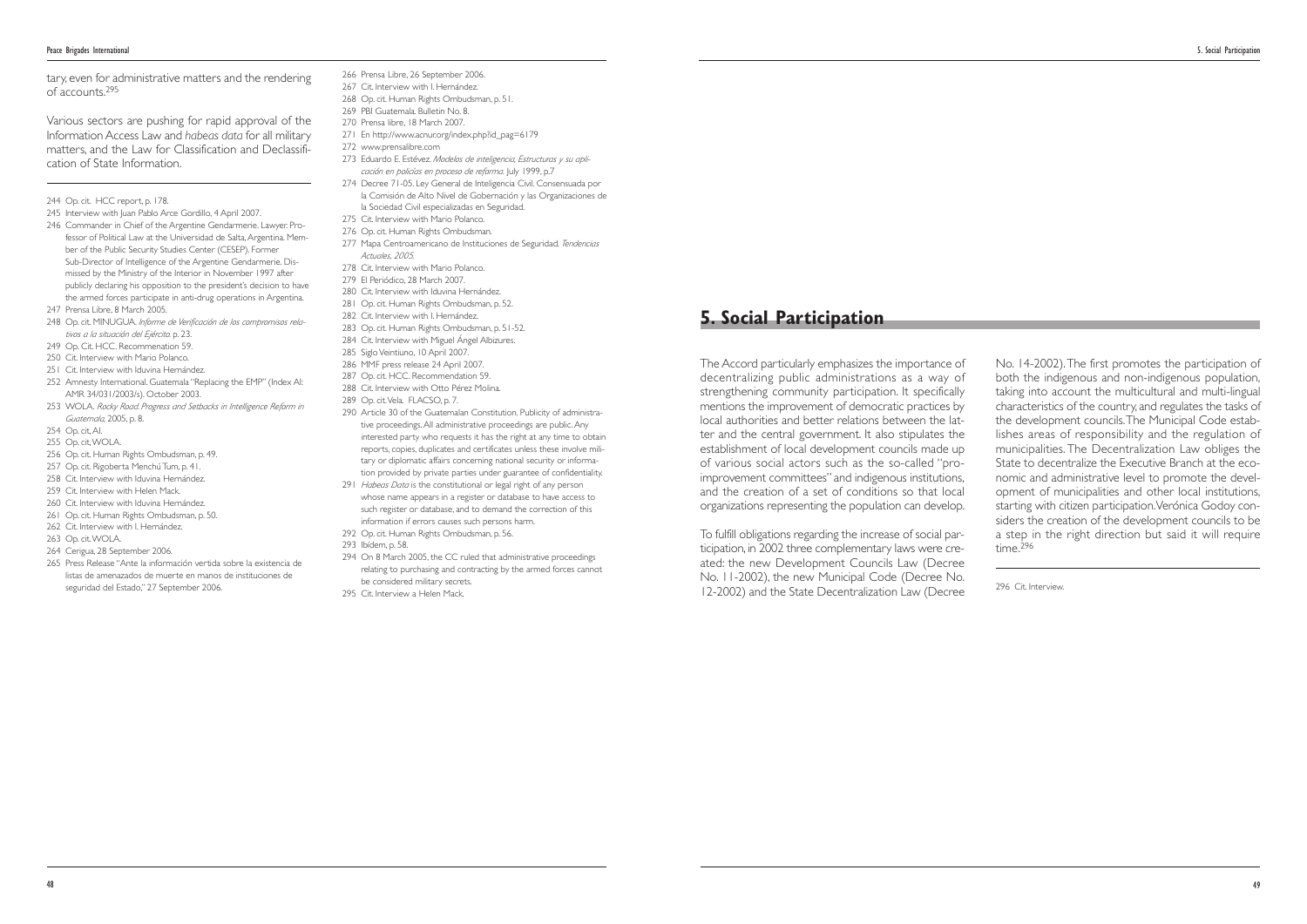297 See 4.4. above. 298 Cit. interview. 299 SEPAZ, 2006, p.27. 300 SEPAZ, 2006, p.28. 301 Op. cit. Sector de Mujeres, p.6.

In the ten years since the Peace Accords were signed, the State had made progress in the formal implementation of its obligations under them with regard to the strengthening of the three state powers. However, a few years after the accords were signed, the dissolution of the Multi-Party Commission (*Instancia Multipartidaria*) and the rejection of the constitutional reforms presented great obstacles to achieving a true democratic state and the rule of law.As many of the sources of this document affirm, progress toward the strengthening of civilian power has not had a significant impact on the reality of life in Guatemalan society today.The independence of the three powers remains weak, impunity continues to prevail, corruption in state institutions persists, the army continues to patrol the streets with the police, and civilian intelligence has not been institutionalized.These weaknesses continue to exist in part because of the difficulty of changing the structure of the institutions responsible for justice and security in a country still reeling from a 36-year civil war and subject to the changing will of successive government administrations.

## **Legislative Branch**

The various sources cited in this document also affirm that the Guatemalan Congress has made very little progress in easing the legislative process for the passage of new laws. This branch is scorned by many Guatemalans for its lack of diligence in the approval of new laws that benefit the people, and for the partisan and personal interests that prevail over the interests of all citizens on many occasions. On the eve of the 2007 general elections, many important issues remained unresolved in Congress, such as the approval of the International Commission against Impunity in

Guatemala (CICIG in Spanish) which has been approved by the Constitutional Court, the Framework Law of the National Security System, the Weapons and Munitions Law, the Law on Private Security Companies, the Prosecutor Career Law, the drafting of a new Penal Code and a review of the Law on the Internal Rules of Congress.

## **Judicial Branch**

Based on an evaluation of the role of women in society, an Action Plan for the Full Participation of Women 1001-2014 was drafted. Enrique Álvarez says the National Women's Forum represents an important step in the peace process in terms of the social expression of women. What has been lacking, according to Álvarez, is a social base on which women can assert their rights and be active participants.<sup>298</sup> SEPREM has begun initiatives for the socio-political training of women and their participation on the urban and rural development councils, among others.<sup>299</sup>

Despite all of these efforts, the political participation of women in Guatemala continues to be low. For example, just 14 of the 158 legislatures are women, and eight of the 224 mayors across the country are women.<sup>300</sup>

On the basis of the AFPC, progress has been made with the establishment of the Commission for the Strengthening of the Judicial Branch and its report "New Justice for Peace, the implementation the release of the Judicial Career Law, the opening of the Public Criminal Defense Institute, the geographical expansion of the justice system and the creation of the Guatemala National Forensic Science Institute (INACIF in Spanish). Despite these achievements, however, access to justice continues to be hindered by various obstacles, and the quality of public assistance is also low. Some of the problems are the delays in the process, the lack of translators for indigenous languages, deficient criminal investigations for lack of adequate coordination between prosecutors and police, and the existence of illegal clandestine security organizations that continue to operate with impunity. Problems with judicial independence, the lack of acknowledgement of indigenous law, and poor protection for victims and witnesses also persist.

## **Executive Branch**

In a formal way, many of the obligations assumed under the Peace Accords have been met in the area of security and defense. However, as the sources cited in this

The Accord includes a series of commitments to strengthen opportunities for women to participate in the exercise of civilian power. By signing the Accord, the Government undertook to initiate informational and educational campaigns to promote the participation of women in the process of strengthening civilian power.This includes promoting the participation of women in political and social organizations and supporting the institutionalization of women's organizations and guaranteeing opportunities for women.

The new law also promotes the participation of women on the development councils.The reform of the Penal Code (Decree No. 52-2002) also represents progress, as it classifies gender discrimination and other forms of exclusion as crimes. However, domestic violence and sexual harassment have still not been classified as crimes, and legislation is still pending on the rights of domestic servants.

After the Peace Accords were signed, several institutions were established to promote women's rights, such as the National Women's Forum in 1997,The Indigenous Women's Defense Council (DEMI in Spanish) in 1999,<sup>297</sup> and the Presidential Office for Women (SEPREM in Spanish) in 2000.

SEPAZ noted that the National Women's Forum has collaborated on reports about progress and limits in the area of gender equality, and helped systemize the promotion of women's rights.

"The most significant impact of the Peace Accords on women's organizations is that they have served as a path to discovery of feminist ideas, which provided us with the status we want to achieve: citizenry, defined as acknowledgement and full exercise of our rights, our identity and our autonomy over our bodies, ideas and thoughts,said Lidia Morales of the Women's Sector (*Sec-*

*tor de Mujeres*).The Women's Sector continues to see great challenges ahead for strengthening the participation of women in Guatemala, and greater efforts will be required on the part of women's organizations and the social movement in general to oblige the State to put the agenda of the Peace Accords into practice.<sup>301</sup>

## **6. The Participation of Women in Strengthening Civilian Power**



*Voting during the referendum in San Antonio Huista, Huehuetenango, 12 Mayo 2007. PBI photo.*

## **Conclusions**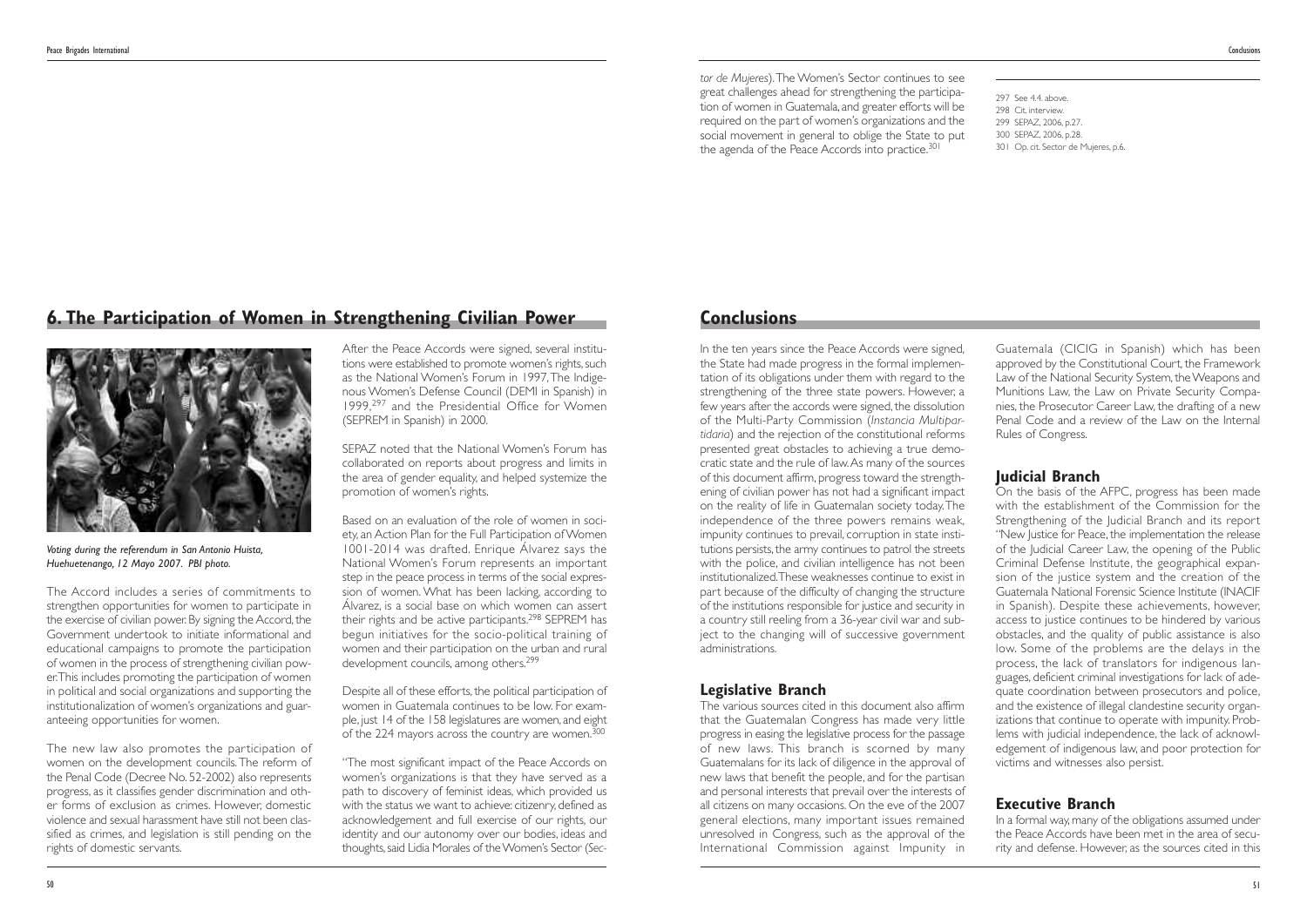| <b>AFPC</b>    | Peace Accord on Strengthening Civilian Power and<br>Society |
|----------------|-------------------------------------------------------------|
| <b>AIDPI</b>   | Accord on the Identity and Rights of Indigenous Pe          |
| <b>ASIES</b>   | Association for Research and Social Studies                 |
| <b>IADB</b>    | Inter-American Development Bank                             |
| CAJ            | Justice Administration Center                               |
| CAS            | Security Advisory Board                                     |
| CC             | <b>Constitutional Court</b>                                 |
| <b>HCC</b>     | <b>Historical Clarification Commission</b>                  |
| <b>CICIACS</b> | Commission for the Investigation of Illegal Entities        |
|                | Guatemala                                                   |
| CICIG:         | International Commission Against Impunity in Gua            |
| CIDH:          | Inter-American Human Rights Commission                      |
| <b>CNS</b>     | National Security Council.                                  |
| <b>CNSAFI</b>  | National Commission to Monitor and Support the              |
| <b>CONAJUS</b> | Commission for Strengthening the Justice System             |
| <b>COPREDH</b> | Presidential Human Rights Commission                        |
| CSG            | Guatemala Chamber of Security Companies                     |
| CS             | Supreme Court of Justice                                    |
| <b>DEMI</b>    | Indigenous Women's Defense Council                          |
| <b>DICAI</b>   | Department of Civilian Intelligence and Informatio          |
| <b>DIGICI</b>  | Directorate General of Civilian Intelligence                |
| <b>DINC</b>    | Criminal Investigation Division                             |
| <b>DOAN</b>    | Department of Anti-Drug Operations                          |
| <b>EMP</b>     | Presidential Joint Chiefs of Staff Office (Estado May       |
| <b>EMDN</b>    | Military Chiefs of Staff Office                             |
|                | FAMDEGUA Families of the Detained and Disappeared of Guat   |
| <b>FEPAZ</b>   | Ecumenical Forum for Peace and Reconciliation               |
| <b>MMF</b>     | Myrna Mack Foundation                                       |
| <b>FORPOL</b>  | National Civil Police Reinforcement Program                 |
| <b>GCE</b>     | Spanish Civil Guard                                         |
| <b>ICCPG</b>   | Guatemala Institute of Comparative Studies in Crir          |
| <b>ICMS</b>    | Coordinating Body for Modernization of the Justice          |
| <b>IDEM</b>    | Democratic Impact                                           |
| <b>IDPP</b>    | Public Criminal Defense Institute                           |
| <b>IEPADES</b> | Educational Institute for Sustainable Development           |

ver and the Role of the Armed Forces in a Democratic **Peoples** 

ntities and Clandestine Security Organizations in

in Guatemala

ort the Strengthening of the Justice System

**Indian Analysis** 

**Ido Mayor Presidencial)** 

of Guatemala

In Criminal Science Iustice System

document have stated, corruption has continued to penetrate the Ministry of the Interior and the National Civil Police over the years.This has meant that more efforts have been focused on eliminating the corruption than on implementing real structural reforms.

On the security agenda, the creation of the CAS was an important step forward, and although it has not always fulfilled the role stipulated by the AFPC, it is expected to have an important role in the reorganization process and the creation of the National Security System.The creation of the PNC also represents important progress, as does the founding of the Police Academy and the approval of a police career law. Quantitative goals have been met, and specialized offices established, while efforts have been made to ensure that more women and ethnic groups are represented in the PNC. Ten years later, the deterioration of the PNC is evident, and it has become necessary to purge the ranks of the organization to regain the trust of the population.The subject of increasing the PNC's budget continues to be debated and questioned. Some argue that the PNC is too dependent on international support.The Weapons and Munitions Law and the Private Security Companies Law continue to be a priority.

The rejection by voters in 1999 of the constitutional reforms proposed in the Accord have permitted the Army to continue to carry out internal security tasks. The joint army-police patrols, the states of exception and other operations carried out in 2006 are all contrary to the stipulations of the Peace Accords. One positive step was the demobilization of army troops and the transformation of armed forces institutions. However, demands for the reform of the military educational system and the reduction of its budget have still not been met.

Approval of the revised Law Incorporating the Armed Forces and the Military Doctrine, as well as reforms of the military justice system are still pending. Other obligations that have not been formally met include the transfer of the Register of Weapons and Munitions to the Ministry of Government, and a review of the process for acquiring arms and war equipment in accordance with the new democratic role of the armed forces.

#### **Intelligence**

The Presidential Joint Chiefs of Staff Office (*Estado Mayor Presidencial* or EMP) has been closed and replaced by the Office of Administrative and Security Matters (SAAS in Spanish).

A civilian intelligence agency, the General Directorate of Civilian Intelligence, has been formally established. However, some warn that military intelligence agents are infiltrating the office.The strengthening of the SAAS and the Strategic Affairs Office (SAE in Spanish) continues to be a priority, as does the financing of the DIGI-CI.The proposal to create the National Security System includes the modification of the SAE so that coordination functions are assigned to the State Strategic Intelligence Office (SIEE). Implementation of the Intelligence Framework Law, the Information Access Law and the *habeas data* principle to all military matters, remain pending, as does the Law on Classification and Declassification of State Information.

## **Glossary**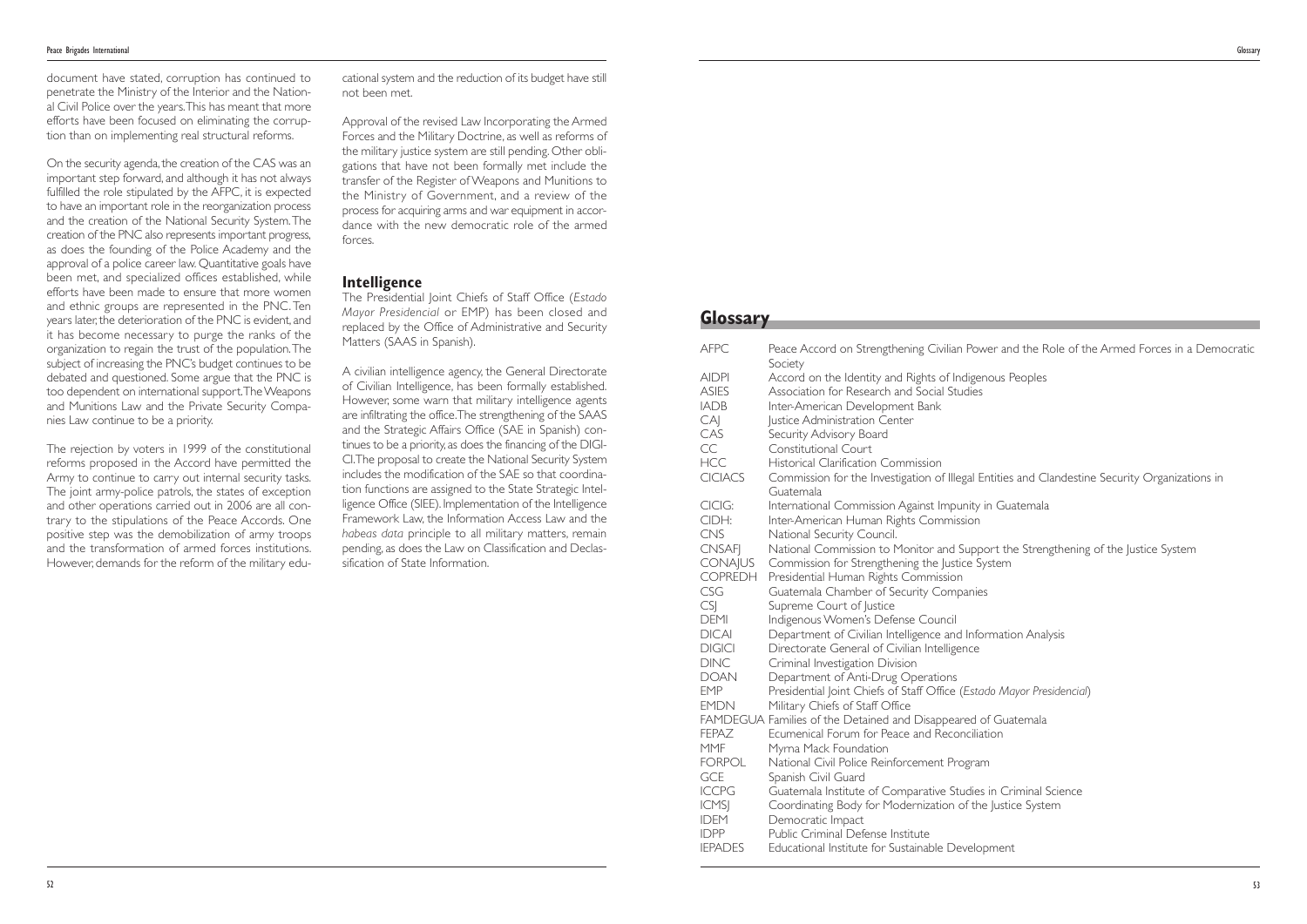Acción Ciudadana, 2006: *Estudio sobre el Sistema Nacional de Integridad de Guatemala*. —2004: *Función Legislativa*, Guatemala.

Amnesty International, 2003: *Sustituir el Estado Mayor Presidencial* (Index AI:AMR 34/031/2003/s).

Asociación de Investigación y Estudios Sociales (ASIES), 2006: *Proceso de Fortalecimiento del Sistema de Justicia: avances y debilidades, julio 2003-junio 2006*, Guatemala.

—2003: *Proceso de Modernización y Fortalecimiento del Sistema de Justicia: avances y dificultades, enero 2002-junio 2003*, Guatemala.

Inter-American Development Bank (IADB), 1998: Programa de Apoyo al Sector Justicia, Resumen Ejecutivo en: www.iadb.org/exr/doc98/apr/gu1120s.htm.

Peace Brigades International, 1998: *Hacia la Paz. Informe sobre el Acuerdo de Fortalecimiento del Poder Civil y Función del Ejército en una Sociedad Democrática*.

Congreso de la República, 17 January 1991, Ley Constitutiva del Ejército de Guatemala (Decreto 72 de 1990).

Calderón Suárez, Jorge, 2006: *Balance de la Modernización Legislativa en Centroamérica y República Dominicana*, Organization of American States (OAS), Subsecretaría de Asuntos Políticos, Oficina para la Promoción de la Democracia,Washington, D.C.

Inter-American Human Rights Commission (IHRC), OAS, 2003: *Justicia e inclusión social: los desafíos de la democracia en Guatemala*,Washington, D.C.

Historical Clarification Commission (HCC), 1999: *Guatemala Memort of Silence Tz'inil Na'Tab'Al*. Guatemala City, 25 February 1999.

Comisión de Fortalecimiento de la Justicia (CONA-JUS), 1998: *Una Nueva Justicia para la Paz 1998-2004*, Guatemala.

—15 July 1996, Modifica *Código Militar Penal* (Decreto 41-96).

— 4 March 1997, *Ley de la Policía Nacional Civil* (Decreto 11-97).

— 7 March 1997, *Creación de la Comisión de Fortalecimiento de la Justicia* (acuerdo gubernativo 221-97). — 6 May 1997, *Ley para la Reducción de Riesgos a los habitantes de zonas afectadas por el enfrentamiento armado, a través del rastreo y desactivación de minas y otros artefactos explosivos* (decreto 46-97).

— 12 May 1997, *Ley del Servicio Público de Defensa Penal* (decreto 129-97).

— 9 October 1997, *Creación de los Juzgados de paz comunitarios* (decreto 79-97, 552 Bis).

— 24 July 1998, *Comando Militar de Educación y Doctrina del Ejercito de Guatemala* (acuerdo gubernativo 431-98).

— 27 October 1998, *Reglamento del sistema de clasificación de cargos o puestos y Remuneraciones para la Policía Nacional Civil* (acuerdo gubernativo 718-98).

— 19 July 1999, *Creación de la Defensoría de la Mujer Indígena* (acuerdo gubernativo 525-99).

— 27 October 1999, *Ley de la Carrera Judicial* (decreto 41-99).

— 30 November 1999, *Ley de Servicio Civil del Organismo Judicial* (decreto 48-99).

— 18 January 2000, *Creación de la SAAS* (acuerdo gubernativo 32*-2000).*

*— 16 June 2000, Ley* de Apoyo a las Fuerzas de

| <b>IGPNC</b>  | Inspectorate General of the PNC                                                                 |
|---------------|-------------------------------------------------------------------------------------------------|
| <b>INACIF</b> | National Forensic Science Institute                                                             |
| JDJ           | Judicial Discipline Board                                                                       |
| PC            | <b>Community Magistrate Court</b>                                                               |
| <b>LOE</b>    | Executive Branch Law                                                                            |
|               | MINUGUA United Nations Verification Mission in Guatemala                                        |
| <b>MNDH</b>   | National Human Rights Movement                                                                  |
| MP            | Public Prosecutor's Office                                                                      |
| <b>OHCHR</b>  | Office of the UN High Commissioner for Human Rights                                             |
| ODH           | Human Rights Office                                                                             |
| <b>OAS</b>    | Organization of American States                                                                 |
| <b>UN</b>     | United Nations                                                                                  |
| <b>ORP</b>    | PNC Office of Professional Responsibility                                                       |
| <b>OSS</b>    | Social Organizations Specializing in Security Matters                                           |
|               | PARLACEN Central American Parliament                                                            |
| PDH           | Human Rights Ombudsman's Office                                                                 |
| <b>PNC</b>    | National Civilian Police                                                                        |
| <b>PNUD</b>   | United Nations Development Project                                                              |
| <b>REDIS</b>  | PNC Disciplinary Regime Office                                                                  |
| <b>REMHI</b>  | Inter-Diocesan Project for the Recuperation of Historical Memory                                |
| SAAS          | Office of Administrative and Security Affairs Office                                            |
| SAE           | Strategic Analysis Office                                                                       |
| <b>SAIA</b>   | Anti-Drug Analysis and Information Service                                                      |
| <b>SCEPSP</b> | Division of Supervision and Control of Private Security Companies, Institutions and Individuals |
| SEDEM         | Association for the Study and Promotion of Security in Democracy                                |
| <b>SEPAZ</b>  | Peace Secretariat of Guatemala                                                                  |
| <b>SIC</b>    | Criminal Investigation Service                                                                  |
| <b>SIEE</b>   | State Office of Strategic Intelligence                                                          |
| <b>SIS</b>    | Israeli Security Service                                                                        |
| <b>SNS</b>    | National Security System                                                                        |
| <b>TRID</b>   | Disciplinary Tribunals                                                                          |
| UE            | European Union                                                                                  |
| <b>UMOI</b>   | Judicial Branch Modernization Unit                                                              |
| <b>UPAT</b>   | The Permanent Technical Advisory Unit                                                           |
| $\sqrt{2}$    |                                                                                                 |

WOLA Washington Office on Latin America

**Bibliography**